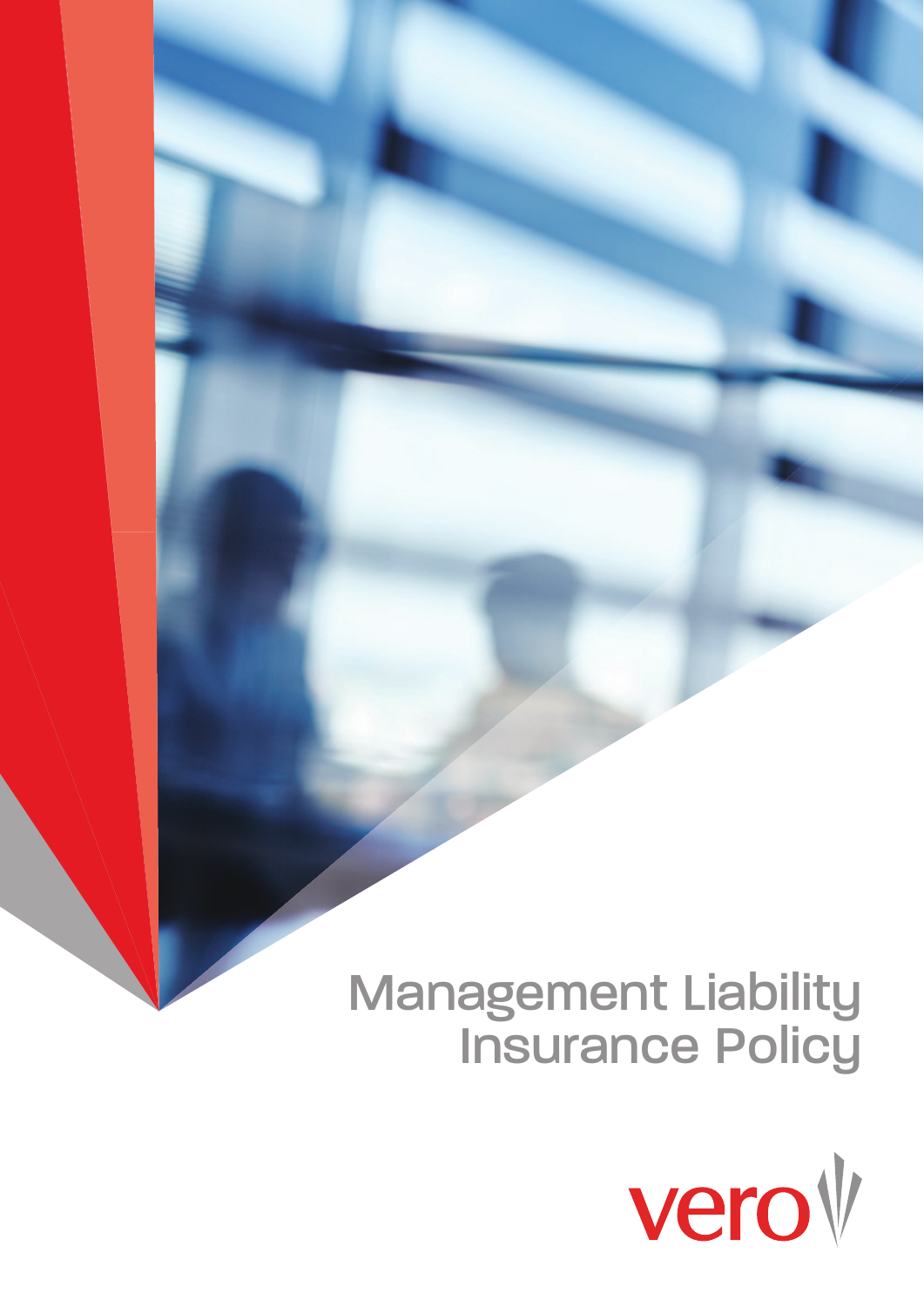# Management Liability Insurance Policy

| <b>Policy wording</b> |                                                         |   |  |  |  |
|-----------------------|---------------------------------------------------------|---|--|--|--|
|                       | 1. Insuring clauses                                     |   |  |  |  |
|                       | Insuring Clause 1: Directors and officers liability     |   |  |  |  |
|                       | Insuring Clause 2: Company reimbursement                |   |  |  |  |
|                       | Insuring Clause 3: Company liability                    |   |  |  |  |
|                       | Insuring Clause 4: Employment practices liability       | 1 |  |  |  |
|                       | <b>Insuring Clause 5: Crime</b>                         |   |  |  |  |
|                       | Insuring Clause 6: Tax audit                            |   |  |  |  |
|                       | Insuring Clause 7: Legal consultation                   |   |  |  |  |
|                       | 2. Extensions                                           |   |  |  |  |
| 2.1                   | Advancement of defence costs and rep expenses           | 2 |  |  |  |
| 2.2                   | Automatic reinstatement of Limit for D&O claims         | 2 |  |  |  |
| 2.3                   | Bail bond and civil bond costs                          | 2 |  |  |  |
| 2.4                   | Breach of contract defence costs                        | 2 |  |  |  |
| 2.5                   | Business crisis consultant fees                         | 2 |  |  |  |
| 2.6                   | Company failure to indemnify an insured person          | 2 |  |  |  |
| 2.7                   | Continuity                                              | 3 |  |  |  |
| 2.8                   | Court attendance costs                                  | 3 |  |  |  |
| 2.9                   | Emergency defence costs & representation expenses       | 3 |  |  |  |
| 2.10                  | Employment practices liability - third party cover      | 3 |  |  |  |
| 2.11                  | Extended reporting period                               | 3 |  |  |  |
|                       | 2.12 Extended reporting period: retiring D&Os           | 4 |  |  |  |
|                       | 2.13 Extradition expenses                               | 4 |  |  |  |
|                       | 2.14 Fraud investigator expenses                        | 5 |  |  |  |
|                       | 2.15 Internet liability                                 | 5 |  |  |  |
|                       | 2.16 Legal representatives and spouses                  | 5 |  |  |  |
|                       | 2.17 New subsidiaries                                   | 5 |  |  |  |
|                       | 2.18 Outside directorships                              |   |  |  |  |
| 2.19                  | Pecuniary penalties                                     | 6 |  |  |  |
|                       | 2.20 Personal tax liability                             | 6 |  |  |  |
| 2.21                  | Pollution defence costs and expenses                    | 6 |  |  |  |
|                       | 2.22 Prosecution costs                                  | 6 |  |  |  |
|                       | 2.23 Public relations expenses                          | 6 |  |  |  |
| 2.24                  | Representation expenses                                 | 6 |  |  |  |
|                       | 2.25 Statutory liability                                | 6 |  |  |  |
|                       | 2.26 Superannuation trustees                            | 7 |  |  |  |
| 2.27                  | Travel and accommodation expenses                       | 7 |  |  |  |
|                       | 2.28 Workplace health and safety defence costs/expenses | 7 |  |  |  |
| 3. Exclusions         |                                                         |   |  |  |  |
| 3.1                   | Asbestos                                                | 8 |  |  |  |
| 3.2                   | <b>Benefits</b>                                         | 8 |  |  |  |
| 3.3                   | Bodily injury and property damage                       | 8 |  |  |  |
| 3.4                   | Capital raising<br>Intentional misconduct               | 8 |  |  |  |
| 3.5                   |                                                         | 8 |  |  |  |
| 3.6                   | Known claims and circumstances                          | 8 |  |  |  |

 $\begin{array}{|c|} \hline \textbf{1} & \textbf{1} \\ \hline \textbf{2} & \textbf{1} \\ \hline \textbf{3} & \textbf{1} \\ \hline \textbf{4} & \textbf{1} \\ \hline \textbf{5} & \textbf{1} \\ \hline \textbf{6} & \textbf{1} \\ \hline \textbf{7} & \textbf{1} \\ \hline \textbf{8} & \textbf{1} \\ \hline \textbf{9} & \textbf{1} \\ \hline \textbf{10} & \textbf{1} \\ \hline \textbf{11} & \textbf{1} \\ \hline \textbf{12} & \textbf{1} \\ \hline \$ i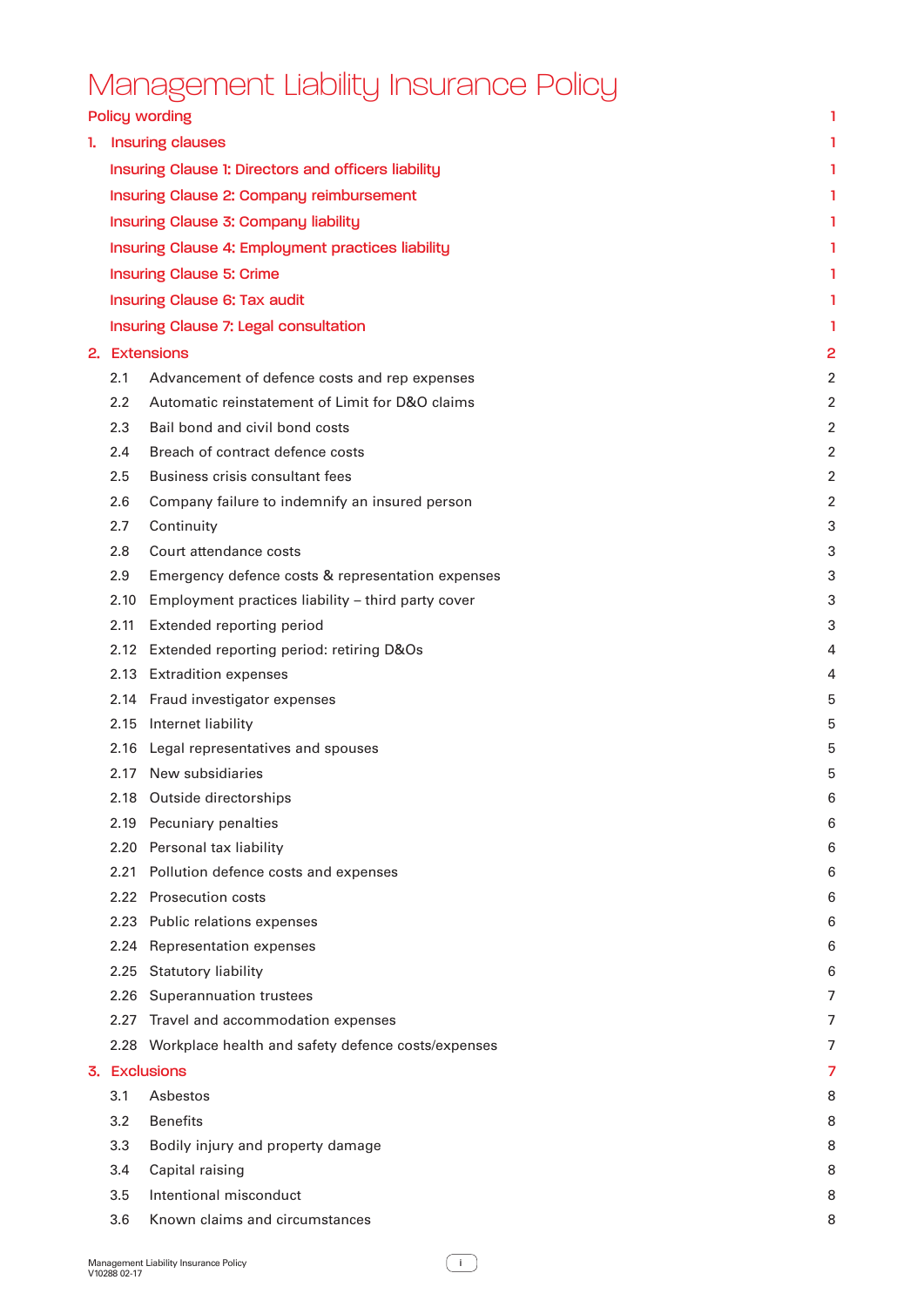|    | 3.7  | Major shareholder                                                           | 8  |
|----|------|-----------------------------------------------------------------------------|----|
|    | 3.8  | Nuclear                                                                     | 8  |
|    | 3.9  | Pollution                                                                   | 8  |
|    | 3.10 | Professional services                                                       | 8  |
|    | 3.11 | Sanctions                                                                   | 9  |
|    |      | 3.12 War and terrorism                                                      | 9  |
|    |      | 4. Additional Exclusions applicable to Insuring Clause 3: Company Liability | 9  |
|    | 4.1  | Contractual liability                                                       | 9  |
|    | 4.2  | Cyber attack                                                                | 9  |
|    | 4.3  | Intellectual property rights                                                | 9  |
|    | 4.4  | Insured person claim                                                        | 9  |
|    | 4.5  | Licensing fees                                                              | 9  |
|    | 4.6  | Privacy rights                                                              | 9  |
|    | 4.7  | Product liability and product recall                                        | 9  |
|    | 4.8  | Restrictive trade practices                                                 | 9  |
|    | 4.9  | Spam                                                                        | 9  |
|    | 4.10 | Superannuation funds                                                        | 9  |
|    |      | 5. Additional Exclusions Applicable to Insuring Clause 5: Crime             | 10 |
|    | 5.1  | Confidential information                                                    | 10 |
|    | 5.2  | Damage to premises                                                          | 10 |
|    | 5.3  | Discovery outside the policy period                                         | 10 |
|    | 5.4  | Dishonesty or fraud of director or employee shareholder                     | 10 |
|    | 5.5  | Indirect or consequential loss                                              | 10 |
|    | 5.6  | Loss of records                                                             | 10 |
|    | 5.7  | Loss sustained after discovery                                              | 10 |
|    | 5.8  | Profit and loss computation and inventory comparison                        | 10 |
|    | 5.9  | Retroactive date                                                            | 10 |
|    | 5.10 | Territory                                                                   | 10 |
|    | 5.11 | <b>Trading loss</b>                                                         | 10 |
|    |      | 6. Additional Exclusions Applicable to Insuring Clause 6: Tax audit         | 10 |
|    | 6.1  | Amended notices/additional tax/fine/legal costs                             | 10 |
|    | 6.2  | APRA or customs audit                                                       | 11 |
|    | 6.3  | Criminal prosecution/foreign return or entity/tax return                    | 11 |
|    | 6.4  | Dishonest returns                                                           | 11 |
|    | 6.5  | Failure by Insured                                                          | 11 |
|    | 6.6  | Fraud/prior circumstances                                                   | 11 |
|    | 6.7  | Late lodgement                                                              | 11 |
|    | 6.8  | Managed investment                                                          | 11 |
|    | 6.9  | Deliberate evasion or recklessness                                          | 11 |
|    | 6.10 | Routine enquiries                                                           | 11 |
|    | 6.11 | Tax minimisation schemes                                                    | 11 |
| 7. |      | <b>Limit of Liability and Excess</b>                                        | 12 |
|    | 7.1  | Limit of liability                                                          | 12 |
|    | 7.2  | <b>Excess</b>                                                               | 12 |
|    | 7.3  | Related claims, crime losses, tax audits                                    | 12 |

ii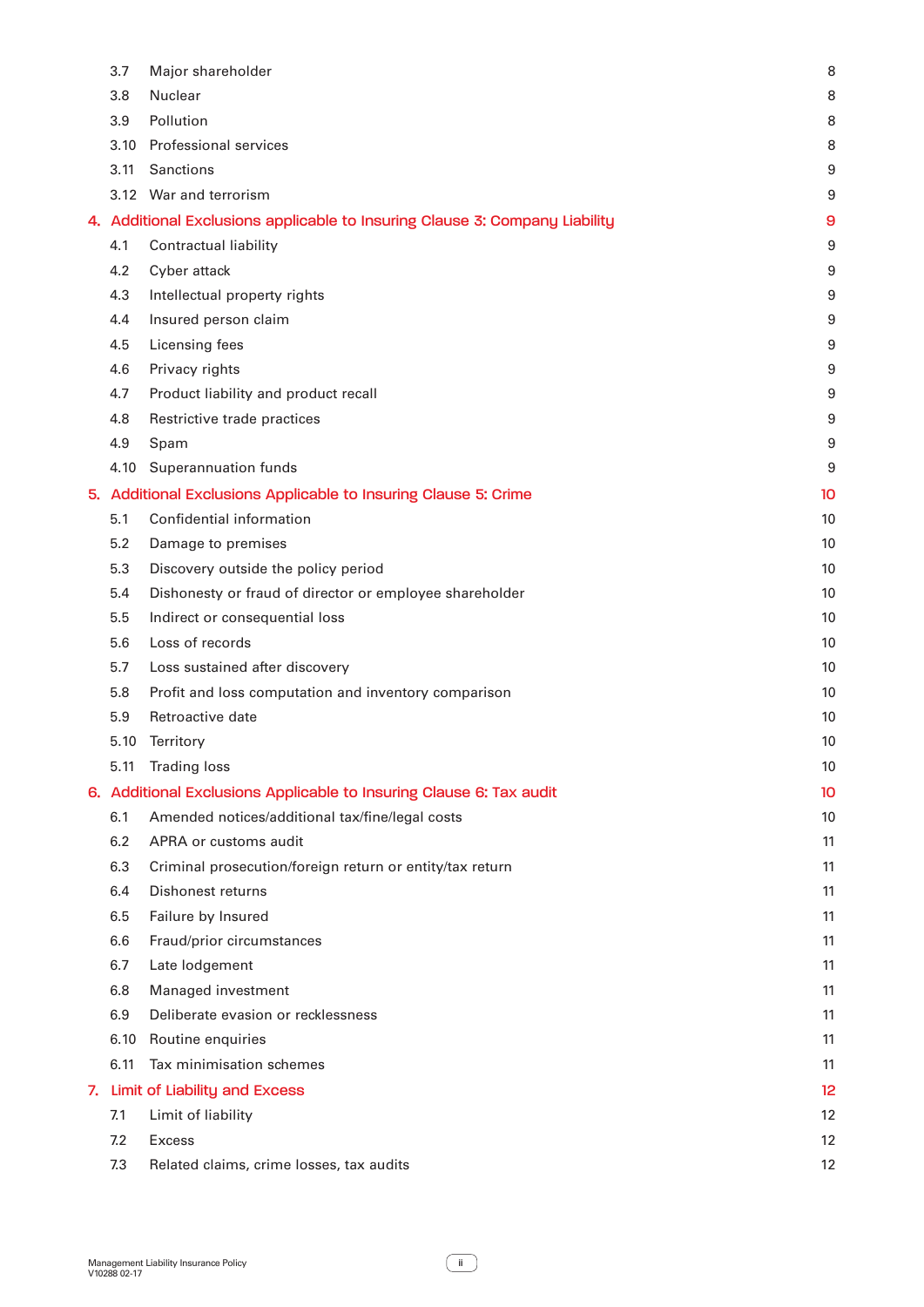|                 |      | 8. Claims Conditions                              | 12 |
|-----------------|------|---------------------------------------------------|----|
|                 | 8.1  | Notification                                      | 12 |
|                 | 8.2  | Co-operation                                      | 13 |
|                 | 8.3  | Claims conduct                                    | 13 |
|                 | 8.4  | Settlement                                        | 13 |
|                 | 8.5  | Basis of valuation of crime loss                  | 13 |
|                 | 8.6  | Allocation of loss                                | 14 |
|                 | 8.7  | Subrogation and recoveries                        | 15 |
|                 |      | 9. General Conditions                             | 15 |
|                 | 9.1  | Acquisition, merger or winding up of policyholder | 15 |
|                 | 9.2  | Assignment                                        | 16 |
|                 | 9.3  | Cancellation                                      | 16 |
|                 | 9.4  | Confidentiality                                   | 16 |
|                 | 9.5  | Severability and non-imputation                   | 16 |
|                 | 9.6  | Goods and services tax                            | 16 |
|                 | 9.7  | Governing law                                     | 16 |
|                 | 9.8  | Interpretation                                    | 16 |
|                 | 9.9  | Jurisdiction                                      | 17 |
|                 | 9.10 | Non-avoidance                                     | 17 |
|                 | 9.11 | Other insurance                                   | 17 |
|                 | 9.12 | Other notices                                     | 17 |
|                 | 9.13 | Payment of premium                                | 17 |
|                 | 9.14 | Variation of the policy                           | 17 |
|                 |      | 9.15 Words with special meaning                   | 17 |
| 10. Definitions |      |                                                   |    |
| <b>Notices</b>  |      |                                                   | 24 |

 $\boxed{ii}$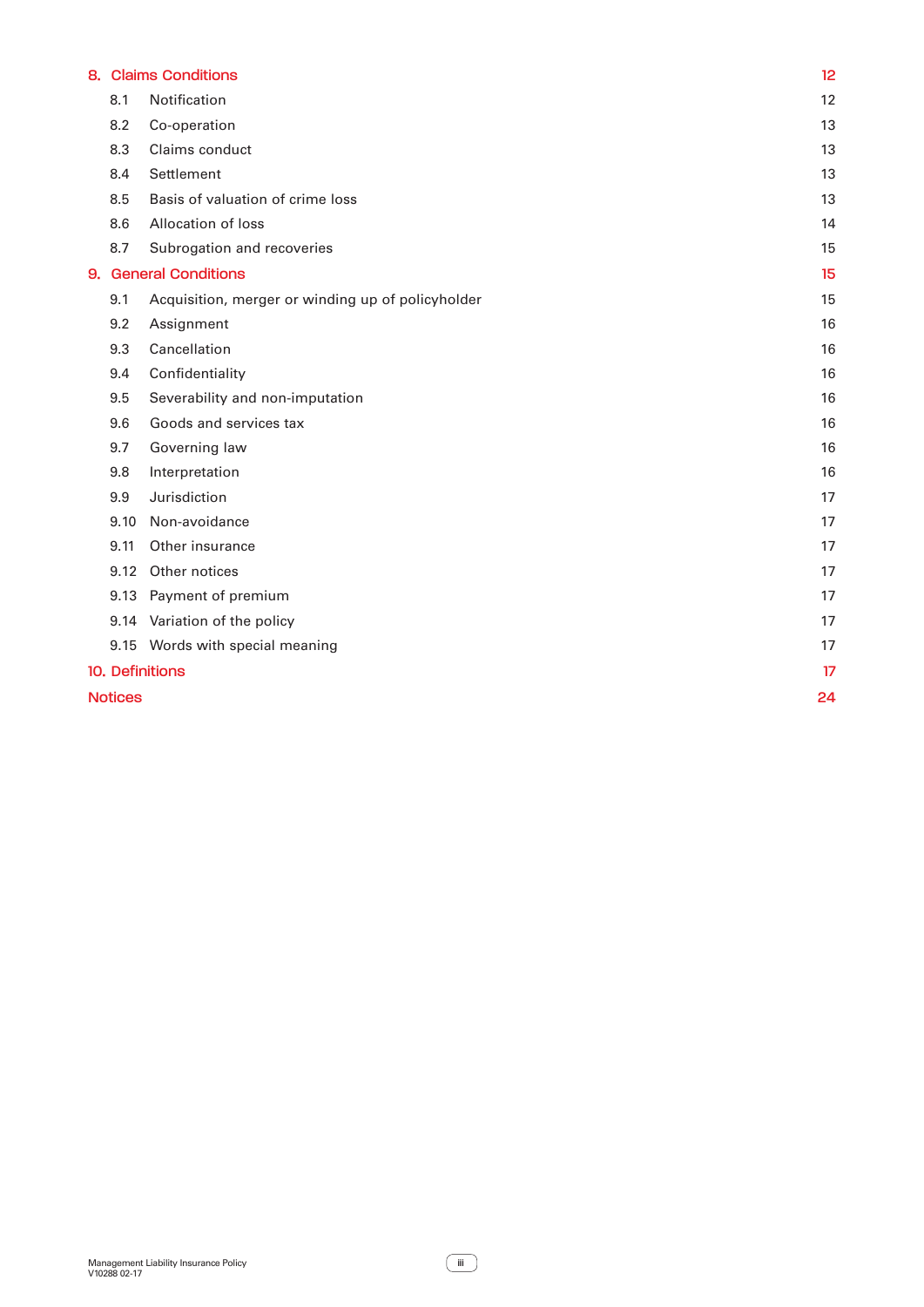# Policy wording

Please read this **Policy** carefully to ensure that it meets your requirements.

In consideration of payment of the premium the **Insured** and the **Insurer** agree that the **Insurer** will provide insurance on the terms of this **Policy**.

# 1. Insuring clauses

Each of the following Insuring Clauses is only applicable if shown as 'Included' in the **Policy Schedule**. If an Insuring Clause is not shown in the **Policy Schedule**, then that Insuring Clause is not included.

# Insuring Clause 1: Directors and officers liability

The **Insurer** will pay, on behalf of **Insured Persons**, **Loss** resulting from **Claims** first made against **Insured Persons** and notified to the **Insurer** within the **Policy Period** arising from **Management Wrongful Acts** for which the **Company** has not agreed to provide indemnity.

An **Excess** does not apply to this Insuring Clause.

# Insuring Clause 2: Company reimbursement

The **Insurer** will pay, on behalf of the **Company**, **Loss** resulting from **Claims** first made against **Insured Persons**  and notified to the **Insurer** within the **Policy Period** arising from **Management Wrongful Acts** for which the **Company** has agreed to provide indemnity to the **Insured Persons** for such **Loss**.

# Insuring Clause 3: Company liability

The **Insurer** will pay, on behalf of the **Company**, **Loss** resulting from **Claims** first made against the **Company** and notified to the **Insurer** within the **Policy Period** arising from **Company Wrongful Acts**.

# Insuring Clause 4: Employment practices liability

The **Insurer** will pay, on behalf of the **Insured**, **Loss** resulting from **Claims** first made against the **Insured** and notified to the **Insurer** within the **Policy Period** arising from **Employment Wrongful Acts**.

The total liability of the **Insurer** under this Insuring Clause will not exceed the 'Employment Practices Liability Sub-limit' stated in the **Policy Schedule** in the aggregate for the **Policy Period.**

The 'Employment Practices Liability Excess' applies to this Insuring Clause. However, no **Excess** shall apply under this Insuring Clause to **Loss** payable by any **Insured Person** when the **Company** has not agreed to indemnify that **Insured Person**.

# Insuring Clause 5: Crime

The **Insurer** will pay the **Company** for **Crime Loss** first **Discovered** and notified to the **Insurer** within the **Policy Period**.

The total liability of the **Insurer** under this Insuring Clause will not exceed the 'Crime Sub-limit' stated in the **Policy Schedule** in the aggregate for the **Policy Period.**

The 'Crime Excess' applies to this Insuring Clause.

# Insuring Clause 6: Tax audit

The **Insurer** will pay the **Company** for **Tax Adviser Fees** incurred by the **Company** with the prior written consent of the **Insurer** in connection with a **Tax Audit** commenced and notified to the **Insurer** within the **Policy Period**.

Provided that the **Tax Audit** commences at the time the **Company** or its **Tax Adviser** first receives notice that the **Auditor** proposes to conduct a **Tax Audit** and is completed when:

- (a) the **Auditor** has given written notice to that effect; or
- (b) the **Auditor** notifies the **Company** that it has made a **Concluded Decision**; or
- (c) the **Auditor** has issued an assessment or an amended assessment of the **Company's Returns**; or
- (d) in the absence of (a), (b) or (c), where the **Company's Tax Adviser** declares in writing that such a **Tax Audit** has been concluded.

The total liability of the **Insurer** under this Insuring Clause will not exceed the 'Tax Audit Sub-limit' stated in the **Policy Schedule** in the aggregate for the **Policy Period**.

The 'Tax Audit Excess' applies to this Insuring Clause.

# Insuring Clause 7: Legal consultation

The **Insured** is entitled to up to a maximum of two hours legal advice for the **Policy Period** from the legal firm specified in the **Policy Schedule** on matters related to the risks insured under this **Policy**, except in relation to the scope of cover provided under this **Policy,** or claims disputes or complaints against the **Insurer**, provided that:

- (a) the legal advice is sought during the **Policy Period**; and
- (b) the **Insured** must provide the legal adviser with details of the policy number, **Policy Period** and name of the **Policyholder**; and

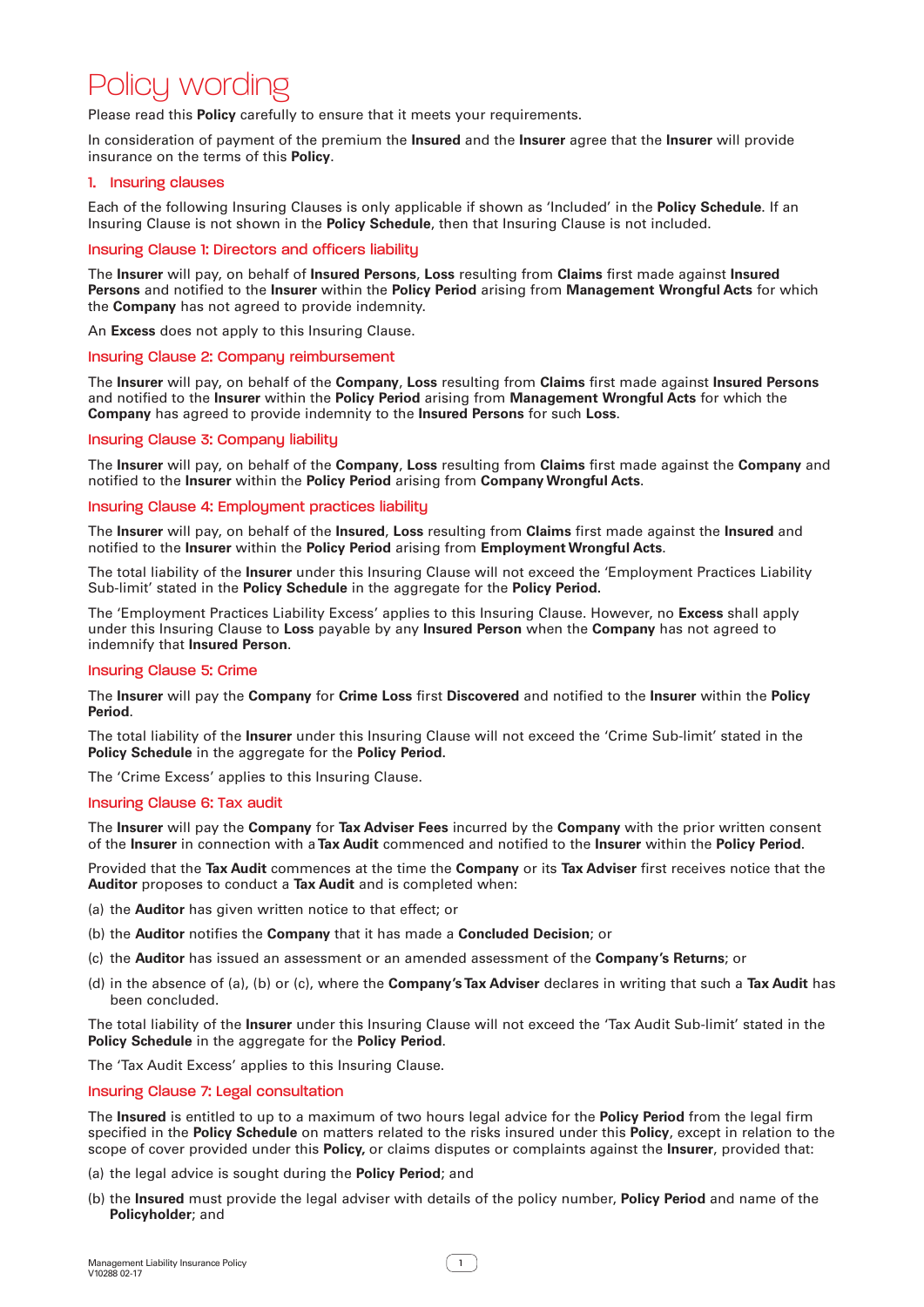(c) the legal advice is limited to 30 minutes in relation to any particular matter.

The cost of the legal advice is to be paid by the **Insurer** and not the **Insured**.

An **Excess** does not apply to this Insuring Clause.

# 2. Extensions

Each of the following Extensions is only applicable if shown as 'Included' in the **Policy Schedule**. If an Extension is not shown in the **Policy Schedule**, then that Extension is not included.

The Extensions are only applicable to the stated Insuring Clauses.

The Extensions are subject to all the terms and conditions of the **Policy**, unless otherwise stated.

If an Insuring Clause is not shown in the **Policy Schedule**, then it is not included and any Extensions to that Insuring Clause do not apply.

The total of all payments made under these Extensions, including under any applicable Sub-limit will be part of and not in addition to the **Limit of Liability**, unless otherwise stated.

# 2.1 Advancement of defence costs and rep expenses

Insuring Clauses 1, 2, 3, 4, 5 and 6 are extended as follows:

The **Insurer** will advance **Defence Costs**, **Representation Expenses**, **Workplace Health and Safety Expenses**, **Pollution Expenses**, **Business Crisis Consultant Fees**, **Public Relations Expenses**, **Bail Bond and Civil Bonds Costs**, **Prosecution Costs**, the reasonable expenses prescribed under Extension 2.14 'Fraud investigator expenses' and **Tax Adviser Fees** within 30 days of the receipt by the **Insurer** of sufficiently detailed invoices for the same and until such time as it is determined that the **Insured** is not entitled to coverage for **Loss** under the terms and conditions of the **Policy**.

If and to the extent it is determined that any **Insured** is not entitled to coverage for **Loss** under the **Policy** then all amounts advanced shall be repaid to the **Insurer** by that **Insured**.

# 2.2 Automatic reinstatement of Limit for D&O claims

Insuring Clauses 1 and 2 are extended as follows:

Notwithstanding 7.1 'Limit of Liability', in the event that:

# (a) the **Limit of Liability**; and

(b) any valid and collectible insurance that is specifically excess of this **Policy**; and

(c) all other indemnification available to an **Insured Person**

are exhausted (or partially exhausted) by **Loss** resulting from **Claims** first made and notified to the **Insurer**  during the **Policy Period**, one additional **Limit of Liability** shall apply for any subsequent **Claims** but only in respect of **Loss** covered under Insuring Clauses 1 and 2 and only for **Loss** that results from **Claims** that are not **Related Claims**.

# 2.3 Bail bond and civil bond costs

Insuring Clauses 1 and 2 are extended as follows:

# The Definition of **Loss** is extended to include **Bail Bond and Civil Bond Costs**.

# 2.4 Breach of contract defence costs

Insuring Clause 3 is extended as follows:

Notwithstanding Exclusion 4.1 'Contractual liability', the **Insurer** will pay **Defence Costs** incurred with the prior written consent of the **Insurer** arising from a **Claim** in connection with the alleged breach by the **Company** of any express contract or agreement.

The total liability of the **Insurer** under this Extension will not exceed \$100,000 in the aggregate for the **Policy Period**.

2.5 Business crisis consultant fees

Insuring Clause 3 is extended as follows:

The **Insurer** will pay **Business Crisis Consultant Fees** incurred by the **Company** with the prior written consent of the **Insurer** in responding to a **Business Crisis Event** that first occurs and is notified to the **Insurer** during the **Policy Period.**

The total liability of the **Insurer** under this Extension will not exceed \$50,000 in the aggregate for the **Policy Period**.

An **Excess** does not apply to this Extension.

# 2.6 Company failure to indemnify an insured person

Insuring Clause 2 is extended as follows:

If the **Company** becomes insolvent and is consequently unable to indemnify an **Insured Person** for an **Excess**, then the **Excess** will not be payable to the **Insurer**.

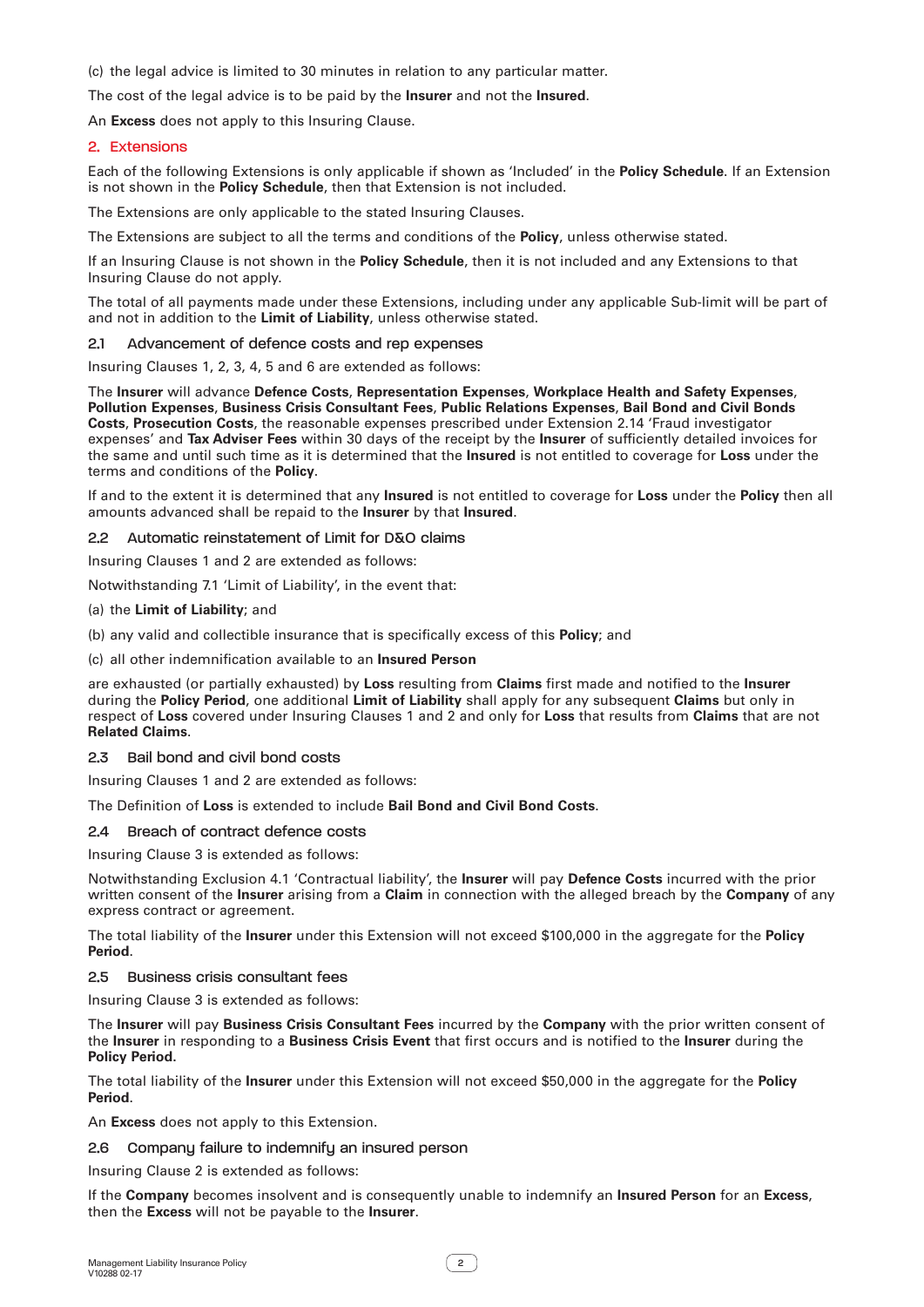An **Excess** does not apply to this Extension.

# 2.7 Continuitu

Insuring Clauses 1, 2, 3 and 4 are extended as follows:

In the absence of fraudulent non-disclosure or fraudulent misrepresentation, where a **Claim** that would otherwise be covered by this **Policy** is excluded by the Exclusion 3.6 'Known claims and circumstances', then cover is provided under this **Policy**, provided that:

- (a) the **Insured** first became aware of the fact, event, circumstance, allegation or **Management Wrongful Act**, **Company Wrongful Act** or **Employment Wrongful Act** that gave rise to the **Claim** after the Continuity Date specified in the **Policy Schedule**; and
- (b) the **Insured** was insured against the **Management Wrongful Act**, **Company Wrongful Act** or **Employment Wrongful Act** by the **Insurer** at the time when the **Insured** first became aware of such fact, event, circumstance, allegation or **Management Wrongful Act**, **Company Wrongful Act** or **Employment Wrongful Act** and has since been insured continuously by the **Insurer,** under a policy of which this **Policy** is a replacement; and
- (c) no **Related Claim** has been made against the **Insured** prior to the **Policy Period**.

The cover provided under this Extension will be in accordance with this **Policy,** except that:

- (i) if the excess applicable to the policy in force at the time when the **Insured** first became aware of such fact, event, circumstance, allegation or **Management Wrongful Act**, **Company Wrongful Act** or **Employment Wrongful Act** was higher than the **Excess**, then that higher amount will be deemed to be the **Excess** in respect of such **Claim**; and
- (ii) if the amount of the limit of liability or any relevant sub limit applicable to the policy in force at the time when the **Insured** first became aware of such fact, event, circumstance, allegation or **Management Wrongful Act**, **Company Wrongful Act** or **Employment Wrongful Act** was lower than the **Limit of Liability**, then that lower amount will be deemed to be the amount of the **Limit of Liability** or Sub-limit in respect of such **Claim**.

#### 2.8 Court attendance costs

Insuring Clauses 1, 2, 3 and 4 are extended as follows:

The **Insurer** will pay as **Loss** the court attendance costs of any **Insured Person**, who, acting on behalf of the **Insured** and with the prior written consent of the **Insurer**, attends court as a witness in connection with a **Claim**  covered under this **Policy**.

Such compensation by the **Insurer** will be at the rate equivalent to the daily take home salary or wage for that **Insured Person** up to a maximum of \$500 per person for each day on which attendance is required.

The total liability of the **Insurer** under this Extension will not exceed \$100,000 in the aggregate for the **Policy Period**.

An **Excess** does not apply to this Extension.

2.9 Emergency defence costs & representation expenses

Insuring Clauses 1 and 2 are extended as follows:

Notwithstanding Claims Condition 8.4 'Settlement', if, due to an emergency, the **Insured** is unable to request the **Insurer's** prior written consent to the incurring of **Defence Costs**, **Representation Expenses**, **Workplace Health and Safety Expenses** or **Pollution Expenses** then the **Insured Persons** may incur reasonable **Defence Costs**, **Representation Expenses**, **Workplace Health and Safety Expenses** or **Pollution Expenses** without the **Insurer's**  prior written consent until such time as the **Insured** contacts or could reasonably have contacted the **Insurer**.

The total liability of the **Insurer** under this Extension will not exceed \$100,000 in the aggregate for the **Policy Period**.

2.10 Employment practices liability – third party cover

Insuring Clause 4 is extended as follows:

The **Insurer** will pay, on behalf of the **Insured**, **Loss** resulting from any **Claim** brought by a **Third Party** first made against the **Insured** and notified to the **Insurer** during the **Policy Period** arising from an **Employment Wrongful Act**.

# 2.11 Extended reporting period

Insuring Clauses 1, 2, 3, 4, 5 and 6 are extended as follows:

In the event that this **Policy** is neither renewed nor replaced with insurance that covers substantially the same risk exposure as this **Policy** at the end of the **Policy Period,** the **Policyholder** will be entitled to:

- 1. an automatic Extended Reporting Period of 90 days at nil additional premium. Such automatic Extended Reporting Period shall begin immediately following the expiry of the **Policy Period** and end at 4.p.m. L.S.T. on the ninetieth day thereafter; or
- 2. purchase an Extended Reporting Period of 365 days at an additional premium of 100 % of the **Full Annual Premium**. Such Extended Reporting Period shall begin immediately following the expiry of the **Policy Period**  and end at 4.p.m. L.S.T. on the three hundred and sixty-fifth day thereafter.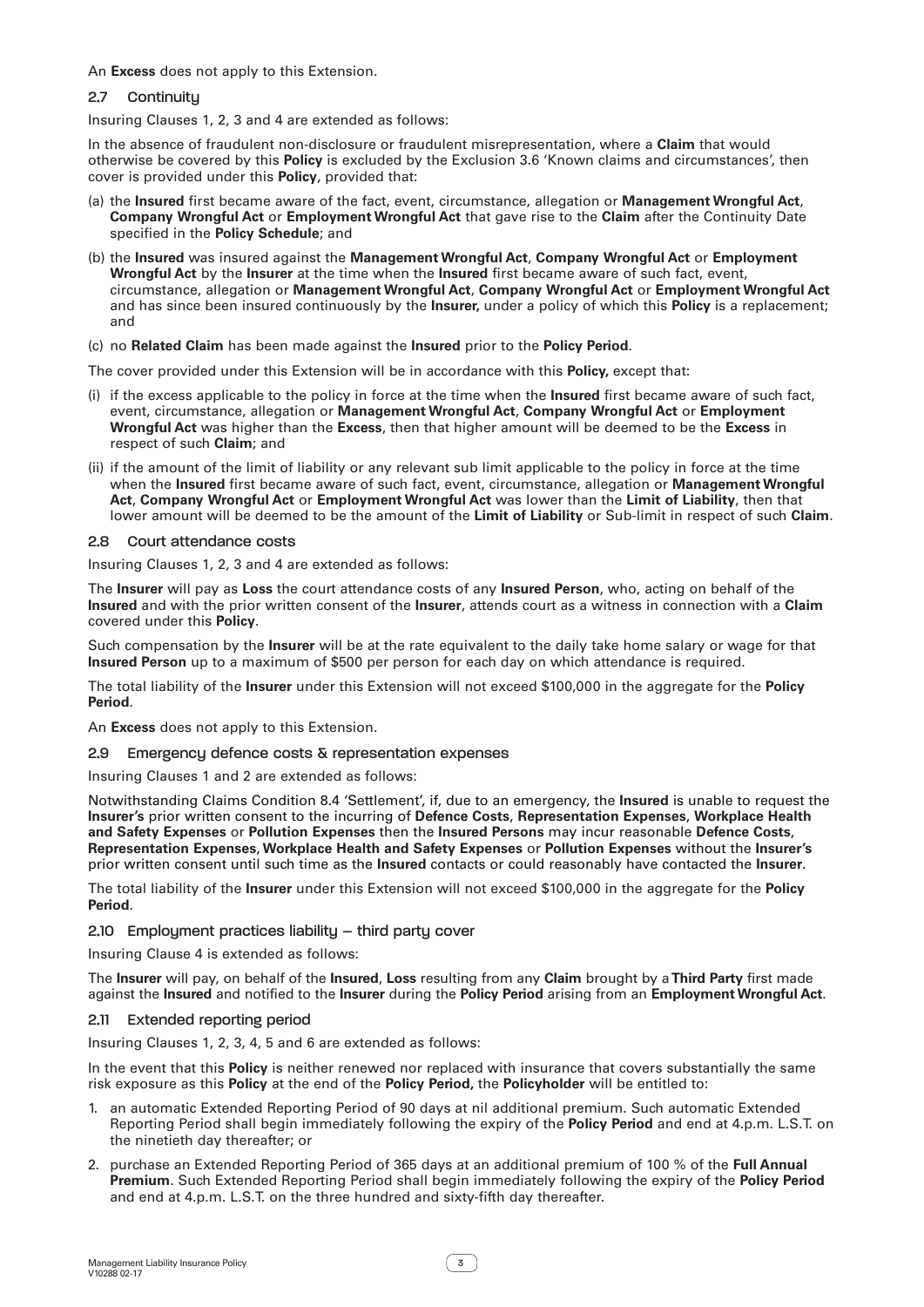Notwithstanding 1. and 2. above, in the event that the **Policyholder** obtains insurance that covers substantially the same risk exposure as this **Policy**, then any Extended Reporting Period effective by virtue of either 1. or 2. above will cease on the date that such insurance incepts.

The entitlement to purchase the Extended Reporting Period under 2. above lapses upon expiry of the **Policy Period.** The payment of the additional premium must be made to the **Insurer** within sixty days of the expiry of the **Policy Period**.

In the event that a **Merger or Acquisition** takes place, the **Policyholder** will not be entitled to purchase the Extended Reporting Period.

During this Extended Reporting Period the **Insured** may continue to notify the **Insurer**, in accordance with Claims Condition 8.1 'Notification', of any **Claim** made against any **Insured**, **Discovery** of any **Crime Loss**, any **Tax Audit**, any **Business Crisis Event**, any notice received of an official investigation, examination or inquiry that may result in any **Insured** incurring **Workplace Health and Safety Expenses**, **Pollution Expenses** or **Representation Expenses**.

Cover under this Extended Reporting Period does not apply to any **Loss** arising directly or indirectly from or in respect of:

- (a) **Management Wrongful Acts**, **Company Wrongful Acts** or **Employment Wrongful Acts** or any dishonest or fraudulent acts committed (or alleged to have been committed); or
- (b) any **Return** required to be lodged in respect of any tax period; or
- (c) a **Business Crisis Event** occurring; or
- (d) under Insuring Clause 7, any legal advice sought; or
- (e) **Workplace Health and Safety Expenses** pursuant to any act, occurrence, incident or event committed or occurring (or alleged to have been committed or alleged to have occurred); or
- (f) **Pollution Expenses** pursuant to any act, occurrence, incident or event committed or occurring (or alleged to have been committed or alleged to have occurred); or
- (g) **Representation Expenses** pursuant to business conducted or any act, occurrence, incident or event committed or occurring (or alleged to have been committed or alleged to have occurred)

after the expiry of the **Policy Period**.

Any notification made to the **Insurer** during this Extended Reporting Period will be deemed to have been made to the **Insurer** during the **Policy Period**.

# 2.12 Extended reporting period: retiring D&Os

Insuring Clauses 1, 2 and 4 are extended as follows:

In the event that this **Policy** is neither renewed or replaced at the end of the **Policy Period** with insurance covering substantially the same risk exposure as Insuring Clauses 1 and 2, then any **Director** or **Officer** who retires from all paid employment and office during the **Policy Period**, but prior to a **Merger or Acquisition**, shall be entitled to an Extended Reporting Period of 120 months immediately following expiry of the **Policy Period**  (such Extended Reporting Period not to be in addition to any Extended Reporting Period effected pursuant to Extension 2.11 'Extended reporting period').

During this Extended Reporting Period the **Insured** may continue to notify the **Insurer**, in accordance with Claims Condition 8.1 'Notification', of any **Claim** made against any **Insured Person** or any notice received of an official investigation, examination or inquiry that may result in any **Insured Person** incurring **Workplace Health and Safety Expenses**, **Pollution Expenses** or **Representation Expenses**.

Cover under this Extended Reporting Period does not apply to any **Loss** arising directly or indirectly from or in respect of:

#### (a) **Management Wrongful Acts** or **Employment Wrongful Acts**; or

- (b) **Workplace Health and Safety Expenses** pursuant to any act, occurrence, incident or event committed or occurring (or alleged to have been committed or alleged to have occurred); or
- (c) **Pollution Expenses** pursuant to any act, occurrence, incident or event committed or occurring (or alleged to have been committed or alleged to have occurred); or
- (d) **Representation Expenses** pursuant to business conducted or any act, occurrence, incident or event committed or occurring (or alleged to have been committed or alleged to have occurred)

after the expiry of the **Policy Period**.

Any notification made to the **Insurer** during this Extended Reporting Period will be deemed to have been made to the **Insurer** during the **Policy Period.**

#### 2.13 Extradition expenses

Insuring Clauses 1 and 2 are extended to include:

(a) the reasonable fees, costs and expenses (excluding wages, salaries, fees and other internal costs incurred in the normal course of business) incurred by any **Insured Person** with the prior consent of the **Insurer** in relation to an extradition proceeding brought against that **Insured Person**; and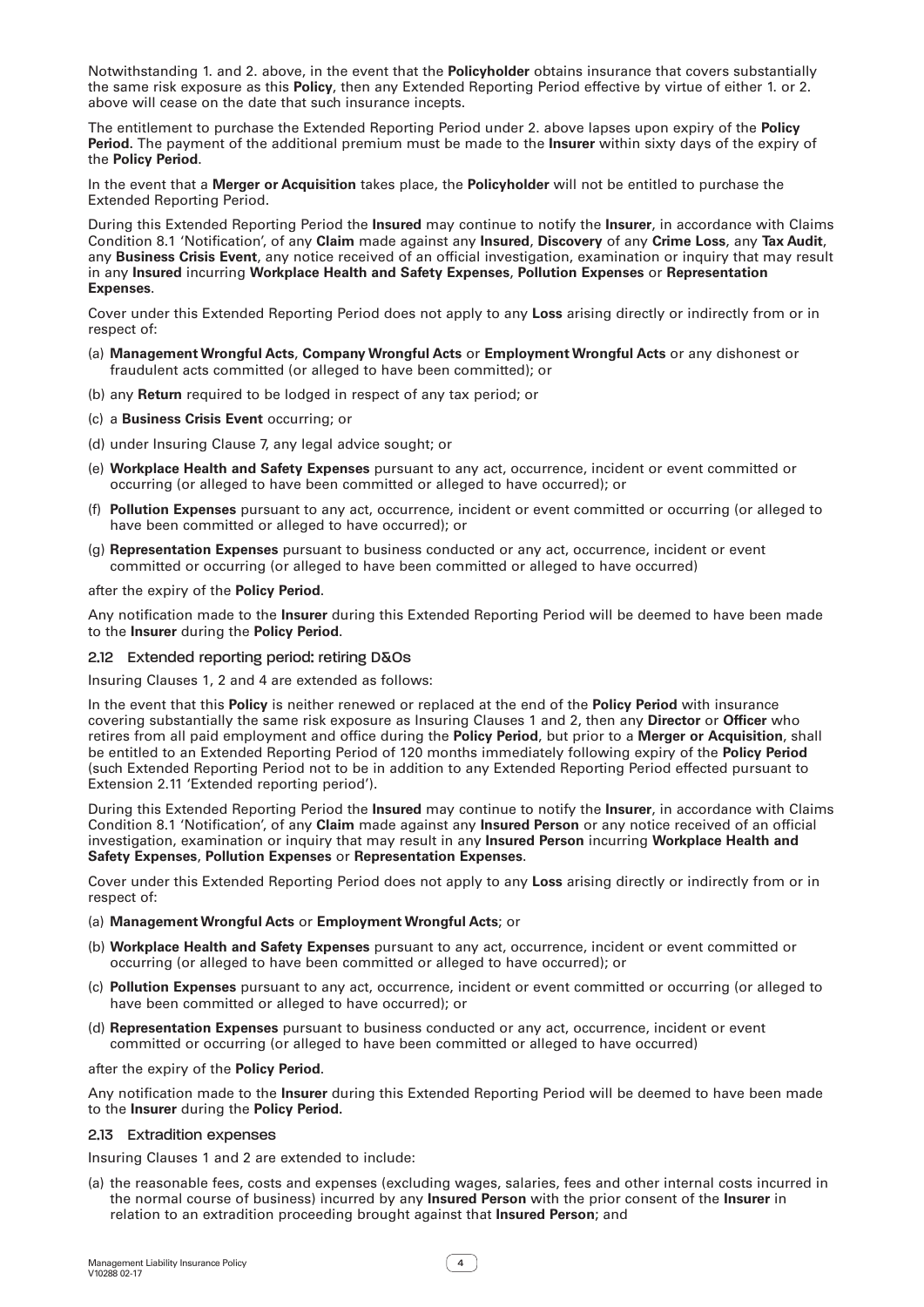(b) the reasonable fees incurred by any **Insured Person** with the prior consent of the **Insurer** in engaging an accredited counsellor, tax adviser or public relations consultant in direct connection to an extradition proceeding brought against that **Insured Person**.

The total liability of the **Insurer** under part (b) of this Extension will not exceed \$100,000 in the aggregate for the **Policy Period**.

# 2.14 Fraud investigator expenses

Insuring Clause 5 is extended to cover all reasonable expenses (excluding overtime wages, salaries, fees and other internal costs incurred in the normal course of business) incurred by the **Company** with the **Insurer's** prior written consent, solely to investigate, prove and substantiate **Crime Loss**.

The total liability of the **Insurer** under this Extension will not exceed \$100,000 in the aggregate for the **Policy Period**, this limit being in addition to the 'Crime Sub-limit' stated in the **Policy Schedule**.

An **Excess** does not apply to this Extension.

#### 2.15 Internet liability

Insuring Clause 3 is extended as follows:

The **Insurer** will pay **Loss** resulting from **Claims** first made against the **Insured** and notified to the **Insurer** within the **Policy Period**, where such **Loss** is in respect of or arising out of **Internet Liability**.

The total liability of the **Insurer** under this Extension will not exceed \$150,000 in the aggregate for the **Policy Period**.

#### 2.16 Legal representatives and spouses

Insuring Clauses 1, 2 and 4 are extended as follows:

- (a) If an **Insured Person** dies or becomes legally incapable, insolvent or bankrupt, then this **Policy** will afford cover for **Loss** resulting from **Claims** first made against such **Insured Person's** estate, heirs, executors or other legal representatives during the **Policy Period** (or Extended Reporting Period, if applicable), provided that the estate, heirs, executors or other legal representatives must comply with the terms of this **Policy**.
- (b) If a **Claim** against an **Insured Person** includes a claim against such **Insured Person's Spouse** solely by reason of (i) such **Spouse's** legal status as a **Spouse** of such **Insured Person**, or (ii) such **Spouse's** ownership interest in property which the claimant seeks as recovery for **Claims** made against such **Insured Person**, then all loss which such **Spouse** becomes legally liable to pay resulting from such **Claim** will be treated for the purposes of this **Policy** as **Loss**, except to the extent the **Claim** alleges any act, error or omission by such **Insured Person's Spouse**.

# 2.17 New subsidiaries

Insuring Clauses 1, 2, 3, 4, 5, 6 and 7 are extended as follows:

If, during the **Policy Period,** the **Company** acquires or creates a new **Subsidiary** that has total assets (by reference to the new **Subsidiary's** most recent financial statements as at the time of acquisition or creation) that are no greater than the total assets of the **Company** (by reference to the **Company's** most recent financial statements as at the time of acquisition or creation), then the definition of **Company** will be extended to include the new **Subsidiary**, but cover only applies in respect of:

- (a) **Management Wrongful Acts**, **Company Wrongful Acts** or **Employment Wrongful Acts** or any dishonest or fraudulent acts committed or alleged to have been committed; or
- (b) any **Return** required to be lodged in respect of any tax period; or
- (c) a **Business Crisis Event** occurring; or
- (d) under Insuring Clause 7, legal advice sought in relation to matters arising from business conducted; or
- (e) **Workplace Health and Safety Expenses** pursuant to any act, occurrence, incident or event committed or occurring (or alleged to have been committed or alleged to have occurred); or
- (f) **Pollution Expenses** pursuant to any act, occurrence, incident or event committed or occurring (or alleged to have been committed or alleged to have occurred); or
- (g) **Representation Expenses** pursuant to business conducted or any act, occurrence, incident or event committed or occurring (or alleged to have been committed or alleged to have occurred)

after the acquisition or creation of such **Subsidiary**.

The definition of **Company** will not be extended to include any new **Subsidiary** acquired or created by the **Company** that:

- (a) has any of its **Securities** listed on any exchange in the **United States of America**; or
- (b) is domiciled or incorporated in the **United States of America**; or
- (c) is a bank, building society, credit union, stockbroker, venture capital company, private equity company, insurance or reinsurance company, investment manager or fund manager.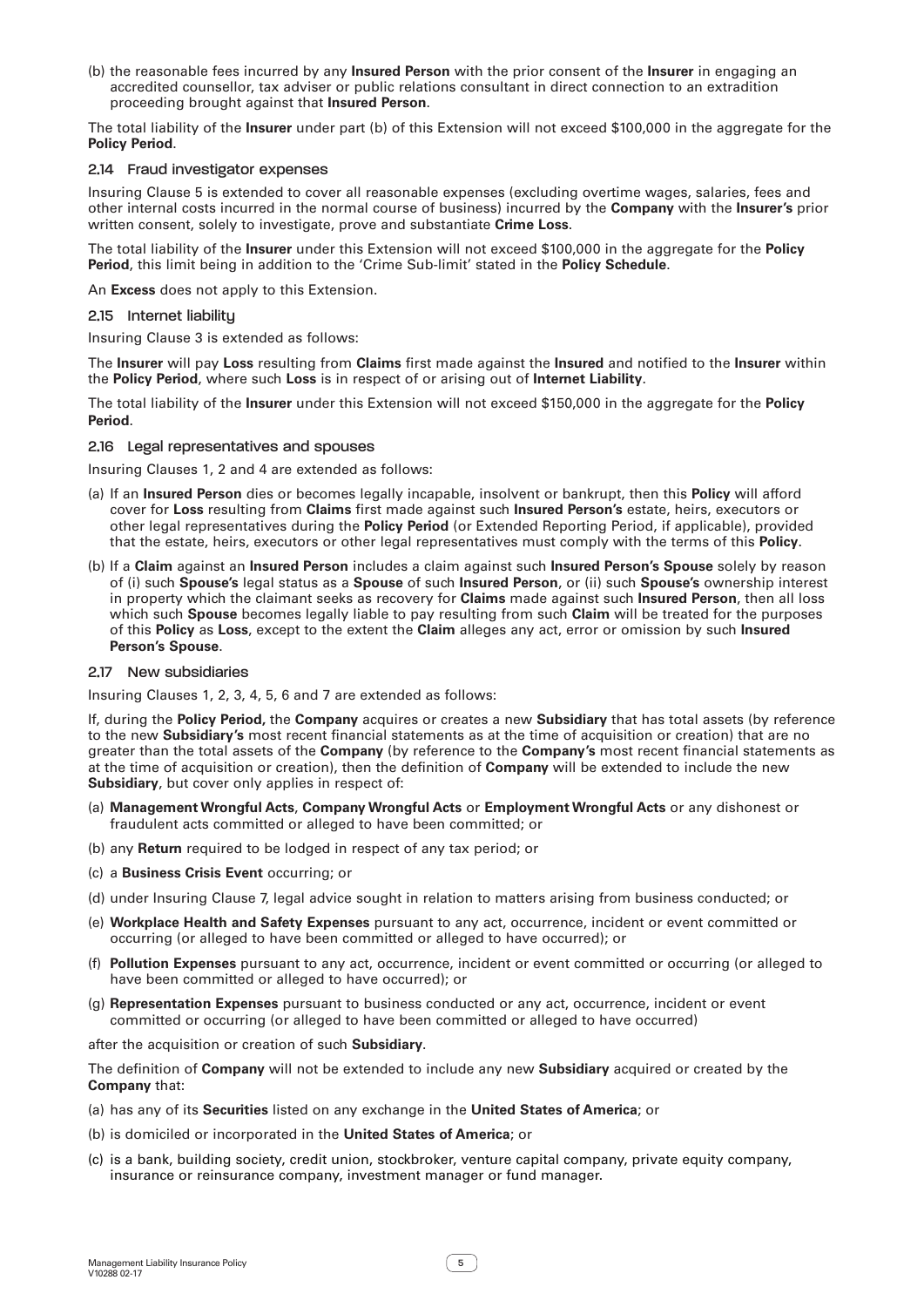# 2.18 Outside directorships

Insuring Clauses 1, 2 and 4 are extended to include as an **Insured Person** a person who, at the specific request of the **Company** was prior to the **Policy Period**, or is during or after the **Policy Period** a director or officer of, or occupies a position of equivalent status in, any **Outside Entity**.

Any cover afforded by this Extension will be specifically excess of:

- (a) any indemnity; or
- (b) any other applicable insurance in force, including any **Specified Policy**

available from or through the **Outside Entity**.

# 2.19 Pecuniary penalties

Insuring Clauses 1, 2 and 4 are extended to cover, to the extent permitted by law, any pecuniary penalties imposed upon **Insured Persons** arising from **Management Wrongful Acts** or **Employment Wrongful Acts**.

# 2.20 Personal tax liability

Insuring Clauses 1 and 2 are extended as follows:

The definition of **Loss** is extended to include any personal liability an **Insured Person** incurs with respect to unpaid taxes if the **Company** becomes insolvent.

The total liability of the **Insurer** under this Extension will not exceed \$250,000 in the aggregate for the **Policy Period.**

# 2.21 Pollution defence costs and expenses

Insuring Clauses 1, 2 and 3 are extended as follows:

Notwithstanding Exclusion 3.3 'Bodily injury and property damage' and Exclusion 3.9 'Pollution', the **Insurer**  will pay:

(a) on behalf of the **Insured**, **Defence Costs** incurred in defending **Claims** (other than a civil claim for compensation or damages) first made against the **Insured** and notified to the **Insurer** during the **Policy Period**, resulting from **Pollution** arising from **Management Wrongful Acts** or **Company Wrongful Acts**; and

# (b) **Pollution Expenses**.

The cover provided under this Extension will only apply to **Claims** made in the jurisdictions of Australia and New Zealand and pursuant to the laws of Australia or New Zealand.

The total liability of the **Insurer** under this Extension will not exceed the 'Pollution Expenses Sub-limit' stated in the **Policy Schedule** in the aggregate for the **Policy Period**.

The 'Pollution Expenses Excess' applies to this Extension. However, no **Excess** shall apply under this Extension to **Loss** payable by any **Insured Person** when the **Company** has not agreed to indemnify that **Insured Person**.

# 2.22 Prosecution costs

Insuring Clauses 1 and 2 are extended as follows:

The Definition of **Loss** is extended to include **Prosecution Costs**.

# 2.23 Public relations expenses

Insuring Clauses 1 and 2 are extended as follows:

# The **Insurer** will pay **Public Relations Expenses** on behalf of **Insured Persons** to:

- (a) prevent or limit the adverse effects or negative publicity which results from or is anticipated to result from a **Claim**; or
- (b) disseminate the findings of a final adjudication in favour of such **Insured Person**.

The total liability of the **Insurer** under this Extension will not exceed \$50,000 in the aggregate for the **Policy Period**.

An **Excess** does not apply to this Extension.

# 2.24 Representation expenses

Insuring Clauses 1, 2 and 4 are extended as follows:

# The **Insurer** will pay **Representation Expenses** on behalf of **Insured Persons**.

No **Excess** shall apply under this Extension to **Loss** payable by any **Insured Person** when the **Company** is not liable to indemnify that **Insured Person**.

# 2.25 Statutory liability

Insuring Clauses 3 and 4 are extended to cover, to the extent permitted by law, any pecuniary penalties imposed upon the **Company** arising from **Company Wrongful Acts** or **Employment Wrongful Acts**, except for any pecuniary penalties imposed:

(a) pursuant to the Competition and Consumer Act 2010 (Cth), Corporations Act 2001 (Cth) or any similar legislation enacted for the protection of consumers and the provision of fair trading, including any amendment, consolidation or re-enactment of those acts or legislation; or

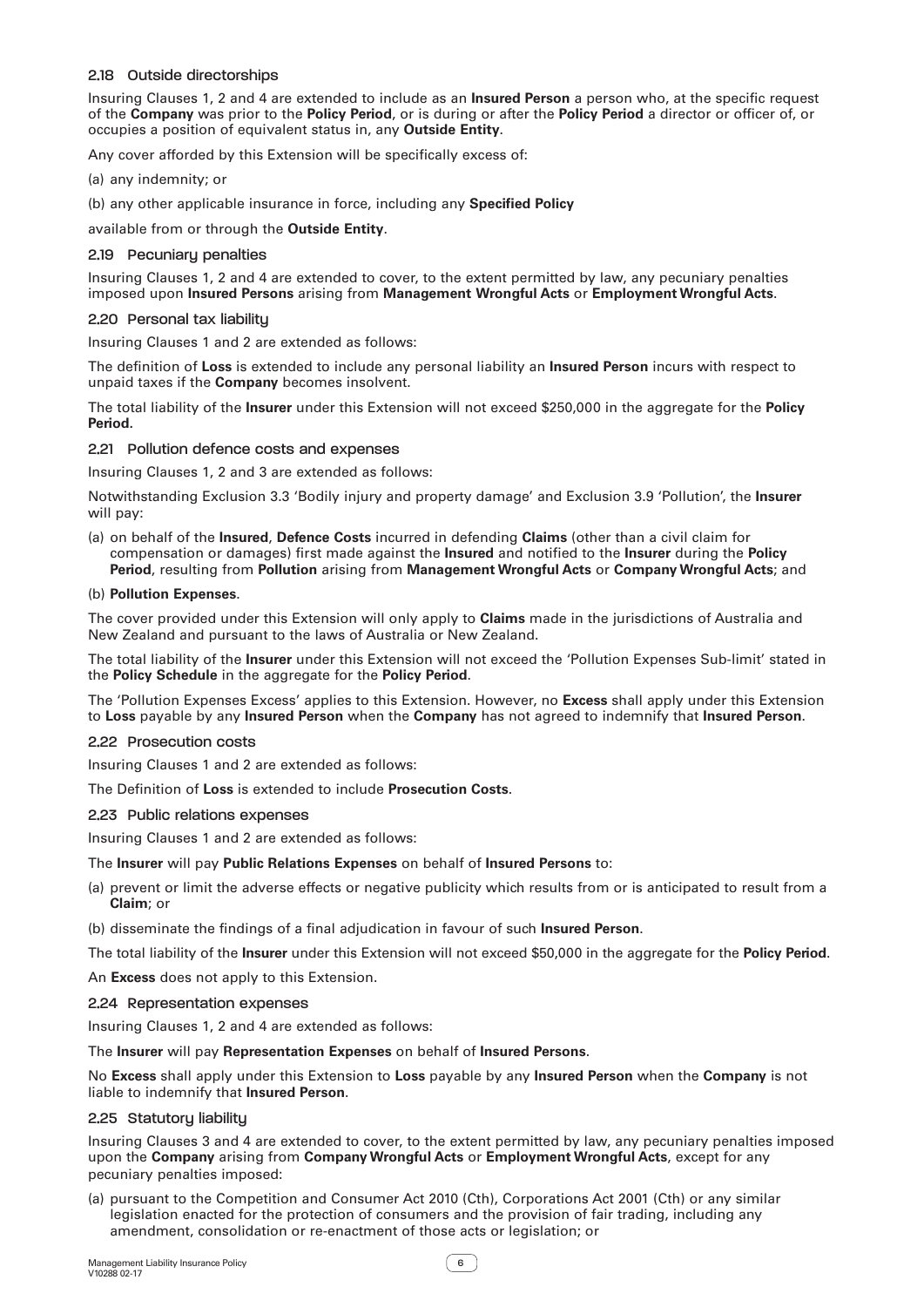- (b) pursuant to any law regulating air, marine or vehicular traffic; or
- (c) directly or indirectly as a result of or in connection with a requirement to pay taxes, duties, rates, levies, charges, fees or any other revenue raising measure; or
- (d) as a result of further **Company Wrongful Acts** or **Employment Wrongful Acts** committed after the **Company**  first knew, or where a reasonable person in the circumstances ought reasonably to have known, that the **Company** had contravened a law and committed an offence pursuant to that law, and which led to the imposition of increased or additional pecuniary penalties.

The cover provided under this Extension will only apply to such pecuniary penalties imposed in the jurisdiction of Australia and pursuant to the laws of Australia.

In the event of any conflict between this Extension and the Exclusion 3.3 'Bodily injury and property damage', this Extension shall apply.

In the event of any conflict between this Extension and the Exclusion 3.9 'Pollution', this Extension shall apply, except where **Pollution** arises directly or indirectly from or in respect of the **Insured's** liability as owner or operator of any aircraft, marine craft or motor vehicle of any kind.

The total liability of the **Insurer** under this Extension will not exceed the 'Statutory Liability Sub-limit' stated in the **Policy Schedule** in the aggregate for the **Policy Period**.

The 'Statutory Liability Excess' applies to this Extension.

# 2.26 Superannuation trustees

Insuring Clauses 1 and 2 are extended as follows:

The definition of **Insured Person** is extended to include any natural person who was prior to the **Policy Period**, or is during or after the **Policy Period**:

- (a) a trustee, constructive trustee or administrator of a **Superannuation Fund**; or
- (b) a director or officer of a trustee company established to act as a trustee or administrator of a **Superannuation Fund**; or
- (c) a member of the **Policy Committee** of a **Superannuation Fund**, to the extent that such natural person's activities concern the administration of that **Superannuation Fund** as is contemplated under the Superannuation Industry (Supervision) Act 1993

but only whilst acting in such capacity.

# 2.27 Travel and accommodation expenses

Insuring Clauses 1 and 2 are extended as follows:

The definition of **Representation Expenses** is extended to include reasonable travel and accommodation expenses (other than regular or overtime wages, salaries, fees or other remuneration of the **Insured Persons**, or costs or overheads of the **Company**) incurred by an **Insured Person** in attending an official investigation, examination or inquiry in a state, territory or country in which they do not normally reside, but only to the extent that the **Company** is unable to indemnify the **Insured Person** for such costs as a result of insolvency or legal or regulatory prohibition.

# 2.28 Workplace health and safety defence costs/expenses

Insuring Clauses 1, 2, and 3 are extended as follows:

Notwithstanding the Exclusion 3.3 'Bodily injury and property damage', the **Insurer** will pay on behalf of the **Insured**:

(a) **Defence Costs** incurred in defending **Claims** (other than a civil claim for compensation or damages) first made against the **Insured** and notified to the **Insurer** within the **Policy Period**, in relation to any alleged breach of any workplace health and safety law arising from a **Management Wrongful Act** or **Company Wrongful Act**; and

# (b) **Workplace Health and Safety Expenses**.

This Extension includes **Defence Costs** in relation to any **Corporate Manslaughter Proceeding**.

The cover provided under this Extension will only apply to **Claims** made in the jurisdictions of Australia and New Zealand and pursuant to the laws of Australia or New Zealand.

The total liability of the **Insurer** under this Extension will not exceed the 'Workplace Health and Safety Expenses Sub-limit' stated in the **Policy Schedule** in the aggregate for the **Policy Period**.

The 'WH&S Excess' applies to this Extension. However, no **Excess** shall apply under this Extension to **Loss** payable by any **Insured Person** when the **Company** has not agreed to indemnify that **Insured Person**.

# 3. Exclusions

These Exclusions apply to all the Insuring Clauses and Extensions of the **Policy** unless otherwise stated.

Where an Exclusion applies to a particular Insuring Clause then it also applies to the Extensions to that Insuring Clause.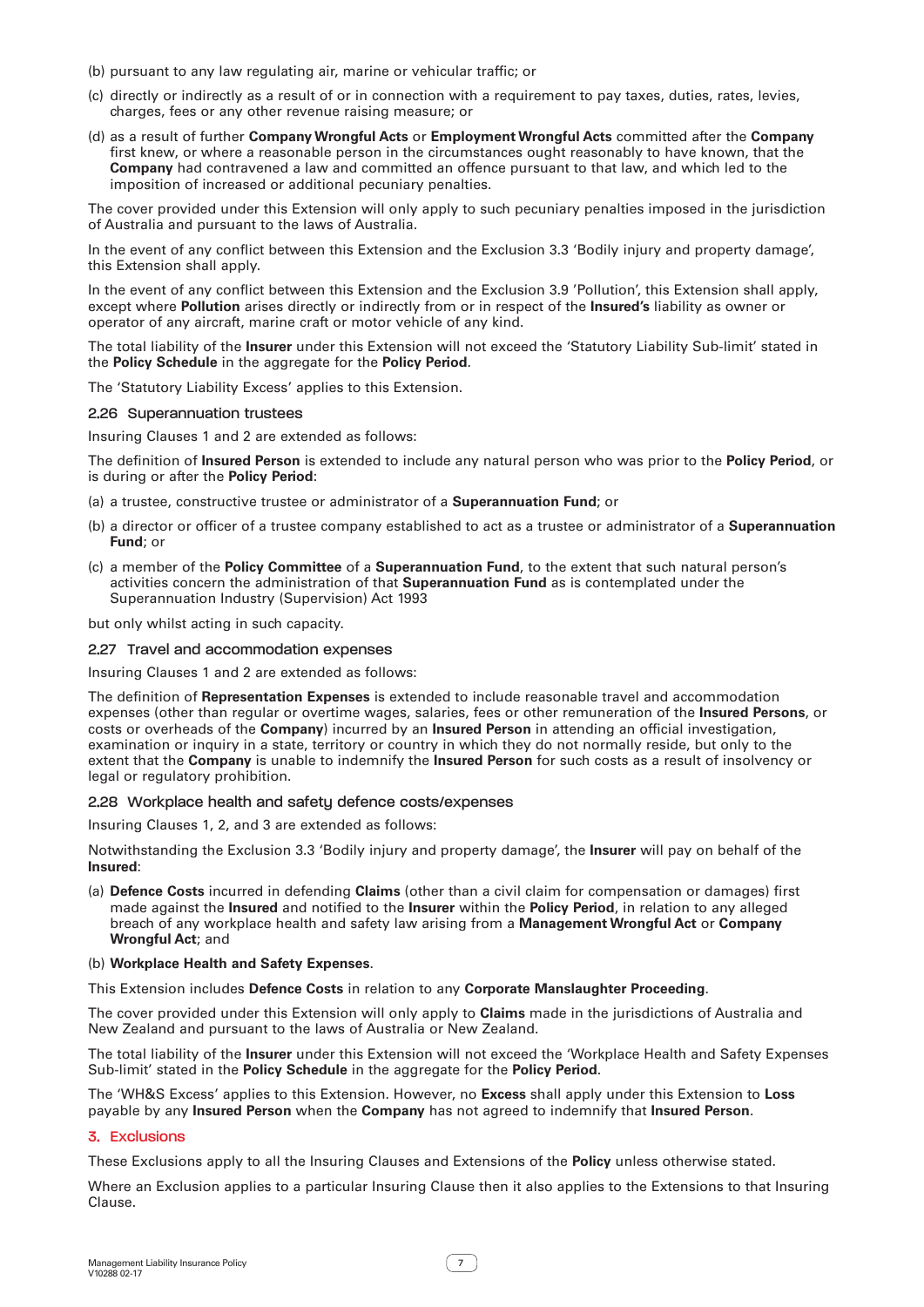The **Insurer** will not be liable for any **Claim** or **Loss**:

# 3.1 Asbestos

arising directly or indirectly from or in respect of asbestos, asbestos fibres or derivatives of asbestos.

# 3.2 Benefits

arising directly or indirectly from or in respect of an actual or alleged violation of the responsibilities, obligations or duties imposed by any law relating to workers compensation, unemployment insurance, retirement benefits, social security or disability benefits.

This Exclusion will not apply to Insuring Clauses 1 and 2.

# 3.3 Bodily injury and property damage

resulting from bodily injury, any form of psychiatric, psychological or mental injury, illness, disease or death of any person, or damage to or destruction of any tangible property, including any consequential loss of use thereof.

This Exclusion will not apply in respect of any actual or alleged psychiatric, psychological or mental injury alleged in any **Claim** by any **Insured Person** resulting from any **Employment Wrongful Act**.

# 3.4 Capital raising

arising directly or indirectly from any public offer of **Securities**.

# 3.5 Intentional misconduct

arising directly or indirectly from or in respect of:

(a) any deliberately fraudulent or deliberately dishonest act or omission by an **Insured**; or

(b) any wilful violation of law or wilful breach of duty imposed by any law by an **Insured**

provided that this Exclusion shall not apply until the conduct described in (a) or (b) above is established by a formal written admission by the **Insured** or by final, non-appealable adjudication of a judicial or arbitral tribunal (other than in a proceeding brought by the **Insurer**).

For the purpose of this Exclusion, the fact that one **Insured** has committed or is alleged to have committed the conduct described in (a) or (b) above will not be imputed to any other **Insured**.

This Exclusion will not apply to any dishonest or fraudulent act committed by an **Employee**, **Officer** or **Third Party** (whether acting alone or in collusion with any other person) that results in a **Crime Loss**.

# 3.6 Known claims and circumstances

arising directly or indirectly from or in respect of any fact, event, circumstance, allegation or **Claim**:

- (a) known to any **Insured** at the inception of this **Policy** which a reasonable person in the circumstances would have thought might give rise to a **Loss**; or
- (b) which has been or should reasonably have been notified under Claims Condition 8.1 'Notification' or should have been notified under any policy of which this **Policy** is a renewal or replacement; or
- (c) alleged in, discovered in, relating to or underlying any **Claim** made against any **Insured** prior to the inception of this **Policy**.

# 3.7 Major shareholder

resulting from any **Claim** (whether in the name of the **Company** or not) by or on behalf of any shareholder:

- (a) having direct or indirect ownership or control of 20% or more of the voting shares or rights of the **Company**; and
- (b) having a board position within the **Company**

at the time or times that the **Management Wrongful Act**, **Company Wrongful Act** or **Employment Wrongful Act**  from which the **Claim** arises from was actually or allegedly committed.

# 3.8 Nuclear

arising directly or indirectly from or in respect of:

- (a) ionising radiations or contamination by radioactivity from any nuclear fuel or from any nuclear waste from the combustion of nuclear fuel; or
- (b) the radioactive, toxic, explosive or other hazardous properties of any explosive nuclear assembly or nuclear component thereof.

# 3.9 Pollution

arising directly or indirectly from or in respect of **Pollution**.

# 3.10 Professional services

arising directly or indirectly from or in respect of:

(a) any breach of duty or alleged breach of duty in respect of any professional services or professional advice by the **Insured**; or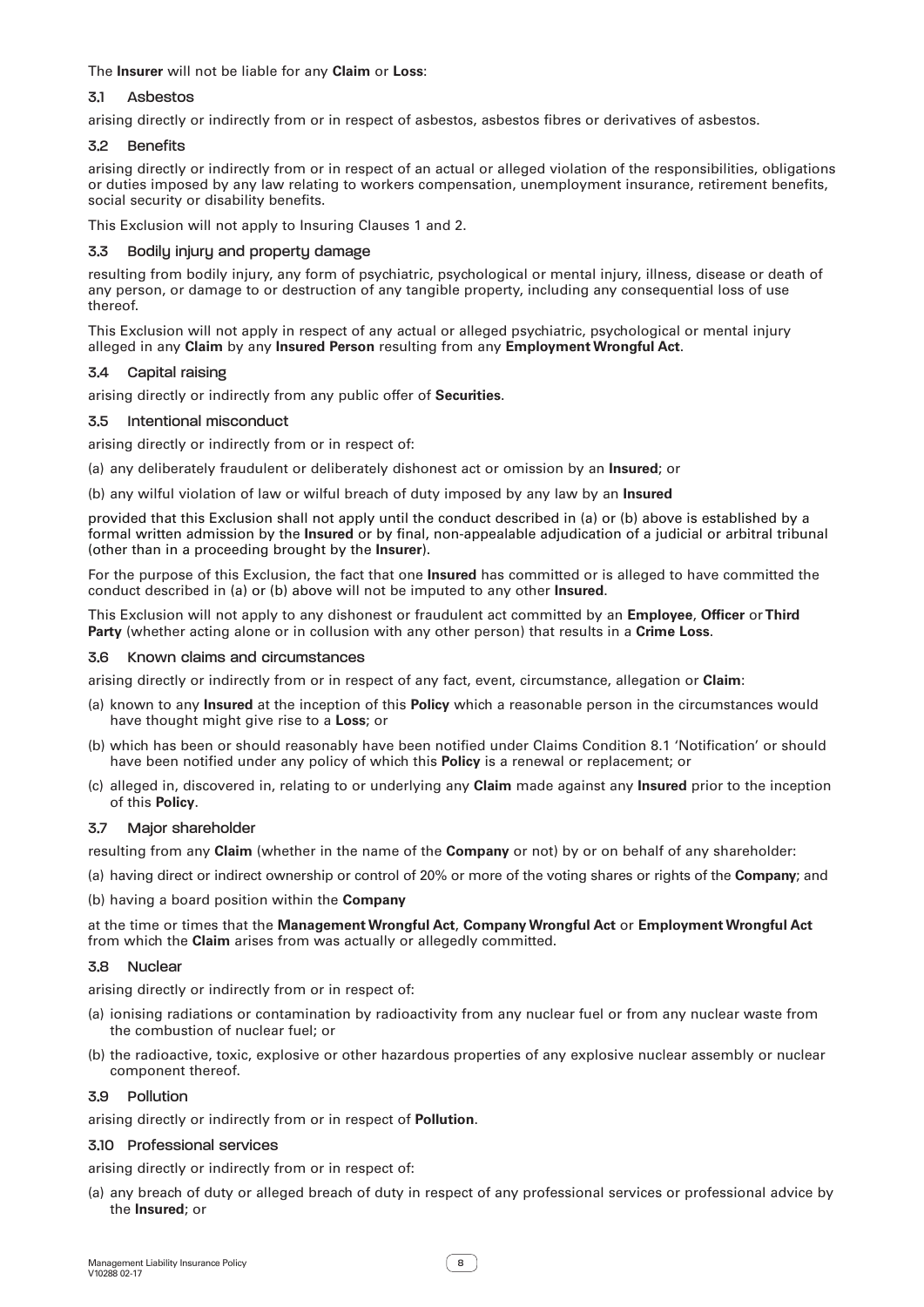(b) any breach or alleged breach of any contract for the provision of professional services or professional advice by the **Insured**

except that this Exclusion will not apply in respect of professional services or professional advice provided by an **Insured Person** when acting solely in their capacity as an **Insured Person** in circumstances where such professional services or professional advice are provided to the **Insured** and not to any third party.

# 3.11 Sanctions

arising directly or indirectly from the contravention of any sanction, prohibition or restriction under United Nations resolutions or trade or economic sanctions, laws or regulations of Australia, the European Union, United Kingdom or the **United States of America**.

# 3.12 War and terrorism

arising directly or indirectly from or in respect of:

- (a) declared or undeclared war, civil war, insurrection, riot, rebellion or revolution, military, naval or usurped power, governmental intervention, expropriation or nationalisation or any **Act of Terrorism**, regardless of any other cause or event contributing concurrently or in any other sequence; or
- (b) any action taken in controlling, preventing, suppressing or in any way relating to any **Act of Terrorism**.

# 4. Additional Exclusions applicable to Insuring Clause 3: Company Liability

Under Insuring Clause 3, the **Insurer** will not be liable for any **Claim** or **Loss**:

# 4.1 Contractual liabilitu

arising directly or indirectly from or in respect of the liability of the **Company** under any contract or agreement, other than liability that would have attached in the absence of such contract or agreement.

# 4.2 Cyber attack

arising directly or indirectly from or in respect of any unauthorised instructions or code that are designed to alter, modify, destroy, damage, delete, record, contaminate or transmit any information, data or computer programmes within the **Company's** website, intranet, network or systems.

# 4.3 Intellectual property rights

arising directly or indirectly from or in respect of any alleged or actual breach of any other party's intellectual property rights, or infringement or violation of any trade secret.

This Exclusion shall not apply to Extension 2.15 'Internet liability'.

# 4.4 Insured person claim

arising directly or indirectly from or in respect of a claim solicited or brought by or on behalf of an **Insured Person**.

# 4.5 Licensing fees

arising directly or indirectly from or in respect of any licensing fees or royalties ordered or agreed to be paid by the **Insured** for the continued use of a person or entity's copyright, trade name, trade mark or any other protected intellectual property.

This Exclusion shall not apply to Extension 2.15 'Internet liability'.

# 4.6 Privacu rights

arising directly or indirectly from or in respect of any alleged or actual breach of any other party's privacy.

This Exclusion shall not apply to Extension 2.15 'Internet liability'.

# 4.7 Product liability and product recall

arising directly or indirectly from or in respect of:

(a) the manufacture, distribution and/or sale of products by or on behalf of the **Insured**; or

(b) the recall of any products manufactured, distributed and/or sold by or on behalf of the **Insured**.

# 4.8 Restrictive trade practices

arising directly or indirectly from or in respect of any alleged or actual violation of any law, regulation or by-law anywhere in the world which governs, regulates or restricts monopolistic or anti-trust behaviour or practices, price fixing, price discrimination, predatory pricing, unfair or restrictive trade practices or tortious interference with another party's business or contractual relationships.

# 4.9 Spam

arising directly or indirectly from or in respect of the unsolicited dissemination by the **Insured** of emails, faxes or other communications, including an actual or alleged breach of the Spam Act (2003) or any other equivalent or succeeding law or regulation.

# 4.10 Superannuation funds

arising directly or indirectly from or in respect of any alleged or actual **Company Wrongful Act** in connection with any superannuation fund.

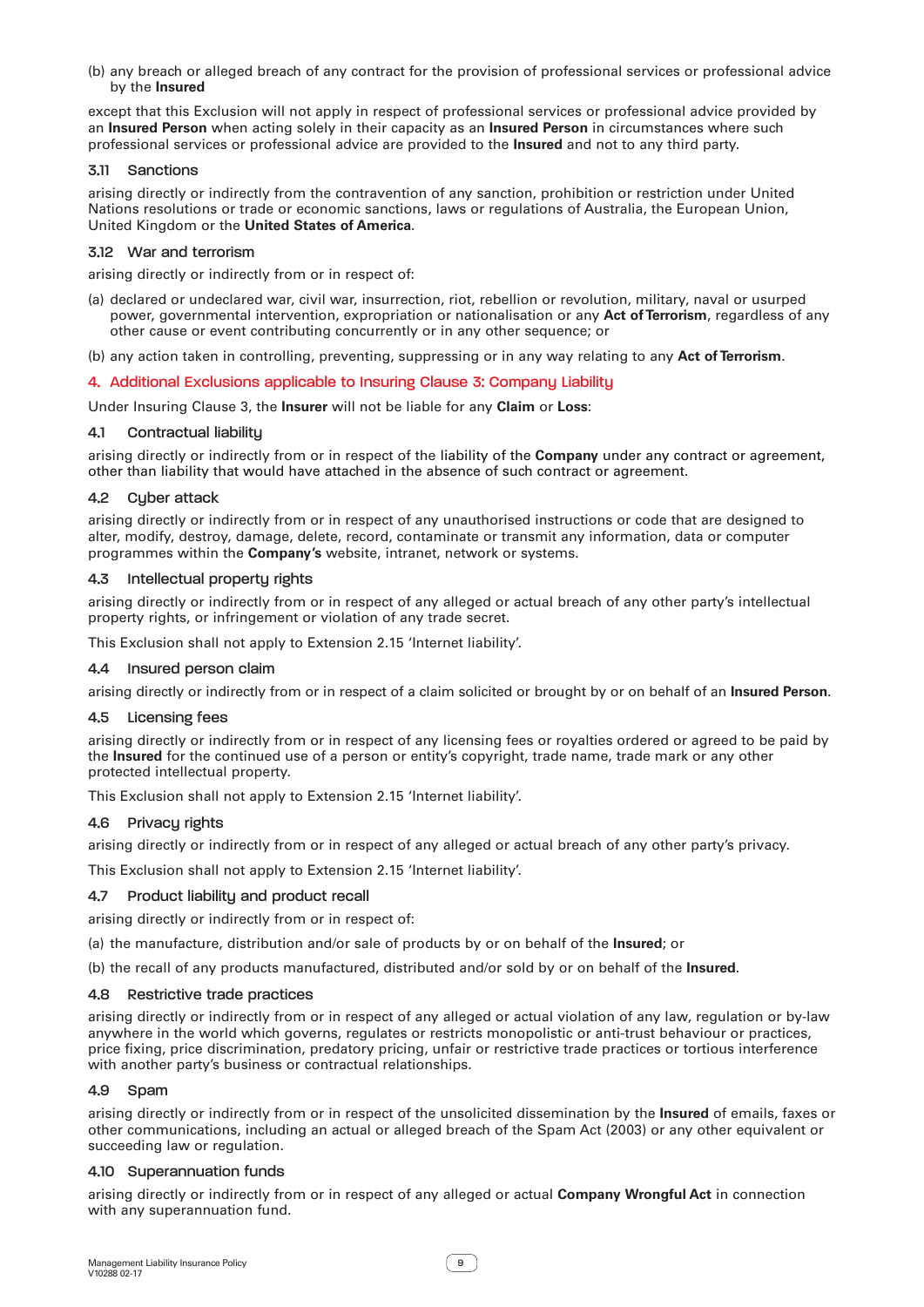# 5. Additional Exclusions Applicable to Insuring Clause 5: Crime

Under Insuring Clause 5, the **Insurer** will not be liable for:

# 5.1 Confidential information

**Crime Loss** arising directly or indirectly from or in respect of the accessing or disclosure of any confidential information, including but not limited to trade secret information, computer programs, confidential processing methods or other confidential information of any kind except where such accessing or disclosure enables the committing of any act otherwise covered under Insuring Clause 5.

# 5.2 Damage to premises

**Crime Loss** arising directly or indirectly from or in respect of damage or destruction to the **Insured's** premises, including forcible entry.

# 5.3 Discoveru outside the policu period

**Crime Loss** first **Discovered** prior to the commencement of the **Policy Period** or after the expiry of the **Policy Period**.

# 5.4 Dishonesty or fraud of director or employee shareholder

**Crime Loss** arising directly or indirectly from or in respect of any dishonest or fraudulent act committed by:

# (a) a **Director**; or

(b) an **Employee**, **Officer** or **Third Party** acting in collusion with a **Director**; or

(c) an **Employee** or **Officer** having at any time more than five per cent **Control** of or interest in the **Company**.

# 5.5 Indirect or consequential loss

indirect or consequential loss of any kind, including but not limited to loss of income, potential income, interest, profits or dividends, whether or not earned or accrued.

# 5.6 Loss of records

loss of or damage to records, manuscripts, accounts, microfilms, tapes or other records or the cost of reproducing any information contained in such lost or damaged records.

# 5.7 Loss sustained after discovery

**Crime Loss**, or any part of **Crime Loss**, caused by an **Employee** sustained after **Discovery** of any fraudulent or dishonest act committed by that **Employee**.

# 5.8 Profit and loss computation and inventory comparison

**Crime Loss**, or any part of **Crime Loss**, the proof of which is dependent solely upon:

(a) profit and loss computation or comparison; or

(b) a comparison of inventory records with an actual physical count.

Provided that where the **Company** establishes wholly apart from such computation or comparison that it has sustained **Crime Loss**, then it may offer its inventory records and actual physical count of inventory in support of the amount of **Crime Loss** claimed.

# 5.9 Retroactive date

**Crime Loss** sustained prior to the **Crime Retroactive Date**.

# 5.10 Territory

**Crime Loss** arising directly or indirectly from or in respect of any dishonest or fraudulent act committed in whole or part outside of Australia or New Zealand.

# 5.11 Trading loss

**Crime Loss** arising directly or indirectly from or in respect of any authorised or unauthorised trading in **Money**, **Securities** or **Covered Property** by an **Employee**, whether acting alone or in collusion with any other person and whether or not such trading is in the name of the **Company** and whether or not such trading is in a genuine or fictitious account.

# 6. Additional Exclusions Applicable to Insuring Clause 6: Tax audit

Under Insuring Clause 6, the **Insurer** will not be liable for **Loss**:

- 6.1 Amended notices/additional tax/fine/legal costs
- arising directly or indirectly from or in respect of any:
- (a) amounts sought by any amended notice of assessment; or
- (b) additional tax, duty, government impost or the like; or
- (c) fine or penalty imposed; or
- (d) costs in legally pursuing or defending any legal actions by or against the **Company**.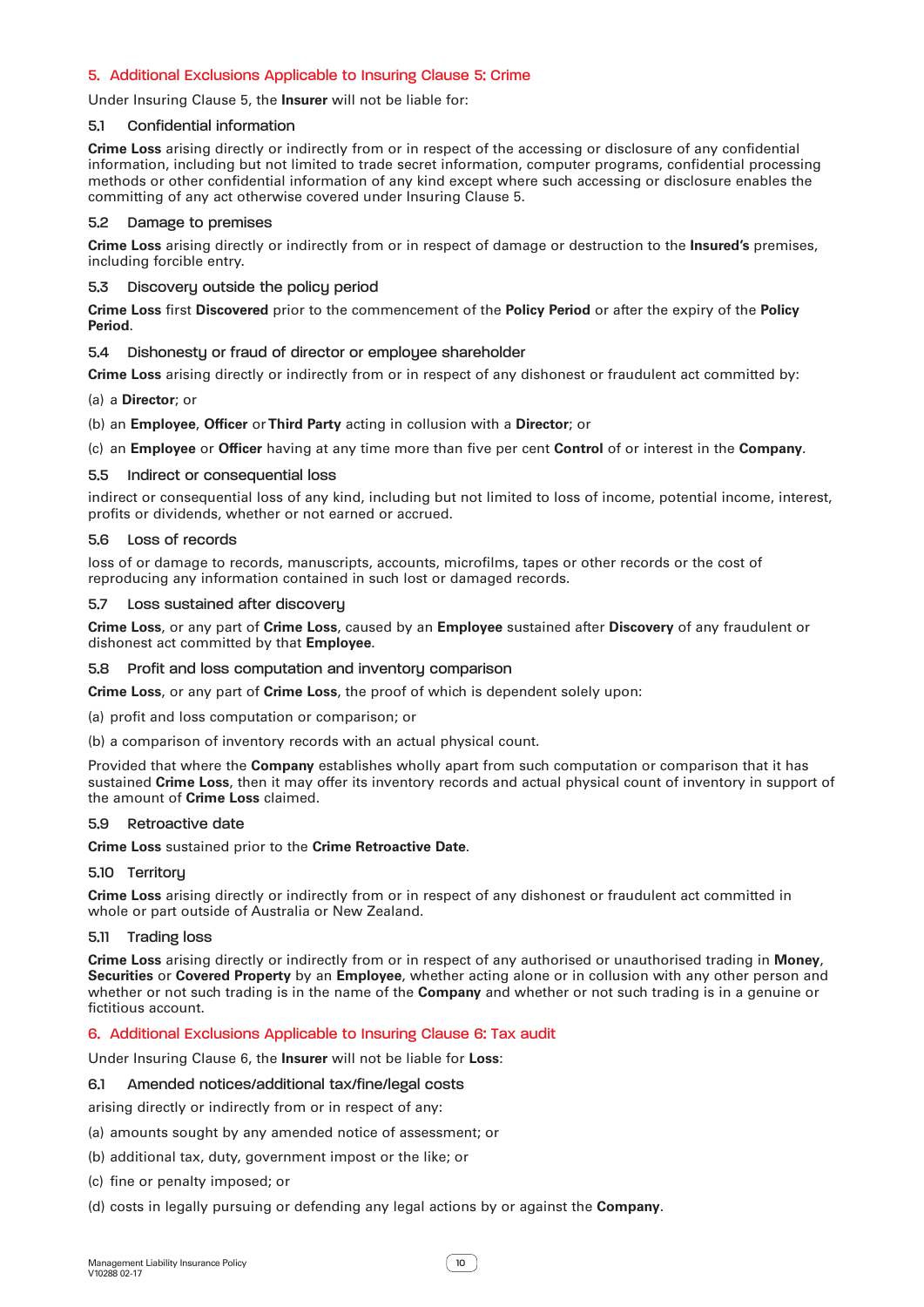# 6.2 APRA or customs audit

arising directly or indirectly from or in respect of any **Tax Audit**:

- (a) conducted by the Australian Prudential Regulation Authority; or
- (b) conducted under customs legislation.

#### 6.3 Criminal prosecution/foreign return or entity/tax return

- (a) arising directly or indirectly from or in respect of any criminal prosecution; or
- (b) arising directly or indirectly from or in respect of any **Return** lodged outside Australia, its States or Territories; or
- (c) arising directly or indirectly from or in respect of any person or organisation ordinarily resident outside Australia, its States or Territories; or
- (d) incurred, that should have been incurred or that ordinarily would have been incurred for work done prior to or as part of the preparation of the **Company's** accounts, **Returns**, taxation and financial records prior to the lodgement of the **Company's Returns**, taxation and financial records, or any document required by the relevant legislation in connection with its **Returns**.

#### 6.4 Dishonest returns

arising directly or indirectly from or in respect of any **Tax Audit** where a **Return** has been prepared, lodged or submitted dishonestly or fraudulently, or where the supporting documents have been falsely created or collected.

#### 6.5 Failure by Insured

arising directly or indirectly from or in respect of the failure of the **Insured**, or any party acting on behalf of the **Insured**, to:

- (a) respond to letters, requests or enquiries from the **Auditor** within a reasonable time; or
- (b) make full and complete declarations of all relevant liabilities, income and capital gains derived by it and of all Commonwealth, State or Territory taxation liabilities due to be paid or remitted by it during each year of income covered by this **Policy**, and all deductions including capital losses or other amounts claimed by it in respect of the same period.

#### 6.6 Fraud/prior circumstances

arising directly or indirectly from:

- (a) any circumstances known to the **Insured** which a reasonable person would have thought might give rise to a **Tax Audit**; or
- (b) any verbal or written notice of an impending **Tax Audit** given to the **Insured** or any person acting on its behalf, prior to the **Company** taking out this **Policy**; or
- (c) a **Tax Audit** with a commencement date prior to the **Company** taking out this **Policy**.

# 6.7 Late lodgement

arising directly or indirectly from or in respect of any **Tax Audit** where a **Return** has been lodged:

(a) more than three months after the lodgement date prescribed; or

(b) after the date prescribed by an authorised extension.

# 6.8 Managed investment

arising directly or indirectly from or in respect of a **Tax Audit** arising from any managed investment scheme or activities.

# 6.9 Deliberate evasion or recklessness

arising directly or indirectly from or in respect of any **Tax Audit** where the **Auditor** assesses the **Insured's**  behaviour as being deliberately evasive or reckless.

#### 6.10 Routine enquiries

arising directly or indirectly from or in respect of any routine enquiries, or enquiries from the **Auditor**, which are not identified as being either preliminary to, or relating to, a **Tax Audit**.

# 6.11 Tax minimisation schemes

arising directly or indirectly from or in respect of any **Tax Audit** that includes a refund or claim for tax or duty relief arising out of an arrangement, facility, financial structure or the like adopted for the principal purpose of obtaining that refund or relief, unless the arrangement has received prior written approval from the relevant government or government authority or agency before being offered to the **Company** or the general public.

 $\overline{\mathfrak{n}}$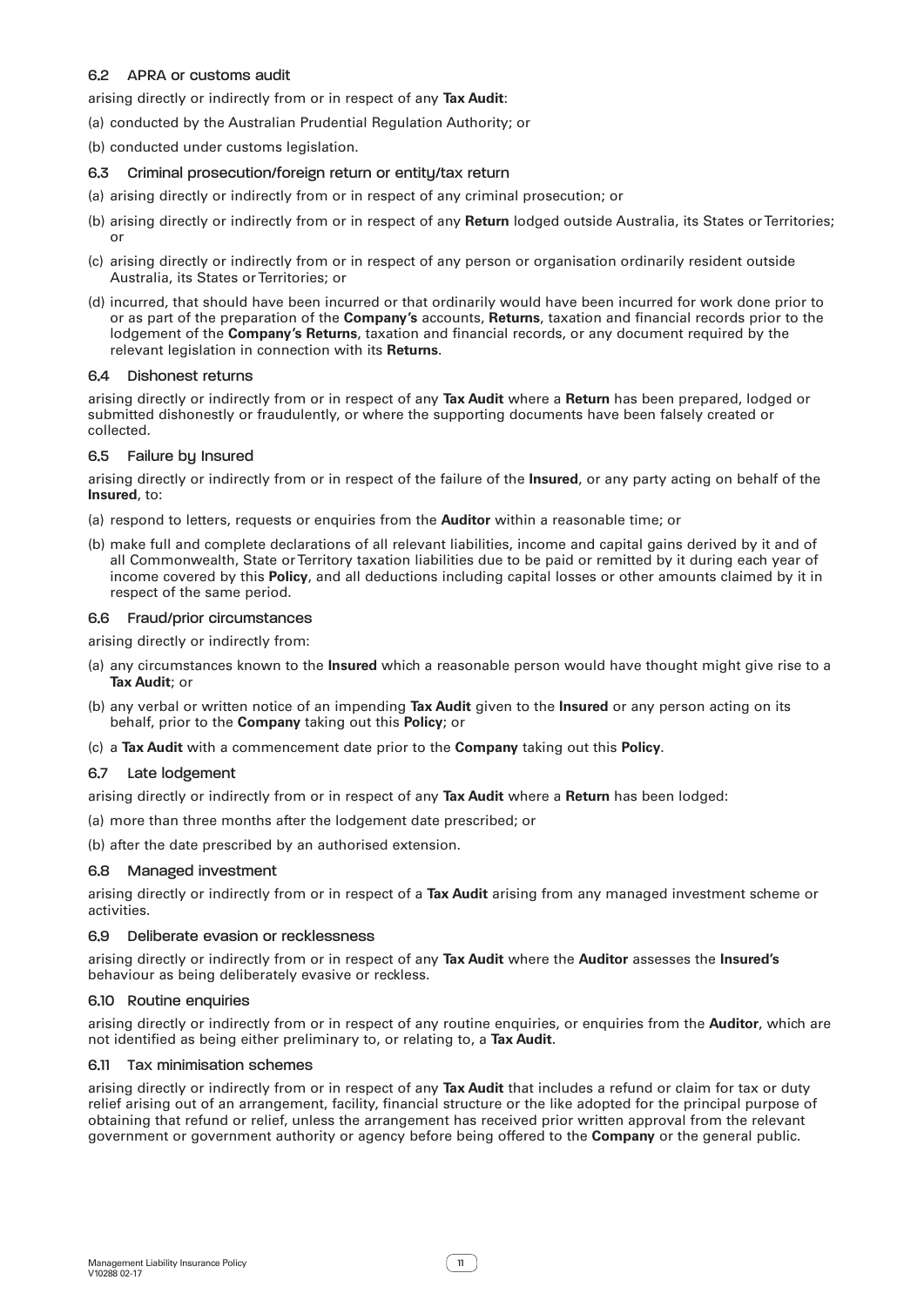# 7. Limit of Liability and Excess

If the **Insured** is comprised of more than one entity, the **Limit of Liability** and **Excess** applies to the group of such entities as a whole.

# 7.1 Limit of liability

Except as provided in Extension 2.2 'Automatic reinstatement of Limit for D&O claims' and Extension 2.14 'Fraud investigator expenses', the **Insurer's** liability under this **Policy** will not exceed the **Limit of Liability** in the aggregate for all **Loss**.

The **Limit of Liability** stated in the **Policy Schedule** and in any certificate of insurance issued by the **Insurer** is exclusive of GST.

Any Extension Period under either Extension 2.11 'Extended reporting period' or Extension 2.12 'Extended reporting period: retiring D&Os' will not increase or reinstate the **Limit of Liability** or any Sub-limit.

# 7.2 Excess

The **Insured** is liable for the amount of **Loss** that is less than the **Excess** for each **Claim**, **Crime Loss** or **Tax Audit**.

The **Excess** is deducted from **Loss** payable before the application of the **Limit of Liability** or any Sub-limit.

The **Insurer** has no liability for the amount of **Loss** that is less than the **Excess**.

The **Insured** agrees that the **Excess** specified in the **Policy Schedule** must be retained by the **Insured** and is to remain uninsured.

Unless otherwise indicated within each Insuring Clause or Extension, an **Excess** is applicable to all Insuring Clauses and Extensions.

Unless otherwise indicated within each Insuring Clause or Extension, the **Excess** applicable under each Insuring Clause and/or Extension where an **Excess** is applicable shall be the 'Excess' stated in the **Policy Schedule**.

# 7.3 Related claims, crime losses, tax audits

For the purpose of the calculation of the **Limit of Liability**, any Sub-limit or **Excess**, all **Related Claims** will be deemed to be one **Claim** and cover for all **Related Claims** will be provided as follows:

- (a) if the first **Related Claim** is first made during the **Policy Period** and notified to the **Insurer** during the **Policy Period** or any applicable Extended Reporting Period, then cover for all subsequent **Related Claims** will only be provided under this **Policy**; and
- (b) if the first **Related Claim** was first made and notified to the **Insurer** during a period prior to the **Policy Period**, during which the **Insured** had cover with the **Insurer**, then cover for all **Related Claims** will only be provided under that earlier policy with the **Insurer**, subject to the terms, excess and limit of liability of that earlier policy; and
- (c) if the first **Related Claim** was first made during a period prior to the **Policy Period**, during which the **Insured** did not have cover with this **Insurer**, then no cover for any **Related Claim** will be provided under this **Policy**.

For the purpose of the application of the Crime Sub-limit or Crime Excess, all **Crime Loss** sustained as a result of the same or causally related acts, causes or events will be deemed to be one **Crime Loss** regardless of when during the **Policy Period** or prior thereto such acts occurred.

For the purpose of the application of the Tax Audit Sub-limit or Tax Audit Excess applicable under Insuring Clause 6 'Tax audit', all **Tax Audits** commenced and notified to the **Insurer** within the **Policy Period**, irrespective of the number of **Returns** and irrespective of which taxation periods the **Returns** relate to, shall be deemed to be one **Tax Audit**.

# 8. Claims Conditions

# 8.1 Notification

The **Policyholder** must give to the **Insurer** notification of any **Claim** made against any **Insured**, **Discovery** of any **Crime Loss**, any **Tax Audit**, any **Business Crisis Event**, any notice received of an official investigation, examination or inquiry that may result in any **Insured** incurring **Workplace Health and Safety Expenses**, **Pollution Expenses** or **Representation Expenses** as soon as reasonably practicable within the **Policy Period** (or within any applicable Extended Reporting Period) to the Claims Notification address specified in the **Policy Schedule**.

Each notification must include so far as practicable:

- (a) the identity of the claimant or potential claimant; and
- (b) the nature and particulars of the **Claim** or any other event that may give rise to a **Loss**; and
- (c) the likely quantum of the **Loss**.

Each notification of a **Crime Loss** must include affirmative proof of the **Crime Loss**, with full particulars of the **Money**, **Securities** or **Covered Property** involved.

The **Policyholder** must provide the **Insurer** with such further information and documentation as the **Insurer** may reasonably require.

 $\overline{12}$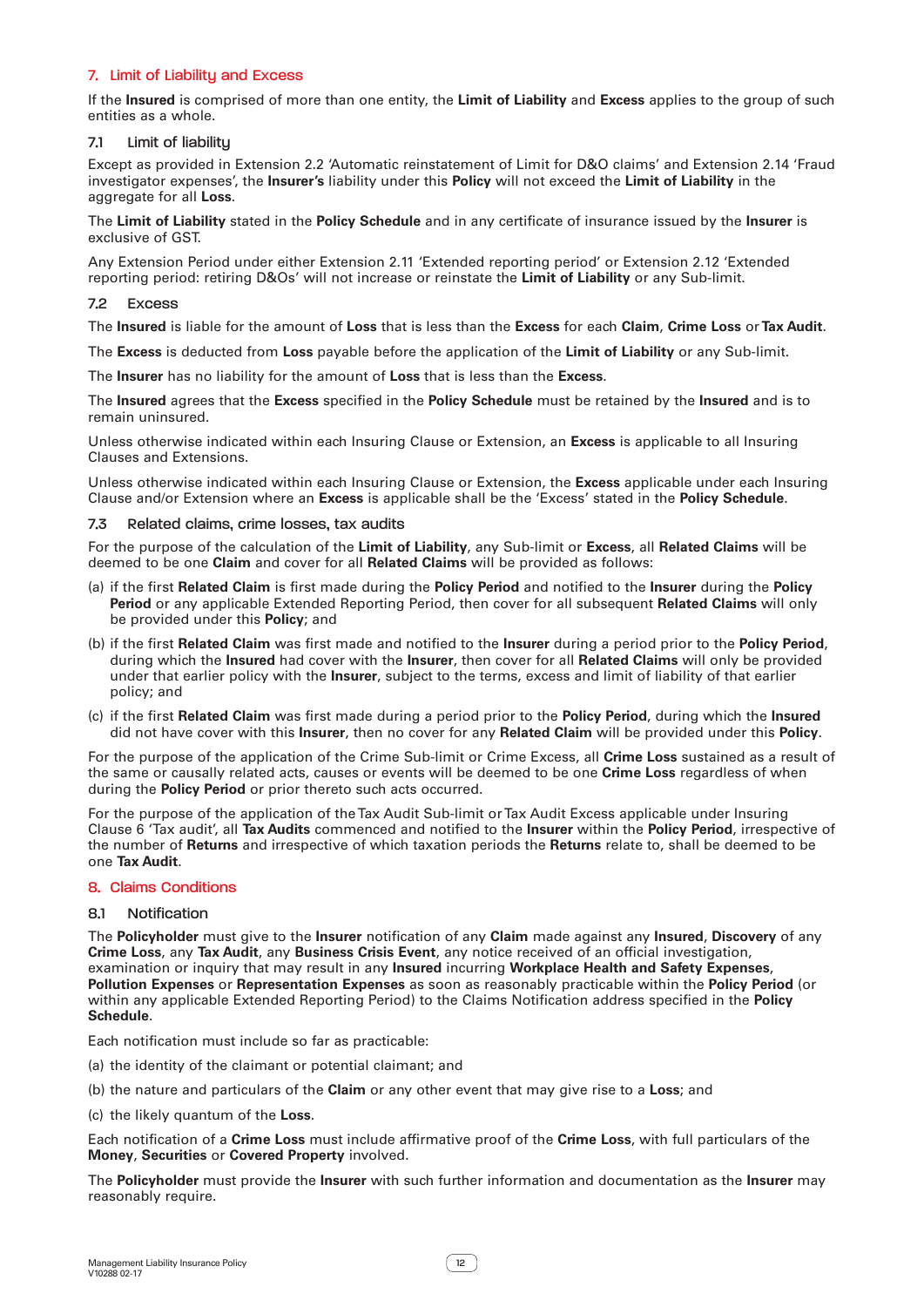# 8.2 Co-operation

In the event of a **Claim**, **Discovery** of a **Crime Loss**, **Tax Audit**, **Business Crisis Event**, notice received of an official investigation, examination or inquiry that may result in any **Insured** incurring **Workplace Health and Safety Expenses**, **Pollution Expenses** or **Representation Expenses** the **Insured** will at all times and at its own cost provide the **Insurer** with all information, evidence, documentation, assistance and co-operation and will execute such documents, including signed statements and affidavits, which the **Insurer** reasonably requires.

The **Insured** will at all times and at its own cost use reasonable endeavours to do and concur in doing everything reasonably practicable to avoid or diminish **Loss** and to assist with the defence, investigation or settlement of any **Claim**.

The **Insurer** may make any investigation it deems necessary.

# 8.3 Claims conduct

The **Insurer** is entitled to take over and conduct in the name of the **Insured** the defence or settlement of any **Claim** and will have full discretion in the conduct of any proceedings and in the settlement of any **Claim**.

The **Insurer** reserves entirely its rights under this **Policy**, including its right to agree or deny cover while it assesses a **Claim** or conducts the defence. The **Insurer's** rights under this **Policy** are not affected if it does not conduct the defence.

Neither the **Insured** nor the **Insurer** will be required to contest or litigate any **Claim** if, in the opinion of a Senior Counsel, reasonable attempts should be made to settle the **Claim**. The identity of the Senior Counsel shall be mutually agreed upon, or in the absence of agreement, shall be nominated by the President of the NSW Bar Association. The cost of obtaining the opinion will be advanced by the **Insurer** and treated as **Defence Costs**.

The Senior Counsel shall provide the opinion in writing. In formulating the opinion the Senior Counsel shall consider commercial matters including the amount of the **Claim**, the actual and potential **Loss** (including **Defence Costs**) that may reasonably be incurred in contesting the **Claim**, the liability prospects and the prospect of recovering costs against the claimant in the event that the defence is successful. The Senior Counsel shall also provide a settlement range within which reasonable attempts should be made to settle the **Claim**.

If it is the opinion of the Senior Counsel that reasonable attempts should be made to settle the **Claim**, the **Insured** shall not object to the **Insurer's** attempt to do so.

# 8.4 Settlement

The **Insured** must not settle or offer to settle any **Claim** or incur any:

- (a) **Defence Costs**; or
- (b) **Tax Adviser Fees**; or
- (c) **Business Crisis Consultant Fees**; or
- (d) under Extension 2.8 'Court attendance costs', court attendance costs of any **Insured Person** acting as a witness in connection with a **Claim**; or
- (e) under Extension 2.13 'Extradition expenses', the reasonable fees, costs and expenses incurred by an **Insured Person** in relation to an extradition proceeding; or
- (f) under Extension 2.14 'Fraud investigator expenses', the reasonable expenses incurred by the **Company** to investigate, prove and substantiate **Crime Loss**; or
- (g) **Prosecution Expenses**; or
- (h) **Public Relations Expenses**; or
- (i) **Pollution Expenses**; or
- (j) **Workplace Health and Safety Expenses**; or
- (k) **Representation Expenses**

or otherwise assume any contractual obligation or admit any liability in respect of any **Claim** without the **Insurer's** prior written consent.

If the **Insured** objects to a proposal by the **Insurer** to settle or compromise any **Claim** payable under this **Policy**  and wishes to contest or litigate the matter, then the **Insured** may so elect, but the **Insurer's** liability in respect of any such **Claim** so contested or litigated will not exceed the amount for which, but for such election, it could have been settled or compromised by the **Insurer**, together with **Defence Costs** payable in accordance with the terms of this **Policy** and incurred up to the time of such election.

#### 8.5 Basis of valuation of crime loss

In respect of **Crime Loss** of **Money** the **Insurer** will be liable for the face value of **Money** at the time of **Crime Loss**. In respect of **Crime Loss** of **Money** in a currency other than the Australian dollar, the **Insurer** will not be liable for more than the value of any such foreign currency calculated in Australian dollars at the rate of exchange published in The Australian Financial Review as the wholesale market closing rate on the date or date nearest to the date when the **Crime Loss** was **Discovered**.

 $\overline{13}$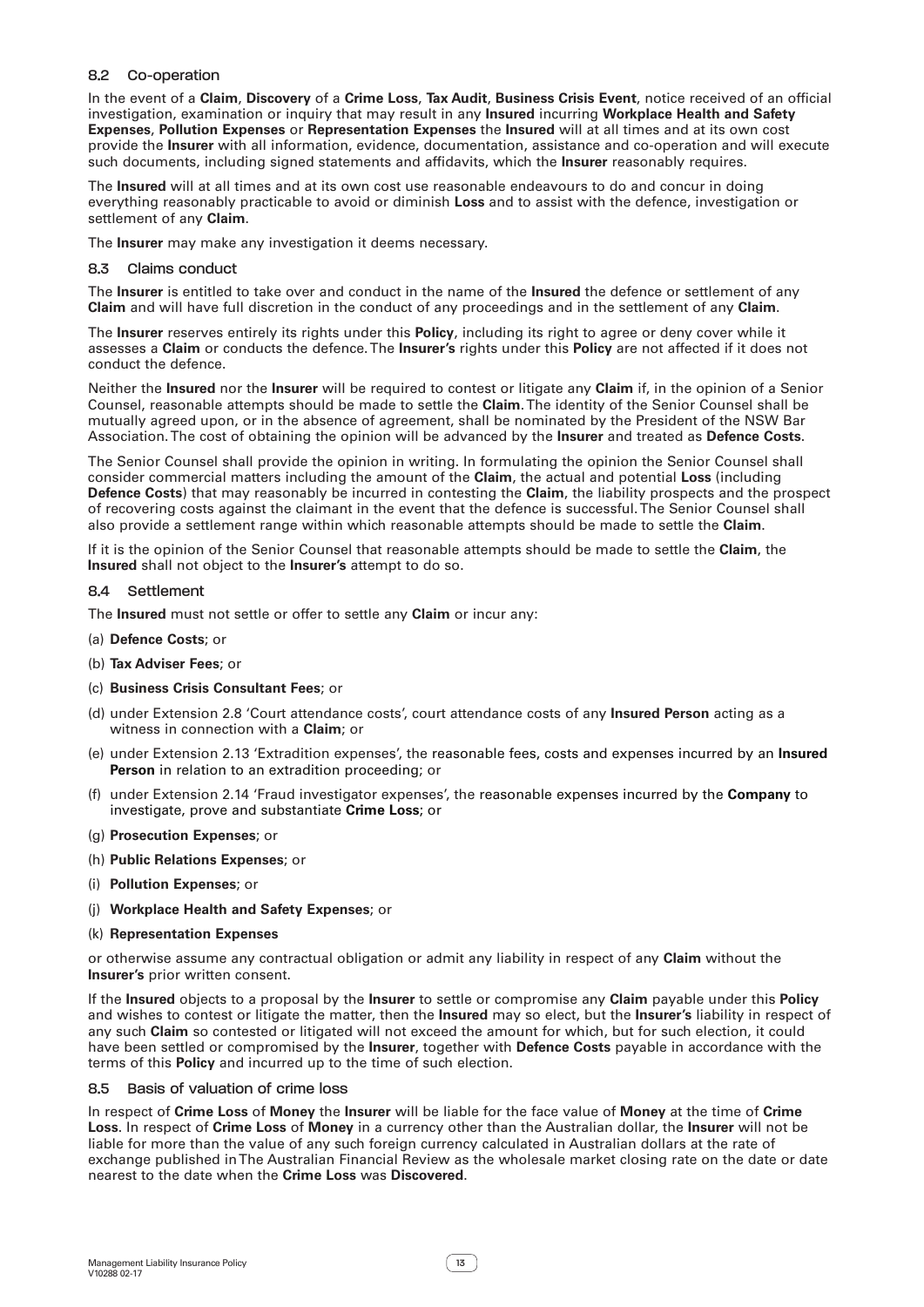Notwithstanding Exclusion 5.5 'Indirect or consequential loss', in respect of **Crime Loss** of **Securities** the **Insurer**  will be liable for the actual market value of the **Securities** at the close of business on the business day immediately preceding the day on which the **Crime Loss** was **Discovered** or the actual cost of replacing the **Securities**, whichever is less, plus the cost of posting any required lost instrument bond (which cost will be paid by the **Insurer** on behalf of the **Insured**).

In respect of **Crime Loss** of **Covered Property** the **Insurer** will be liable for the actual cash value of **Covered Property** at the time of **Crime Loss** or the actual cost of repairing or replacing the **Covered Property** with property of similar quality or value, whichever is the lesser.

- 8.6 Allocation of loss
- This Claims Condition applies to any part of any **Loss** resulting from a **Claim** which is in respect:
- (a) of one **Insured** only; or
- (b) of more than one **Insured**, whether jointly or severally; or
- (c) of one or more **Insured** and one or more persons or entities who is or are not an **Insured**, whether jointly or severally

and which is partly covered and partly not covered under this **Policy**, (together 'Loss to be Allocated').

The **Insurer** must determine a fair and reasonable allocation of the covered part of the Loss to be Allocated among the relevant **Insureds** and the **Insurer** having regard to the extent of each **Insured's** comparative responsibility for the Loss to be Allocated. The **Insurer's** consideration of what is fair and reasonable shall include without limitation, the following factors:

- (a) the nature of the **Claim** against each **Insured**; and
- (b) the issues of fact and law in relation to each **Insured**; and
- (c) the content and the manner of the conduct of any defence of the **Claim**; and
- (d) the relative degree of personal responsibility for the **Loss**; and
- (e) the extent to which the **Insured's** responsibility for the **Loss** is joint, several or shared; and
- (f) the extent to which any person or entity, other than that **Insured**, would obtain a benefit from the payment by the **Insurer**; and
- (g) the extent to which the **Loss** is solely of that **Insured**; and
- (h) the extent to which the issues in the **Claim** against that **Insured** are in common with the issues in the **Claim**  against any other person or entity; and
- (i) the extent to which the **Loss** is partly covered and partly not covered under this **Policy**; and
- (j) in the event of a settlement, the likely comparative responsibility had the settlement not occurred.

If the **Insured** wishes to dispute the **Insurer's** determination of the allocation, each party agrees that the dispute must be referred for expert determination in accordance with the Australian Commercial Disputes Centre ("ACDC") Mediation Guidelines, to an expert agreed by the parties, or if the parties do not agree on an expert, an expert nominated by the then current CEO of ACDC or the CEO's nominee.

Each party agrees to sign an agreement with the expert that confirms the following:

- (a) each party will pay an equal share of the fees for the appointed expert (to be charged at the expert's usual rate); and
- (b) the expert may:
	- (i) consider relevant industry practice;
	- (ii) consider all information presented to the expert by either party;
	- (iii) request more information from either party;
	- (iv) request a meeting with the parties (to which they may bring their lawyers); and
- (c) the expert must provide a decision within thirty days after the agreement is signed, and need not give reasons; and
- (d) the expert's decision will be binding on the parties and final; and
- (e) the expert will exclude all liability of the expert to either party (including liability for negligence) to the full extent permitted by law.

This allocation applies for all purposes under this **Policy** including Extension 2.1 'Advancement of defence costs and rep expenses' and Claims Condition 8.7 'Subrogation and recoveries'.

Any allocation of **Loss** will not apply to or create a presumption with respect to the allocation of other **Loss** on account of such **Claim**.

 $\overline{14}$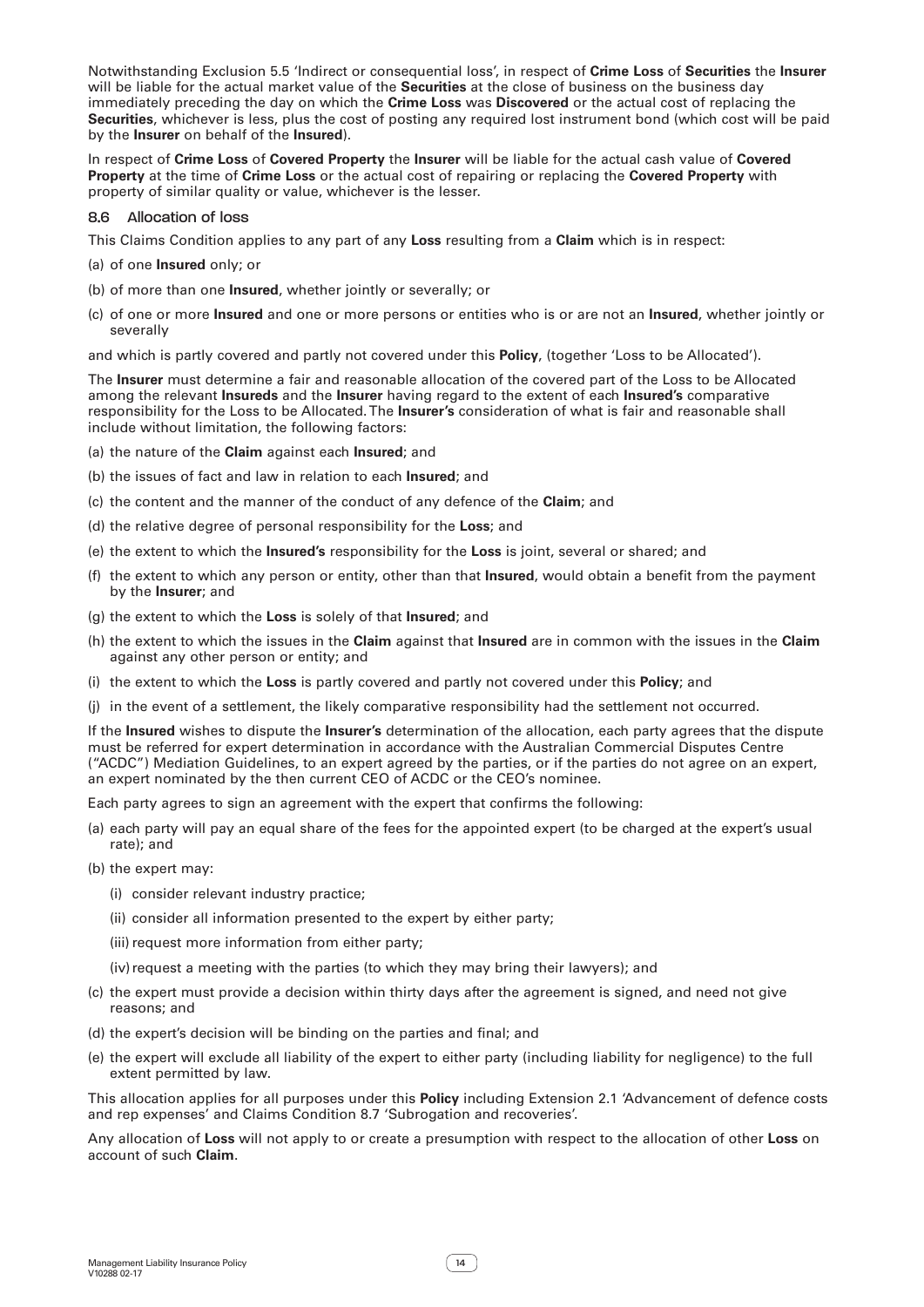# 8.7 Subrogation and recoveries

#### **Preservation of rights of recovery**

The **Insured** will take all necessary steps to preserve its rights of recovery. The **Insured** will not, without the **Insurer's** prior consent in writing:

- (a) release, agree not to sue on, waive or prejudice, any such rights; or
- (b) enter into any arrangement or compromise or do any act whereby any rights or remedies to which the **Insurer** would be subrogated are or may be prejudiced.

#### **Provision of information and assistance**

The **Insured** agrees to provide the **Insurer** with all information, evidence, documentation, assistance and co-operation and to execute such documents, including signed statements and affidavits, which the **Insurer**  reasonably requests in the exercise of its rights of recovery.

The **Insured** will at all times and at its own cost use reasonable endeavours to do and concur in doing everything reasonably practicable to assist the **Insurer** in the exercise of its rights of recovery.

#### **Crime recoveries**

In the event of any payment in respect of a **Crime Loss**:

- (a) the **Company** must, if requested by the **Insurer**, take all reasonable steps to make recovery from any person committing or condoning the dishonest or fraudulent act or from the legal representatives of such person; and
- (b) to the extent allowed by law, the **Insurer** will deduct the following from any amount payable in respect of **Crime Loss** caused by or resulting from a dishonest or fraudulent act:
	- (i) any monies which but for such dishonest or fraudulent act would be due from the **Company** to the person committing or condoning such act; and
	- (ii) any monies held by the **Company** and belonging to such person; and
	- (iii) any monies recovered under (a) above

and all such monies will be applied towards reducing the amount of the **Crime Loss**.

#### **All recoveries**

All recoveries obtained by the **Insured** from other parties will be allocated, after the settlement of any **Claim**  under this **Policy** as follows:

- (a) firstly, to the benefit of the **Insured** to reduce or extinguish the amount of the **Insured's Loss** to the extent that it would have been paid under this **Policy** but for the fact that such **Loss** exceeds the sum of the **Limit of Liability** or any Sub-limit, and the **Excess** where applicable; and
- (b) secondly, to the benefit of the **Insurer** for all sums paid in settlement of **Loss** arising under this **Policy**; and
- (c) thirdly, to the benefit of the **Insured** for the **Excess** under this **Policy**.

All recoveries will be applied as herein only after deduction of the reasonable cost of obtaining such recovery. All recoveries made prior to settlement of any **Claim** under this **Policy** will be held for the benefit of the **Insurer**  and applied as stated herein after settlement if any is made.

Recoveries do not include any amount recovered from insurance, surety, reinsurance, security or indemnity taken for the benefit of the **Insurer**.

Under Insuring Clause 1 'Directors and officers liability', Insuring Clause 2 'Company reimbursement', Insuring Clause 3 'Company liability' and Insuring Clause 4 'Employment practices liability', the **Insurer** shall not exercise its rights of subrogation against an **Insured Person** in connection with a **Claim**, unless it can establish that Exclusion 3.5 'Intentional misconduct' applies to that **Claim** and to that **Insured Person**.

# 9. General Conditions

- 9.1 Acquisition, merger or winding up of policyholder
- If, during the **Policy Period**, any of the following events occur:
- (a) a **Merger or Acquisition** of the **Policyholder**; or
- (b) the appointment of a receiver, controller, administrator or liquidator to the **Policyholder** or the commencement of a scheme of arrangement or compromise or a winding up process in respect of the **Policyholder**

then this **Policy** will remain in force until the expiry of the **Policy Period**, during which time the **Insured** may continue to notify the **Insurer**, in accordance with Claims Condition 8.1 'Notification', of any **Claim** made against any **Insured**, **Discovery** of any **Crime Loss**, any **Tax Audit**, any **Business Crisis Event**, any notice received of an official investigation, examination or inquiry that may result in any **Insured** incurring **Workplace Health and Safety Expenses**, **Pollution Expenses** or **Representation Expenses**.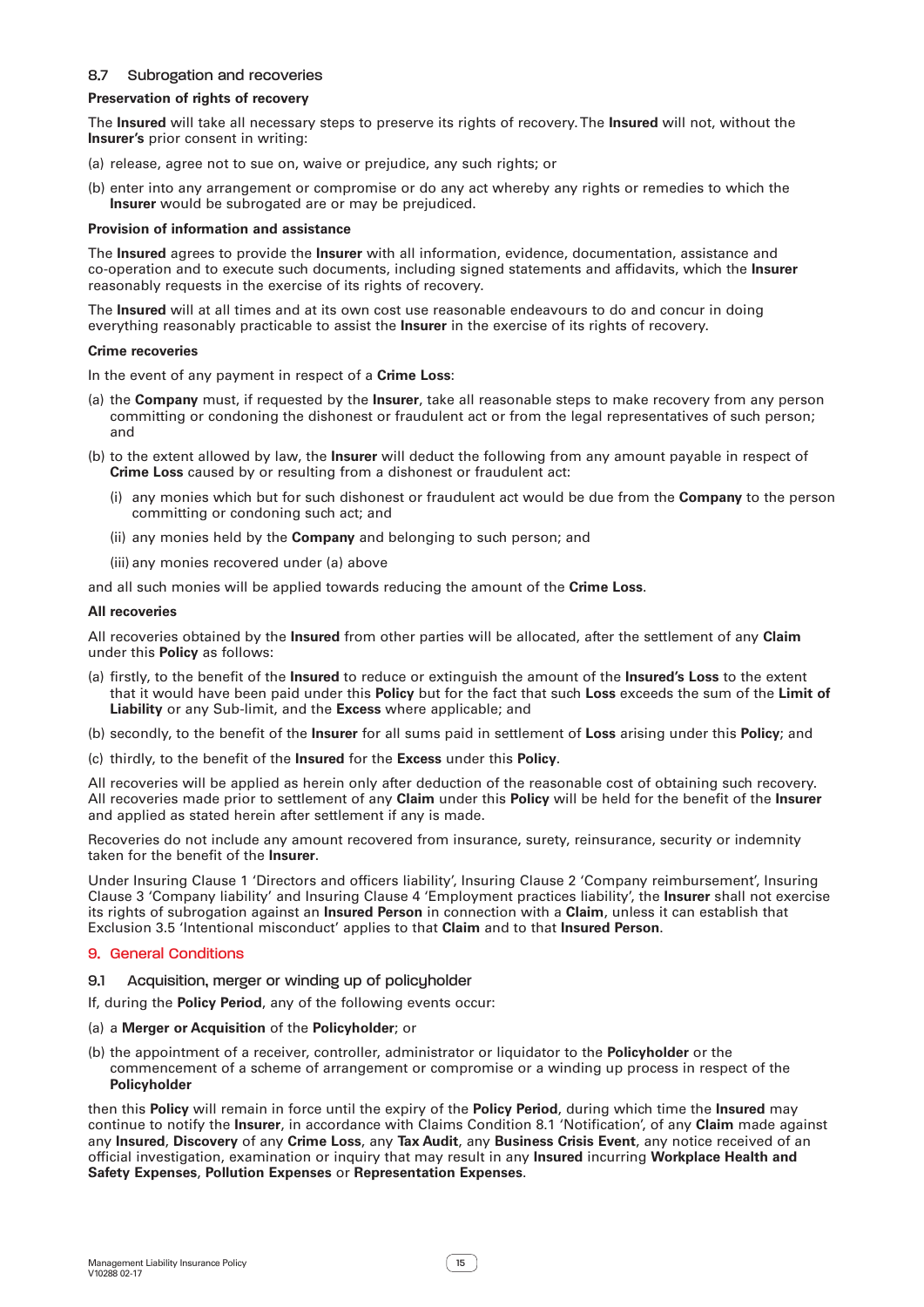Provided that there shall be no cover for **Loss** arising directly or indirectly from or in respect of:

- (i) **Management Wrongful Acts**, **Company Wrongful Acts** or **Employment Wrongful Acts** or any dishonest or fraudulent acts committed or alleged to have been committed; or
- (ii) any **Return** required to be lodged in respect of any tax period; or
- (iii) a **Business Crisis Event** occurring; or
- (iv) under Insuring Clause 7, legal advice sought in relation to matters arising from business conducted; or
- (v) **Workplace Health and Safety Expenses** pursuant to an event taking place; or
- (vi)**Pollution Expenses** pursuant to an event taking place; or
- (vii)**Representation Expenses** pursuant to an event taking place

after, or as a result of, the events described in (a) or (b) above.

# 9.2 Assignment

This **Policy** cannot be assigned by the **Policyholder**.

# 9.3 Cancellation

The **Policyholder** is entitled to cancel this **Policy** by giving notice to the **Insurer**.

Upon receipt of such request the **Insurer** will retain a short period premium calculated at pro rata the **Full Annual Premium** for the time it has been on risk plus ten per cent. The **Insurer** will refund to the **Policyholder** the balance of the premium less any non-refundable government charges.

The **Insurer** may cancel this **Policy** in accordance with the Insurance Contracts Act 1984.

# 9.4 Confidentiality

The **Insured** must not disclose the existence or terms of this **Policy**, including without limitation the **Limit of Liability**, the nature of the insurance or the premium payable under the **Policy** to any person who is not an **Insured** except where:

- (a) the **Insured** is required by law to do so; or
- (b) the **Insurer** provides its prior written consent to such disclosure; or
- (c) the intended recipient is a professional adviser to the **Insured**.

# 9.5 Severability and non-imputation

For the purposes of this **Policy**, any knowledge or information possessed by any past, present or future chief executive officer, chief operating officer, chief financial officer, chief legal officer, chairman of the board of directors or a substantially equivalent position to any of these shall be imputed to the **Company**.

The **Proposal** made to the **Insurer** prior to entering into this **Policy** shall be construed as separate applications for cover by the **Company** and each **Insured Person** and, except as provided for above, no information provided by or representation made by one, shall be imputed to another.

No breach of this **Policy** or knowledge or information possessed by the **Company** or any **Insured Person** shall be imputed to another except as provided for above.

# 9.6 Goods and services tax

As part of the premium, the **Insurer** will charge the **Policyholder** an amount on account of GST, stamp duty and any other government charges that apply.

The **Policyholder** must inform the **Insurer** of the extent to which it is entitled to an input tax credit for that GST amount each time that it notifies a **Claim** under this **Policy**. No payment will be made to the **Policyholder** for any GST liability that it may incur on the settlement of a **Claim** if it does not inform the **Insurer** of its entitlement or correct entitlement to an input tax credit.

Despite the other terms of this **Policy**, the **Insurer's** liability to the **Policyholder** will be calculated taking into account any input tax credit to which the **Policyholder** is entitled for any acquisition which is relevant to the **Claim**, or to which it would have been entitled had it made a relevant acquisition.

'GST', 'input tax credit', 'acquisition' and 'supply' have the meaning given in A New Tax System (Goods and Services Tax) Act 1999.

# 9.7 Governing law

The construction, interpretation and meaning of the terms of this **Policy** will be determined in accordance with the laws of the Commonwealth of Australia and the State or Territory where the **Policy** was issued. Any disputes relating to the construction, interpretation and meaning of the terms of this **Policy** will be submitted to the exclusive jurisdiction of the courts of the Commonwealth of Australia.

# 9.8 Interpretation

In this **Policy** the singular includes the plural and vice versa. The male gender includes the female and neutral genders. Person includes bodies corporate, except in the term **Insured Person**.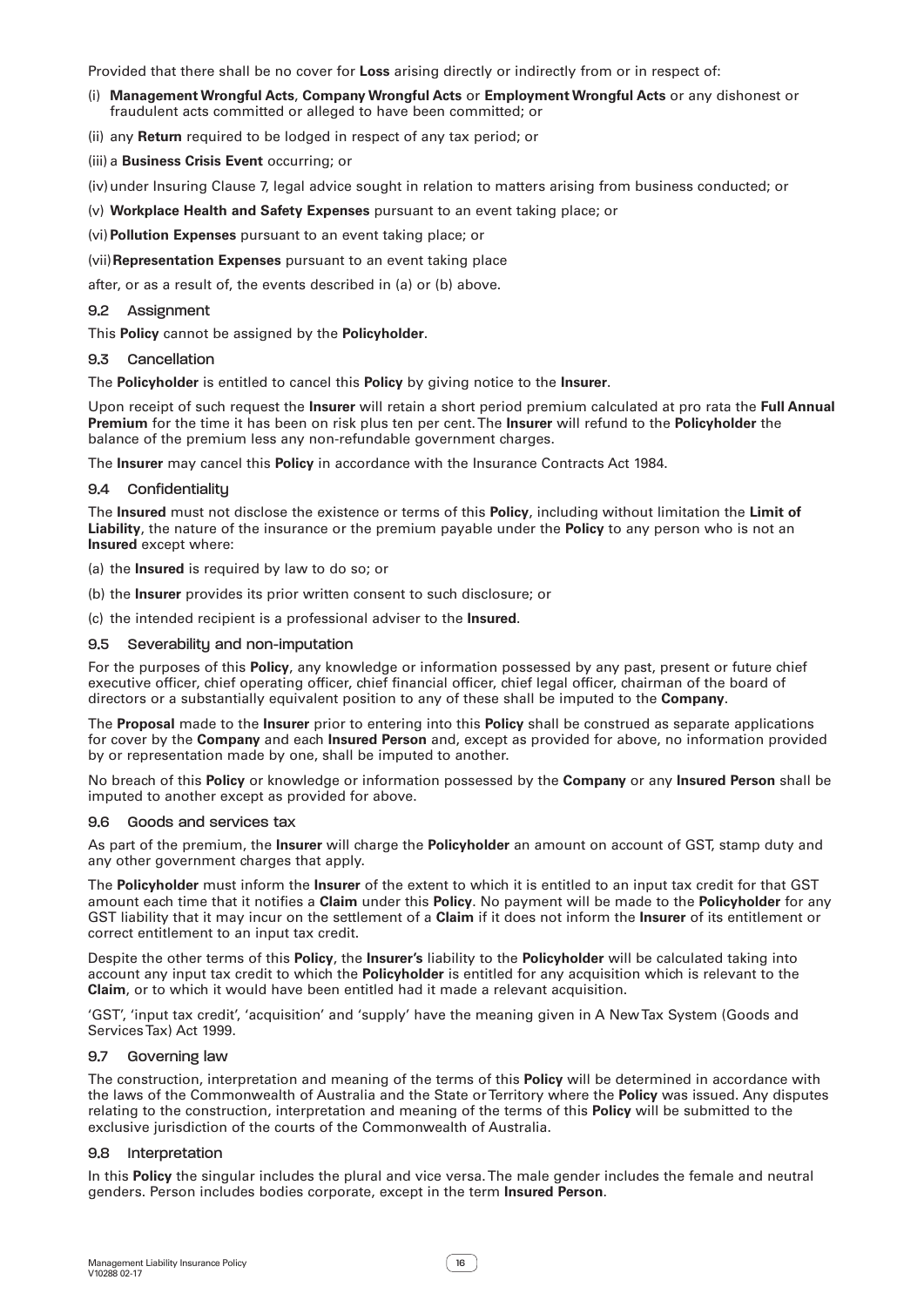A reference in this **Policy** to any legislation or legislative provision includes any statutory modification or re-enactment of, or legislative provision substituted for, and any subordinate legislation issued under, that legislation or legislative provision (whether of the Commonwealth of Australia or elsewhere).

The titles and headings to the various sections of the **Policy** are included solely for ease of reference and do not in any way limit or expand or otherwise affect the terms of such sections.

# 9.9 Jurisdiction

Except where otherwise provided, this **Policy** provides cover for **Claims** made anywhere in the world except for those **Claims**:

- (a) brought in a court of law, arbitration, tribunal forum or other body entitled to impose enforceable orders against the **Insured** in the **United States of America**; or
- (b) arising from the enforcement of any judgment, order or award in respect of any action brought in any court of law in **United States of America**.

# 9.10 Non-avoidance

If the **Insurer** has a right to reduce its liability under Section 28(3) of the Insurance Contracts Act 1984 (Commonwealth) for any fraudulent misrepresentation or fraudulent non-disclosure of a matter or fact by any **Insured Person**, the **Insurer** will not exercise such right against any other **Insured Person**.

# 9.11 Other insurance

If, at the time any **Loss** arises under this **Policy**, there is any other insurance contract in force covering the same **Loss**, the **Policyholder** must notify the **Insurer** as soon as reasonably practicable providing full details of such other insurance contract, including the identity of the insurer, the policy number and such further information as the **Insurer** may reasonably require.

# 9.12 Other notices

Any communications to the **Insurer** under this **Policy**, including any application to purchase an Extended Reporting Period, must be sent by the **Policyholder** to the **Insurer** at the **Insurer's** address or facsimile number specified in the **Policy Schedule**.

Notice to the **Insured** may be given to the **Policyholder** or its agent.

# 9.13 Paument of premium

The **Policyholder** must pay the premium specified in the **Policy Schedule** on or before ninety days after the inception of the **Policy Period** or such other time that the **Insurer** agrees in writing. If the **Policyholder** fails to pay the premium within that period, the **Insurer** is entitled to cancel this **Policy** in accordance with the Insurance Contracts Act 1984.

# 9.14 Variation of the policu

No variation of this **Policy** will be effective, except when made by **Endorsement**.

# 9.15 Words with special meaning

Some of the words in this insurance policy have special meanings. These meanings can be found in Section 10 'Definitions' of the **Policy**. If a word has a special meaning, it appears in this **Policy** in bold type and with a capital letter. Capitalised words used in the **Endorsements** and in the **Policy Schedule** without bolding have the same meaning given to them as in Section 10 'Definitions' of the **Policy** unless they are defined differently in an **Endorsement**. If the words are defined differently in an **Endorsement** that definition only applies to that **Endorsement**.

# 10. Definitions

# When used in this **Policy**:

**Act of Terrorism** means an act, including but not limited to the use of force or violence or the threat thereof, of any person or group(s) of persons, whether acting alone or on behalf of or in connection with any organisation(s) or government(s), which from its nature or context is done for, or in connection with, political, religious, ideological, ethnic or similar purposes or reasons, including the intention to influence any government or to put the public, or any section of the public, in fear.

**Auditor** means an officer who is authorised under Commonwealth, State or Territory legislation to carry out a **Tax Audit**.

**Bail Bond and Civil Bond Costs** means the reasonable premium, including any fees but not any required collateral, to purchase a bond or similar financial instrument that guarantees an **Insured Person's** contingent obligation for bail or equivalent in any jurisdiction required by a court in respect of any **Claim**.

# **Benefits** means:

- (a) fringe benefits and perquisites; or
- (b) amounts due or payments made in connection with superannuation or an employee benefit plan or pension scheme; or
- (c) share or stock options or any other right to purchase, acquire or sell shares or stock; or
- (d) bonuses, or employee or management incentive schemes or similar.

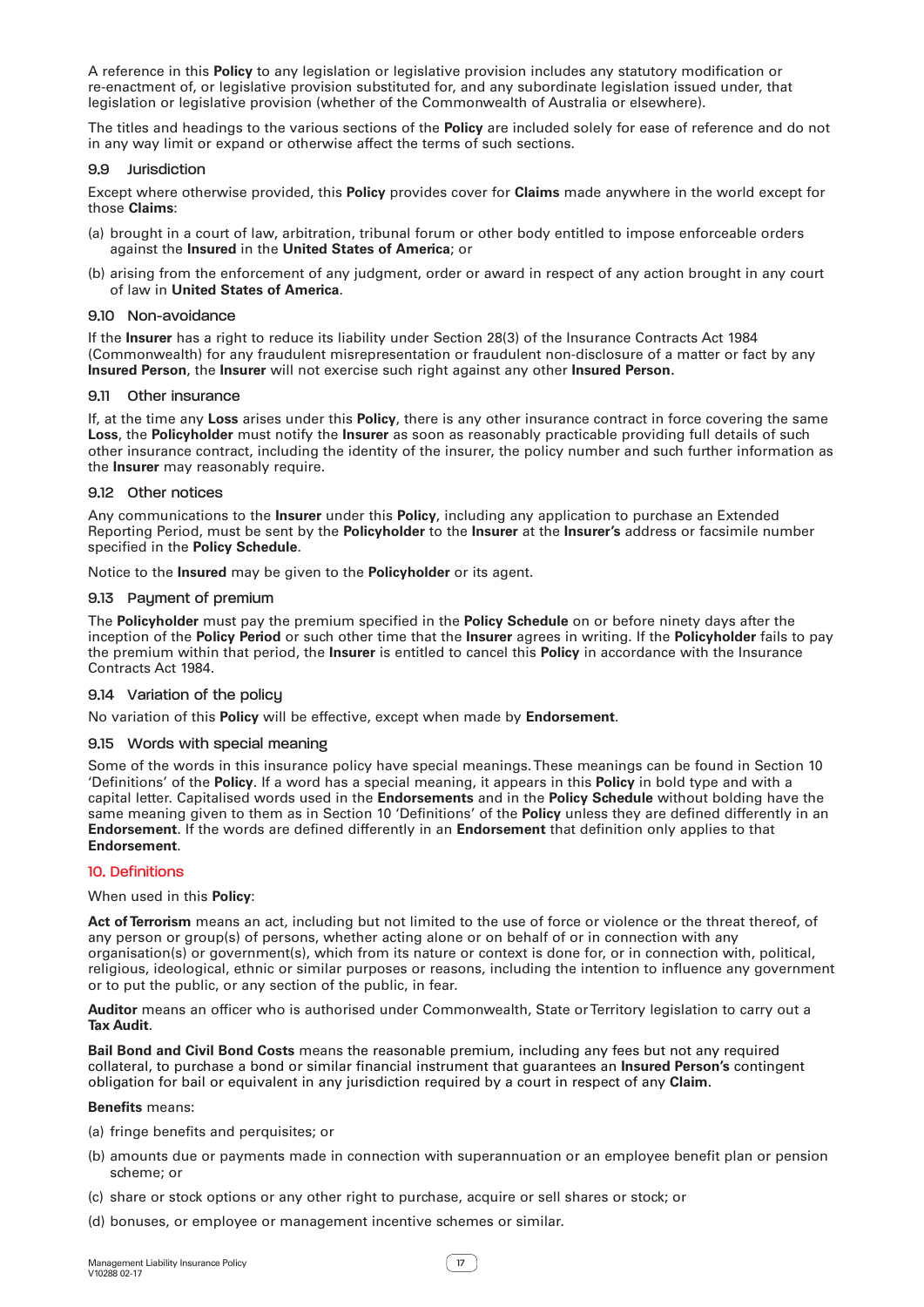**Business Crisis Consultant Fees** means the reasonable costs, charges, fees and expenses of a third party public relations consultant to mitigate the effect of the **Business Crisis Event**, but only during the first thirty days immediately following a **Business Crisis Event**.

**Business Crisis Event** means any one of the following unforeseen events which, if left unmanaged, in the reasonable opinion of the Chief Executive Officer (or equivalent) of the **Company**, would have the potential to have a material impact on the **Company's** consolidated revenue or the reputation of the **Company**:

- (a) the loss of a major customer or contract of the **Company**; or
- (b) the sudden and unexpected death or injury of any **Insured Person**; or
- (c) the unexpected imposition of a tax bill; or
- (d) the recall of any product manufactured, distributed or sold by the **Insured**; or
- (e) the illegal tampering with or contamination of any product manufactured, distributed or sold by the **Insured**; or
- (f) man-made disaster.

#### **Claim** means:

- (a) a written communication, including electronic communication, to an **Insured** alleging an act, error, omission, conduct, facts or circumstances that may constitute a **Management Wrongful Act** or **Employment Wrongful Act**; or
- (b) a written communication, including electronic communication, to an **Insured**, containing a demand for compensation or damages, alleging an act, error, omission, conduct, facts or circumstances that may constitute a **Company Wrongful Act**; or
- (c) a civil proceeding commenced by the service of a written complaint, summons, statement of claim, writ or similar pleading or an arbitral process, cross-claim, or counter claim against an **Insured** alleging an act, error, omission, conduct, facts or circumstances that may constitute a **Management Wrongful Act**, **Company Wrongful Act** or **Employment Wrongful Act**; or
- (d) any criminal proceeding commenced by a summons or charge of an **Insured Person** arising from a **Management Wrongful Act** or **Employment Wrongful Act**; or
- (e) any official investigation, examination, inquiry or other proceedings which gives rise to **Representation Expenses**; or
- (f) any official investigation, examination or inquiry which gives rise to **Workplace Health and Safety Representation Expenses**; or
- (g) any official investigation, examination or inquiry where the subject matter of the official investigation, examination, inquiry or other proceedings is **Pollution** which gives rise to **Pollution Expenses**.

Under Insuring Clause 3, **Claim** does not mean an action for injunctive or non-monetary relief where there is no demand for compensation or damages.

#### **Company** means

- (a) the **Policyholder**; and
- (b) **Subsidiaries** of the **Policyholder** prior to or as at the commencement of the **Policy Period**, but cover only applies in respect of **Management Wrongful Acts**, **Company Wrongful Acts** or **Employment Wrongful Acts** or any dishonest or fraudulent act committed or alleged to have been committed subsequent to the acquisition or creation of such **Subsidiary**.

**Company Wrongful Act** means any act, error, omission, conduct, misstatement, misleading statement, neglect or breach of: duty; trust; contract; warranty of authority; statute or confidentiality, actually or allegedly committed by the **Company**.

**Concluded Decision** means written notification of the **Auditor's** concluded views in connection with a **Tax Audit**  and includes any written statement which is intended by the **Auditor** to be its findings in connection with a **Tax Audit** or the basis upon which it proposes to act in connection with a **Tax Audit**.

**Control** means the definition of control in the Corporations Act 2001.

**Corporate Manslaughter Proceeding** means any formal criminal proceeding against an **Insured Person** for involuntary manslaughter (including constructive manslaughter or gross negligence manslaughter) in their capacity as such for the **Company** and directly related to the business of the **Company**.

**Covered Property** means tangible property other than **Money** and **Securities**.

**Crime Loss** means direct financial or physical loss of **Money**, **Securities** and **Covered Property** belonging to, leased by or in the care, custody or control of the **Company**, sustained by the **Company** and caused by any dishonest or fraudulent act committed by an **Employee**, **Officer** or **Third Party** (whether acting alone or in collusion with any other person) with the intent to cause the **Company** to sustain such loss or to obtain a financial gain for themselves or any **Third Party**.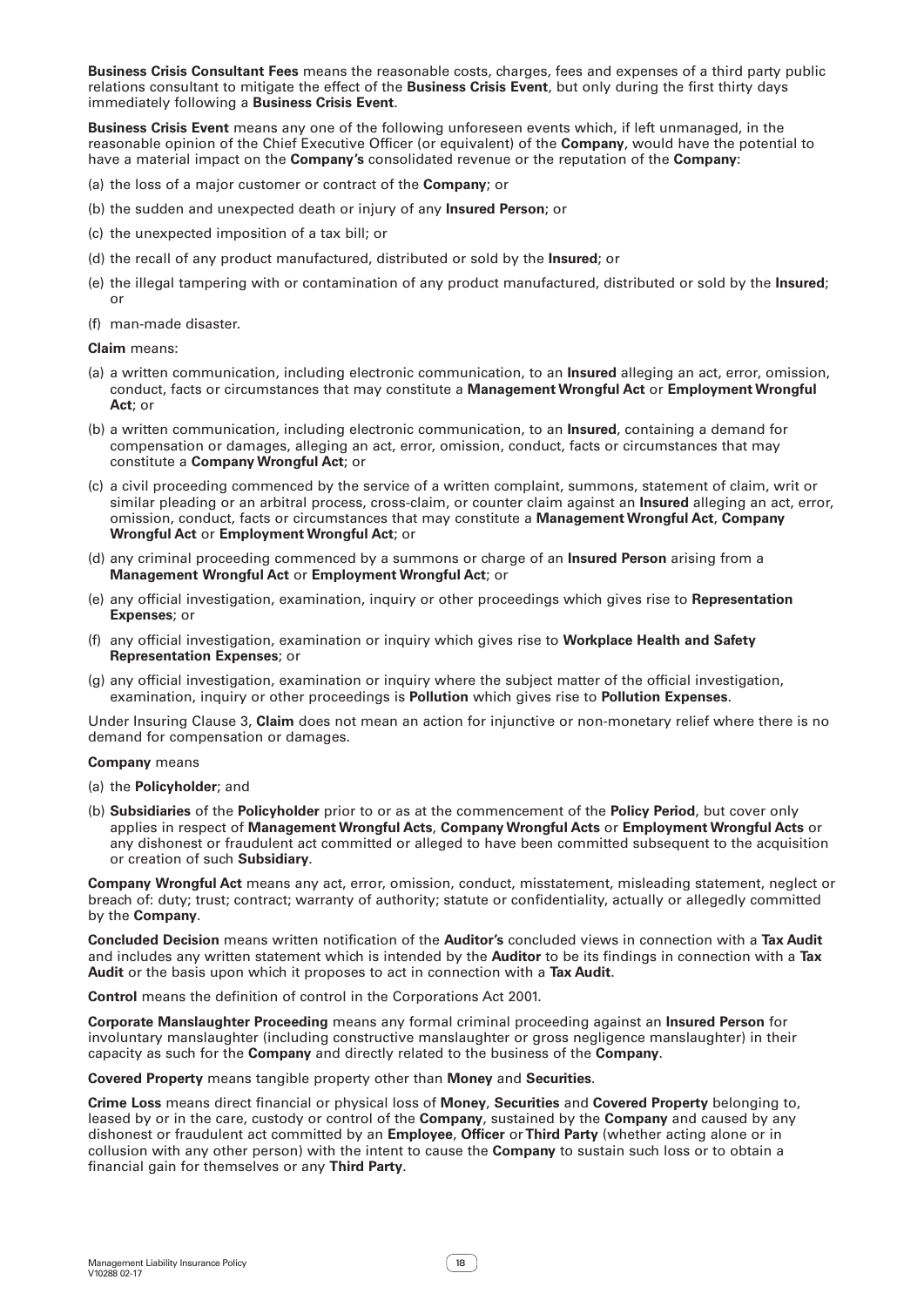#### **Crime Loss** does not mean

(a) regular or overtime wages, salaries, fees or **Benefits** earned in the normal course of employment; or

(b) damages of any type, including but not limited to punitive, exemplary or aggravated damages.

**Crime Retroactive Date** means the date stated in the **Policy Schedule**.

**Defence Costs** means the necessary and reasonable costs, charges, fees and expenses (other than regular or overtime wages, salaries, fees or **Benefits** of the **Insured Persons**) incurred by that **Insured** with the **Insurer's**  prior written consent, in defending, investigating or settling covered **Claims**.

**Director** means any natural person who was prior to the **Policy Period**, or is during or after the **Policy Period** a validly appointed director (as defined in the Corporations Act 2001 or any equivalent provision in the jurisdiction in which the company is incorporated) of the **Company**.

**Discovered**/**Discovery** means the date when a **Director**, **Officer** or senior manager of the **Insured**, not in collusion with an **Employee**, **Officer** or **Third Party** committing any dishonest or fraudulent act, first becomes aware of facts which would cause a reasonable person in the circumstances to believe that **Crime Loss** covered by this Policy has occurred, or is likely to occur, regardless of when the act or acts causing or contributing to such **Crime Loss** occurred and even though the exact amount or details of **Crime Loss** may not then be known.

**Employee** means any natural person who was prior to the **Policy Period**, or is during or after the **Policy Period** an employee of the **Company**, (which will include trainees, casual, part time, seasonal, temporary, voluntary and work experience personnel) acting in such capacity, but excludes **Directors** and independent contractors.

**Employment Wrongful Act** means any employment related act, error, omission or conduct constituting actual, constructive or alleged: wrongful dismissal, discharge or termination of employment; wrongful failure to employ or promote; wrongful deprivation of career opportunity; misleading representation or advertising in respect of employment; wrongful disciplinary action; negligent employee evaluation; wrongful demotion; breach of employment contract; sexual or workplace harassment (including the creation of a workplace environment conducive to such harassment); wrongful discrimination; failure to grant tenure; invasion of privacy or defamation, committed by an **Insured**.

**Endorsement** means any document which is described as an endorsement to this **Policy** and intends to vary it.

#### **Excess** means:

- (a) the amount stated under 'Excess' in the **Policy Schedule**; or
- (b) under Insuring Clause 4 'Employment Practices Liability', the amount stated under 'Employment Practices Liability Excess' in the **Policy Schedule**; or
- (c) under Insuring Clause 5 'Crime', the amount stated under 'Crime Excess' in the **Policy Schedule**; or
- (d) under Insuring Clause 6, 'Tax audit', the amount stated under 'Tax Audit Excess' in the **Policy Schedule**; or
- (e) under Extension 2.21 'Pollution defence costs and expenses', the amount stated under 'Pollution Expenses Excess' in the **Policy Schedule**; or
- (f) under Extension 2.25 'Statutory liability', the amount stated under 'Statutory Liability Excess' in the **Policy Schedule**; or
- (g) under Extension 2.28 'Workplace health and safety defence costs/expenses', the amount stated under 'WH&S Excess' in the **Policy Schedule**.

**Full Annual Premium** means the annual premium payable by the **Policyholder**, including any additional premium which becomes payable in respect of the **Policy Period**.

**Insured** means:

(a) the **Company**; and

(b) **Insured Persons**.

- **Insured Person** means:
- (a) a **Director** or **Officer** but only in his or her capacity as such; or
- (b) any natural person who was prior to the **Policy Period**, or is during or after the **Policy Period** a member of a committee established by or approved by the **Company** whether by statute or otherwise but only in his or her capacity as such; or
- (c) an **Employee** (whether salaried or not) of the **Company**:
	- (i) to the extent that such **Employee** is acting in a managerial or supervisory capacity; or
	- (ii) with respect to any **Claim** alleging an **Employment Wrongful Act**; or

(iii) in connection with the Extension 2.24 'Representation expenses'; or

(iv)to the extent that such **Employee** is implicated in a **Claim** along with a **Director** or **Officer**; or

(d) any natural person who prior to the **Policy Period**, or during or after the **Policy Period** acts on behalf of the **Company** at the direction of an officer or board or committee of management of the **Company** but only in his or her capacity as such.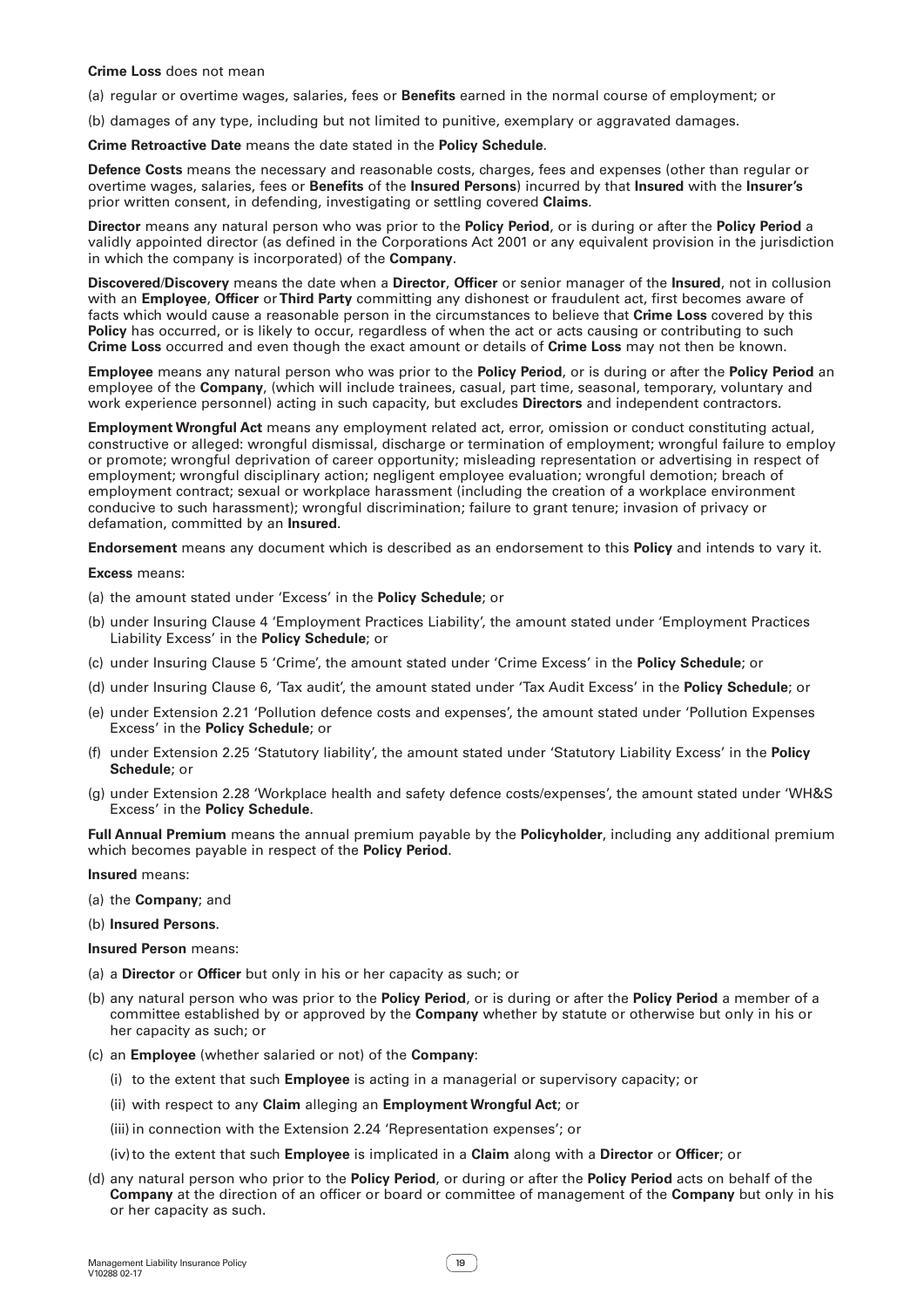**Insurer** means AAI Limited ABN 48 005 297 807 trading as Vero Insurance.

# **Internet Liability** means:

- (a) any unintentional defamatory statement contained on the **Company's** website, intranet or contained in an email sent to a **Third Party** by an **Insured Person**; or
- (b) any unintentional plagiarism, infringement of copyright, trademark or trade name; or
- (c) any unintentional breach of privacy or unauthorised collection of data concerning the **Company's** customers or potential customers.

#### **Limit of Liability** means the 'Limit of Liability' specified in the **Policy Schedule**.

#### **Loss** means:

- (a) the amount for which an **Insured** is legally liable to a third party for a **Claim**, including damages, compensation orders, interest and claimant's costs and expenses and, under Insuring Clauses 1, 2 and 4 only, including punitive, exemplary, multiplied and aggravated damages; or
- (b) **Defence costs**; or
- (c) under Insuring Clause 5, **Crime Loss**; or
- (d) under Insuring Clause 6, **Tax Adviser Fees; or**
- (e) under Extension 2.3 'Bail bond and civil bonds costs', **Bail Bond and Civil Bond Costs**; or
- (f) under Extension 2.5 'Business crisis consultant fees', **Business Crisis Consultant Fees**; or
- (g) under Extension 2.8 'Court attendance costs', the court attendance costs of any **Insured Person** acting as a witness in connection with a **Claim**; or
- (h) under Extension 2.13 'Extradition expenses', the reasonable fees, costs and expenses incurred by an **Insured Person** in relation to an extradition proceeding; or
- (i) under Extension 2.14 'Fraud investigator expenses', the reasonable expenses incurred by the **Company** to investigate, prove and substantiate **Crime Loss**; or
- (j) under Extension 2.19 'Pecuniary penalties', pecuniary penalties imposed upon **Insured Persons**; or
- (k) under Extension 2.20 'Personal tax liability', the personal tax liability of an **Insured Person** with respect to unpaid tax if the **Company** becomes insolvent; or
- (l) under Extension 2.21 'Pollution defence costs and expenses', **Pollution Expenses**; or
- (m)under Extension 2.22 'Prosecution costs', **Prosecution Costs**; or
- (n) under Extension 2.23 'Public relations expenses', **Public Relations Expenses**; or
- (o) under Extension 2.24 'Representation expenses', **Representation Expenses**; or
- (p) under Extension 2.25 'Statutory liability', pecuniary penalties imposed upon the **Company**; or
- (q) under Extension 2.28 'Workplace health and safety defence costs/expenses', **Workplace Health and Safety Expenses**

each subject to Claims Condition 8.6 'Allocation of Loss'.

**Loss** does not mean

- (r) taxes, fines and penalties imposed by law, other than those covered under Extension 2.19 'Pecuniary penalties, and/or Extension 2.25 'Statutory liability'; or
- (s) punitive, exemplary, multiplied or aggravated damages, except as specified under (a) above; or
- (t) the cost of complying with any injunctive or other non-monetary relief or any agreement to provide any such relief.

Additionally, under Insuring Clause 4 **Loss** does not mean:

- (u) costs incurred by the **Company** to make any accommodation in respect of working practices or otherwise on the basis of a person's disability or family responsibilities or as may be required under any law relating to anti-discrimination; or
- (v) **Benefits** or damages calculated by reference to **Benefits**; or
- (w) compensation for the salary or wages of any **Insured Person**; or
- (x) any amount the **Company** is required to pay pursuant to a contract of employment, whether express or implied; or
- (y) compensation in respect of a contractual or statutory notice period.

**Management Wrongful Act** means any act, error, omission, conduct, misstatement, misleading statement, neglect or breach of: duty; trust; contract; warranty of authority; statute or confidentiality, actually or allegedly committed by any **Insured Person** in his or her capacity as an **Insured Person**, including any matter claimed against an **Insured Person** solely by reason of his/her status as such.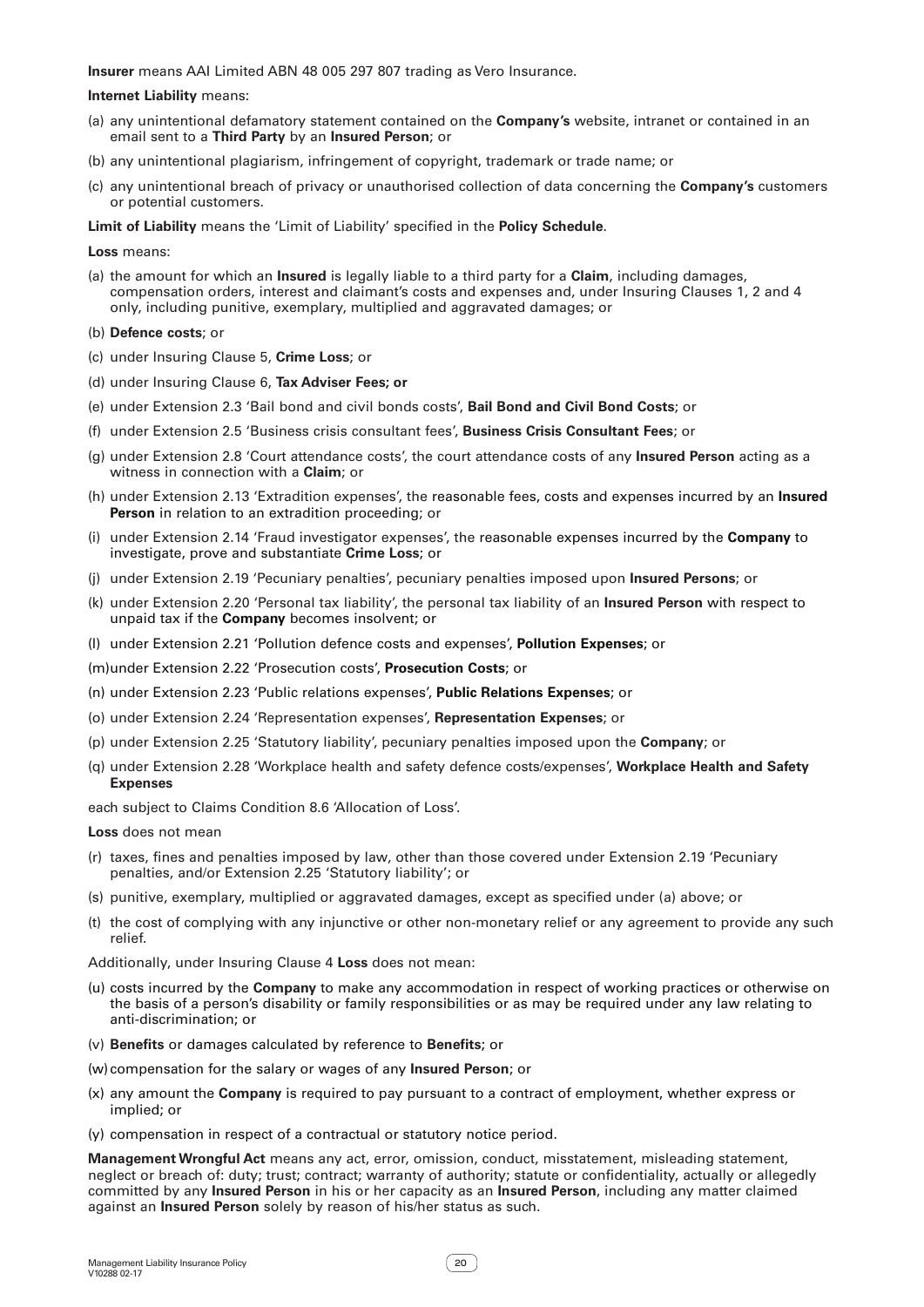#### **Merger or Acquisition** means:

- (a) the **Policyholder** or the **Company** consolidating with, merging into or selling all or substantially all of its assets such that the **Policyholder** or the **Company** is not the majority surviving entity; or
- (b) any entity obtaining **Control** of the **Policyholder** or the **Company**.

**Money** means, without limitation, legal tender including bank notes, coins, bullion, cheques, bills of exchange, promissory notes, and claims on bank deposits and accounts.

**Officer** means any natural person who was prior to the **Policy Period**, or is during the **Policy Period**:

- (a) a company secretary of the **Company**; or
- (b) a person:
	- (i) who makes, or participates in making, decisions that affect the whole, or a substantial part of the business of the **Company**; or
	- (ii) who has the capacity to affect significantly the **Company's** financial standing; or
	- (iii) in accordance with whose instructions or wishes the **Directors** are accustomed to act (excluding advice given by the person in the proper performance of functions attaching to the person's professional capacity or their business relationship with the **Directors** or the **Company**).

#### **Officer** does not include:

- (iv)a receiver, or receiver and manager; or
- (v) an administrator or an administrator of a deed of company arrangement; or
- (vi) a liquidator; or
- (vii) a trustee or other person administering a compromise or arrangement made between the **Company** and someone else.
- **Outside Entity** means any entity, other than a **Subsidiary**, that:
- (a) has no securities listed on any exchange in the **United States of America**; and
- (b) is not a bank, building society, credit union, stockbroker, venture capital company, private equity company, insurance or reinsurance company, investment manager, fund manager or similar entity; and
- (c) is specified by **Endorsement**.

**Policy** means and consists of this Management Liability Insurance policy wording, the **Policy Schedule** and any **Endorsements.** 

**Policy Committee** means a prescribed policy committee for the purposes of Part 9 of the Superannuation Industry (Supervision) Act 1993.

**Policyholder** means the organisation specified in the **Policy Schedule**.

**Policy Period** means the period of time specified in the **Policy Schedule**.

**Policy Schedule** means the schedule of insurance issued by the **Insurer** attaching to the **Policy**.

**Pollutants** means any solids, liquids, gaseous or thermal irritants, contaminants, smoke, vapour, soot, fumes, odour or any other air emission, acids, alkalis, chemicals, waste materials, waste water, oil or oil products, infectious biological or medical waste, asbestos, electric or magnetic or electromagnetic fields, noise and any ionising radiations or contamination by radioactivity.

#### **Pollution** means:

- (a) the actual, alleged or threatened discharge, release, escape, seepage, migration or disposal of **Pollutants** into or on real or personal property, water or the atmosphere; or
- (b) any direction or request to test for, monitor, clean up, treat, detoxify or neutralise **Pollutants**.

**Pollution Expenses** means the necessary and reasonable costs, charges and expenses (other than regular or overtime wages, salary, fees or **Benefits** of the **Insured Person**) of an **Insured Person**, incurred with the **Insurer's**  prior consent, in preparing for, attending and being represented at any official investigation, examination or inquiry (other than the **Company's** own internal investigation) where the subject matter of the official investigation, examination or inquiry is **Pollution**.

Provided that the notice of the investigation, examination or inquiry is first received by the **Insured** and notified to the **Insurer** during the **Policy Period**.

#### **Pollution Expenses** does not mean **Representation Expenses**.

**Proposal** means the proposal and/or any declaration or renewal declaration completed in respect of this **Policy**, including any information supplied by the **Insured**.

**Prosecution Costs** means the reasonable costs, charges, fees and expenses incurred by an **Insured Person** with the **Insurer's** prior consent to bring legal proceedings to overturn, or obtain the discharge, revocation or stay of any judicial order by a regulator, government body or authority, governmental or authoritative agency, body or institution that is to the detriment of such **Insured Person** and arises from a **Claim**.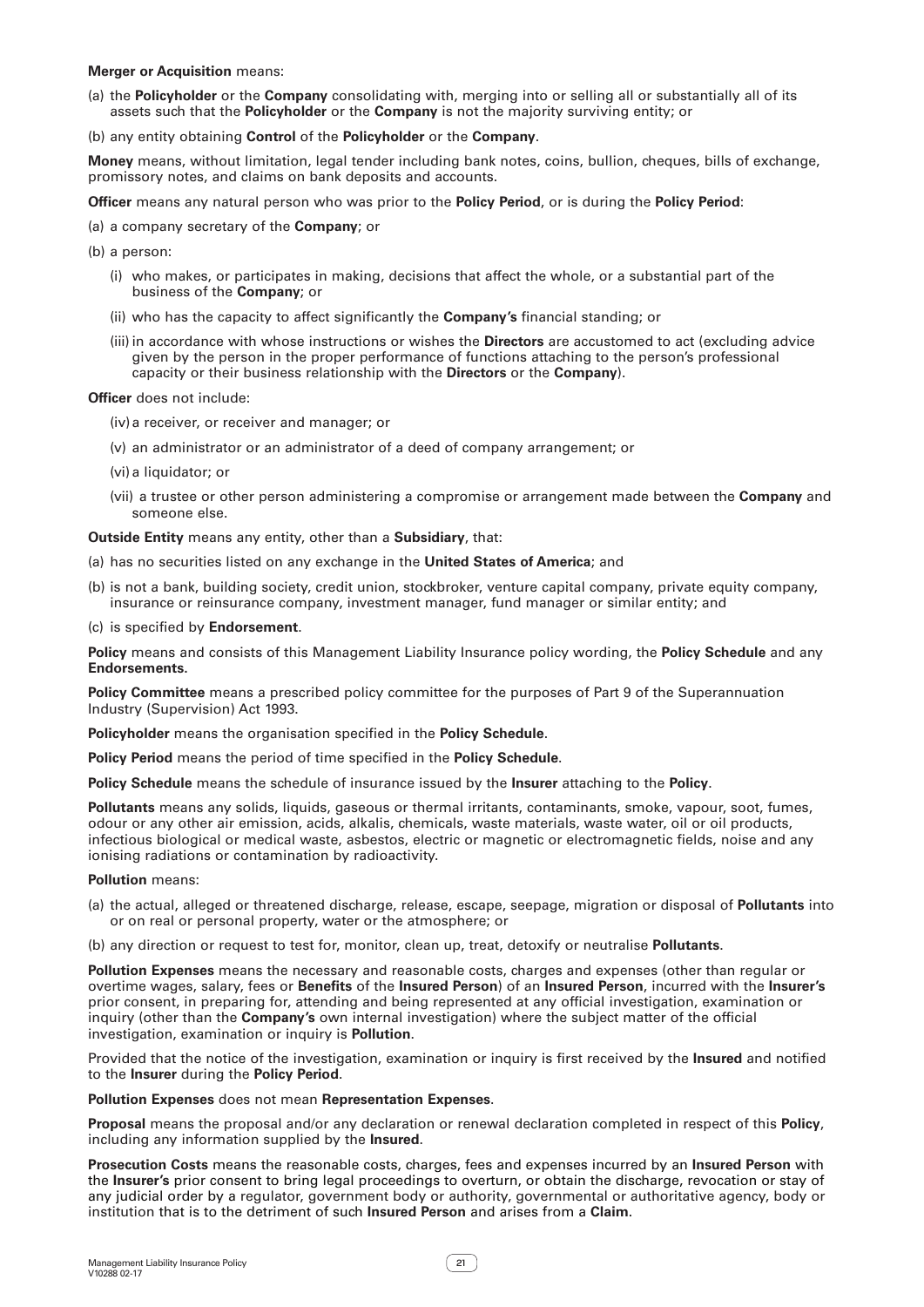**Public Relations Expenses** means the reasonable costs, charges, fees and expenses incurred by an **Insured Person** with the **Insurer's** prior consent of a public relations firm or consultant engaged by an **Insured Person**.

**Related Claims** means all **Claims** arising directly or indirectly from or in respect of the same or causally related or continuous or repeated **Company Wrongful Acts**, **Management Wrongful Acts** or **Employment Wrongful Acts**  whether committed by one or more of the **Insured** and whether directed to or affecting one or more than one person or legal entity.

**Record Keeping Audit** means any inquiry or investigation by the Australian Taxation Office which is aimed at determining the extent of the **Company's** compliance with the record keeping requirements of relevant taxation legislation.

**Representation Expenses** means the necessary and reasonable costs, charges and expenses (other than regular or overtime wages, salary, fees or **Benefits** of the **Insured Person**) of an **Insured Person**, incurred with the **Insurer's** prior written consent, in preparing for, attending and being represented at any official investigation, examination or inquiry (other than the **Company's** own internal investigation) ordered or commissioned by any regulator, government body or authority, governmental or authoritative agency, body or institution, legally constituted industry or professional board into the affairs of the **Company** or the conduct of the **Insured Persons**  in their capacity as such.

Provided that the notice of any such official investigation, examination or inquiry is first received by the **Insured**  and notified to the **Insurer** during the **Policy Period**.

#### **Representation Expenses** does not mean **Workplace Health and Safety Expenses** or **Pollution Expenses**.

**Return** means any return, legally required to be, and actually lodged with, a government or government authority or agency by the **Company** or on its behalf.

**Securities** means shares, stocks, bearer instruments, derivatives, bonds, warrants, debentures, units in shares, units in trusts (including any evidence of indebtedness or other equity or debt security), rights under a depositary receipt or other securities (or interests therein) of whatever nature.

#### **Specified Policy** means:

- (a) any insurance contract under which any **Insured** is entitled to indemnity and which is specified in the **Proposal** or by any **Endorsement**; or
- (b) any renewal or replacement of that insurance contract.

**Spouse** means a lawful spouse, a domestic partner (including without limitation a same sex partner) or any person deriving similar status by reason of the common law or statute.

#### **Subsidiary** means:

- (a) a subsidiary as defined in the Corporations Act 2001 of the **Policyholder**; or
- (b) any body corporate in which the **Policyholder** controls the composition of the board; or
- (c) any body corporate in which the **Policyholder** is in a position to cast, or control the casting of, more than one-half of the maximum number of votes that might be cast at a general meeting; or
- (d) any body corporate in which the **Policyholder** holds more than one-half of the issued share capital (excluding any part of that issued share capital that carries no right to participate beyond a specified amount in a distribution of either profits or capital); or
- (e) any body corporate which is a subsidiary as defined in the Corporations Act 2001 of a body corporate described in (a) or (b) above; or
- (f) any other body corporate whose accounts are consolidated into those of the **Policyholder** in accordance with the relevant Australian Accounting Standard.

**Superannuation Fund** means a corporate superannuation fund established for the benefit of **Employees** of the **Company**, but excludes an industry, master or self-managed superannuation fund.

# **Tax Adviser** means:

- (a) an accountant who is a member of a nationally recognised accounting body; or
- (b) a registered tax agent, being a tax agent registered with the Tax Practitioners Board; or
- (c) any other professional person or consultant engaged by or at the recommendation of the person referred to in paragraph (a) or (b).

#### **Tax Adviser** does not mean an **Employee**, **Officer**, **Director** or the **Company**.

**Tax Adviser Fees** means reasonable and necessary fees, costs and disbursements incurred in connection with a **Tax Audit** that are payable by the **Company** to its **Tax Adviser** for work undertaken in connection with a **Tax Audit**  but does not mean or include fees, costs and disbursements which:

- (a) form part of an annual or fixed fee or costs arrangement; or
- (b) relate to any subsequent objection or appeal or request for review in respect of the **Tax Audit**, or any assessment, amended assessment or **Concluded Decision** of the **Auditor**; or

 $\overline{22}$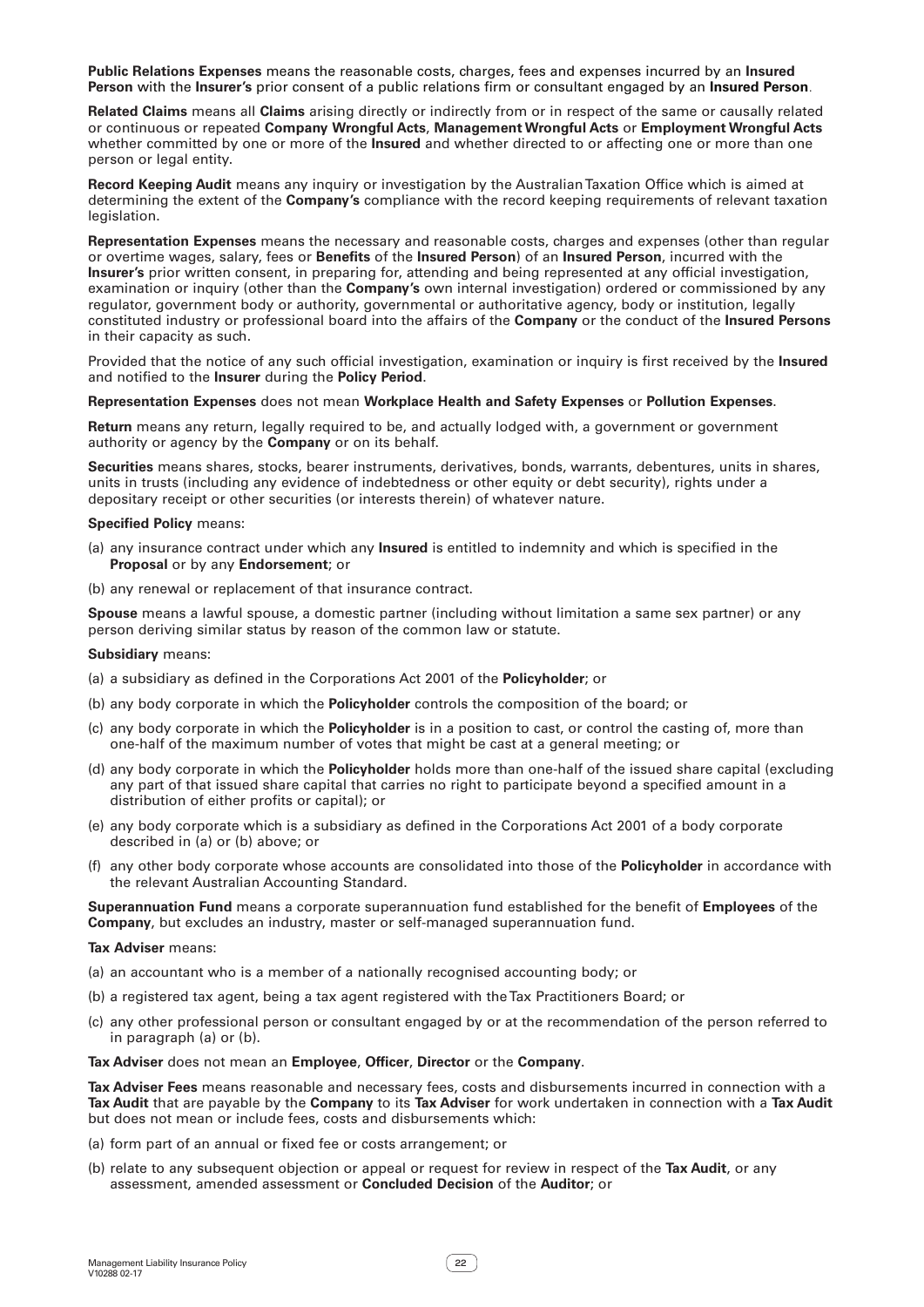(c) relate to or are associated with the preparation of any accounts, financial statements and/or documents or to any attendance or service which would have been or would or should ordinarily or prudently have been prepared prior to or at the time that the lodgement of any **Return** and/or document was required to be lodged.

**Tax Audit** means the audit of a **Return** by the Australian Tax Office (ATO) or a **Record Keeping Audit**.

**Third Party** means any natural person other than any **Insured**.

**United States of America** means the United States of America and its territories and protectorates.

**Workplace Health and Safety Expenses** means the necessary and reasonable costs, charges and expenses (other than regular or overtime wages, salaries, fees or **Benefits** of an **Insured Person**) of an **Insured**, incurred with the **Insurer's** prior consent, in preparing for, attending and being represented at any official investigation, examination or inquiry (other than the **Company's** own internal investigation) held under the auspices of workplace health and safety law pursuant to a workplace safety incident.

Provided that the notice of the investigation, examination or inquiry is first received by the **Insured** and notified to the **Insurer** during the **Policy Period**.

**Workplace Health and Safety Expenses** does not mean **Representation Expenses**.

End of wording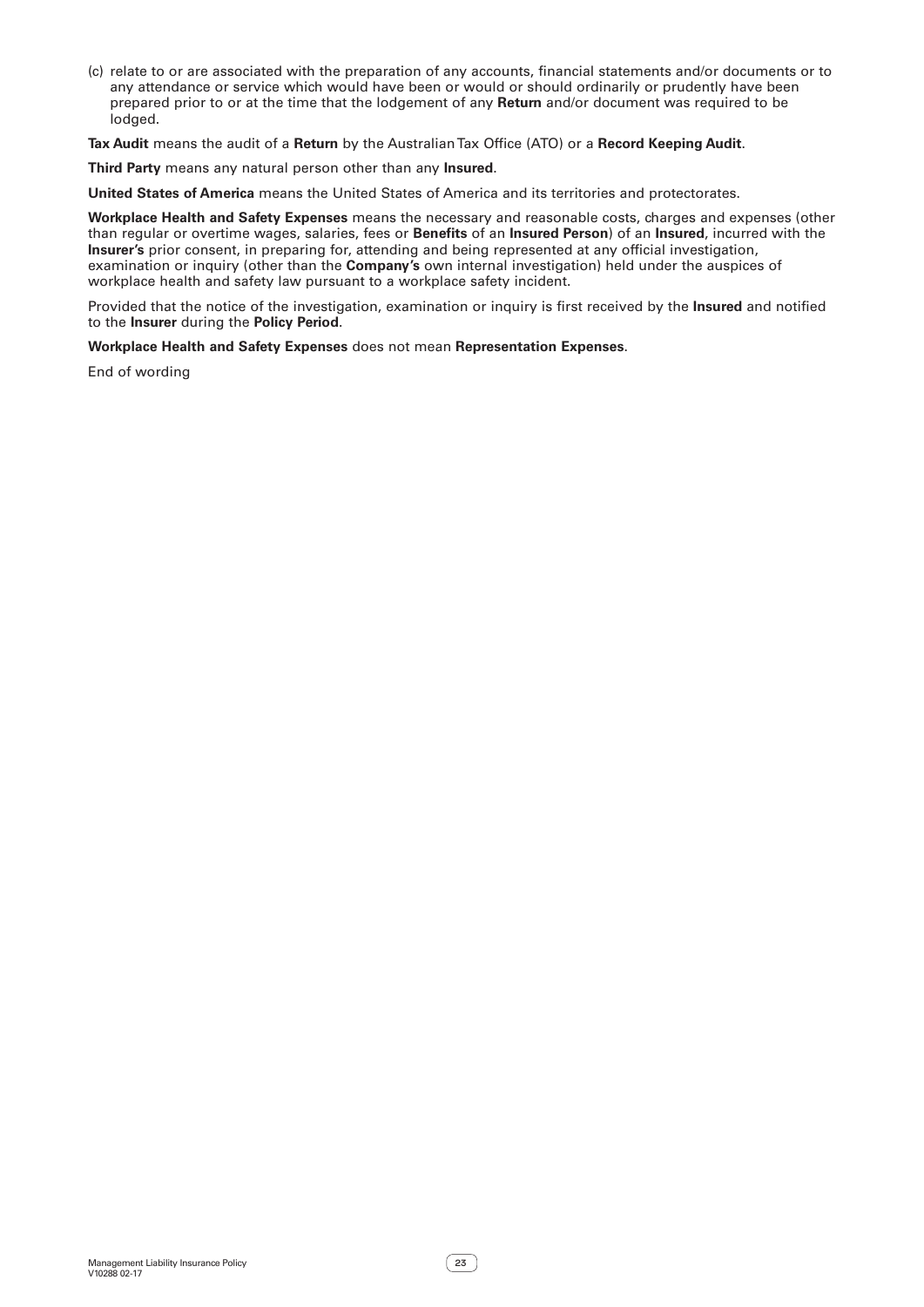# Notices

These notices do not form part of the Policy.

# Your duty of disclosure

Before you enter into an insurance contract, you have a duty to tell us anything that you know, or could reasonably be expected to know, may affect our decision to insure you and on what terms.

You have this duty until we agree to insure you.

You have the same duty before you renew, extend, vary or reinstate an insurance contract.

You do not need to tell us anything that:

- ▼ reduces the risk we insure you for; or
- ▼ is common knowledge; or
- ▼ we know or should know as an insurer; or
- ▼ we waive your duty to tell us about.

# **If you do not tell us something**

If you do not tell us anything you are required to, we may cancel your contract or reduce the amount we will pay you if you make a claim, or both.

If your failure to tell us is fraudulent, we may refuse to pay a claim and treat the contract as if it never existed.

# Claims made and notified basis of cover

Some sections of this Management Liability Insurance Policy are issued on a 'claims made and notified' basis.

This means that these sections of the policy respond to:

- (a) claims first made against you during the policy period and notified to the insurer during the policy period, provided that you were not aware at any time prior to the policy inception of circumstances which would have put a reasonable person in your position on notice that a claim may be made against him/her; and:
- (b) written notification of facts pursuant to Section 40(3) of the Insurance Contracts Act 1984. The facts that you may decide to notify are those which might give rise to a claim against you. Such notification must be given as soon as reasonably practicable after you become aware of the facts and prior to the time at which the policy expires. If you give written notification of facts the policy will respond even though a claim arising from those facts is made against you after the policy has expired. For your information, S40(3) of the Insurance Contracts Act 1984 is set out below;

"S40(3) Where the insured gave notice in writing to the insurer of facts that might give rise to claim against the insured as soon as was reasonably practicable after the insured became aware of those facts but before the insurance cover provided by the contract expired, the insurer is not relieved of liability under the contract in respect of the claim when made by reason only that it was made after the expiration of the period of the insurance cover provided by the contract."

When the policy period expires, no new notification of claims or facts can be made on the expired policy even though the event giving rise to the claim against you may have occurred during the policy period. An exception to this is under the extended reporting period extension. If an extended reporting period is purchased as provided for in the extension, then some cover for new notification of claims or facts is available.

You will not be entitled to indemnity under your new policy in respect of any claim resulting from an act, error or omission occurring or committed or alleged to have occurred or been committed prior to the retroactive date, where one is specified in the policy terms which are offered to you.

# Retroactive date

If a retroactive date applies to a section of this policy then it means that cover is excluded for any wrongful act occurring or committed prior to the retroactive date.

This policy also contains provisions that exclude cover for any wrongful act occurring or committed by a subsidiary and its directors, officers or employees prior to its acquisition or creation by the policyholder.

# Preservation of rights of recovery

This policy contains a provision that has the effect of excluding or limiting the Insurer's liability in respect of a loss, if the insured releases, agrees not to sue on, waives or prejudices its rights of recovery, or enters into any arrangement or compromise or does any act whereby any rights or remedies to which the insurer would be subrogated are or may be prejudiced.

# Subrogation waiver

This policy contains a provision that has the effect of excluding or limiting the Insurer's liability in respect of a liability incurred solely by reason of the Insured entering into a deed or agreement excluding, limiting or delaying the legal rights or of recovery against another.

 $\overline{24}$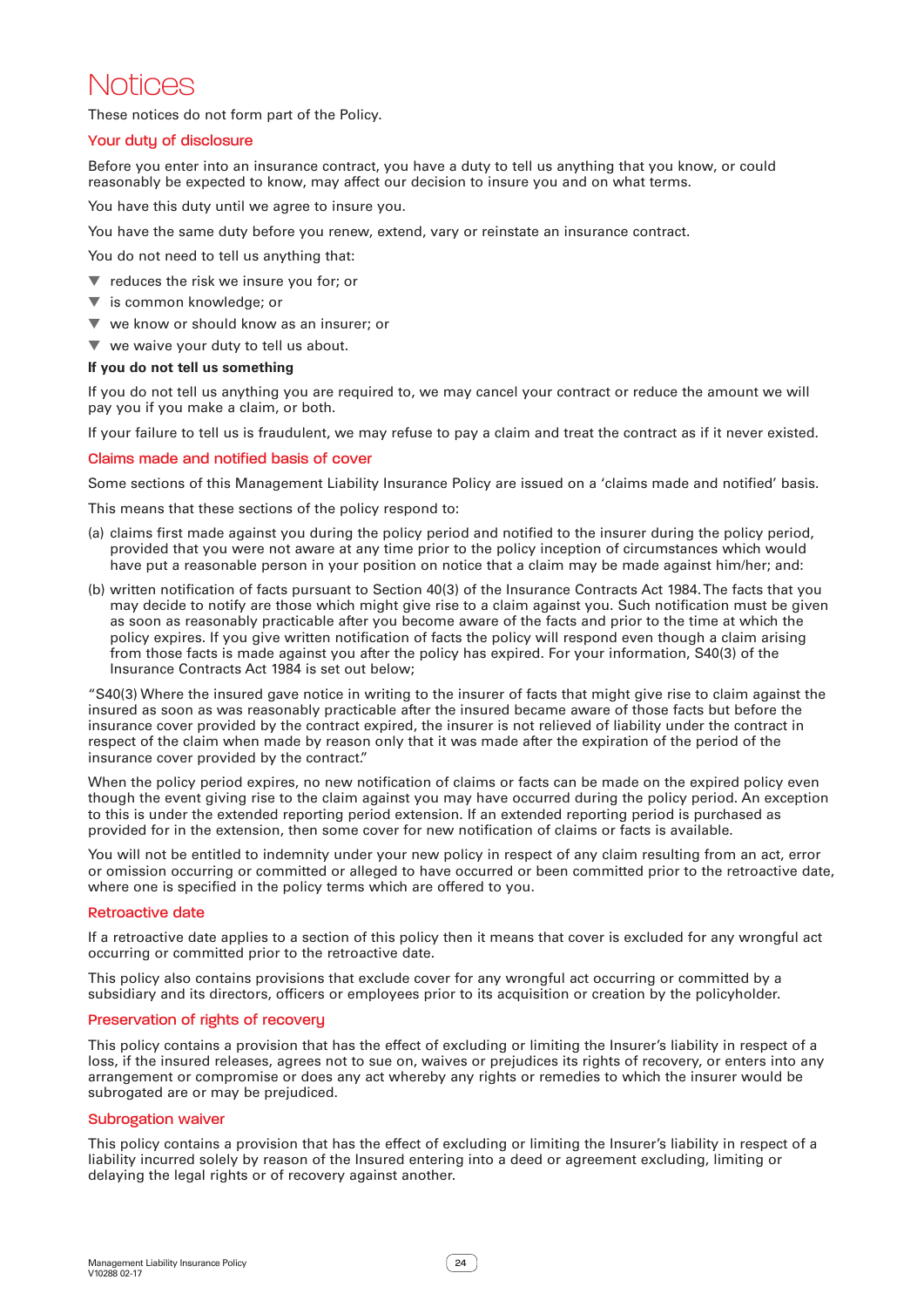# Privacy statement

AAI Limited trading as Vero Insurance is the insurer and issuer of your commercial insurance product, and is a member of the Suncorp Group, which we'll refer to simply as "the Group".

Why do we collect personal information?

Personal information is information or an opinion about an identified individual or an individual who is reasonably identifiable. We collect personal information so that we can:

- ▼ identify you and conduct appropriate checks;
- ▼ understand your requirements and provide you with a product or service;
- set up, administer and manage our products and services and systems, including the management and administration of underwriting and claims;
- ▼ assess and investigate any claims you make under one or more of our products;
- ▼ manage, train and develop our employees and representatives;
- ▼ manage complaints and disputes, and report to dispute resolution bodies; and
- ▼ get a better understanding of you, your needs, your behaviours and how you interact with us, so we can engage in product and service research, development and business strategy including managing the delivery of our services and products via the ways we communicate with you.

# **What happens if you don't give us your personal information?**

If we ask for your personal information and you don't give it to us, we may not be able to provide you with any, some, or all of the features of our products or services.

#### **How we handle your personal information**

We collect your personal information directly from you and, in some cases, from other people or organisations. We also provide your personal information to other related companies in the Group, and they may disclose or use your personal information for the purposes described in 'Why do we collect personal information?' in relation to products and services they may provide to you. They may also use your personal information to help them provide products and services to other customers, but they'll never disclose your personal information to another customer without your consent.

Under various laws we will be (or may be) authorised or required to collect your personal information. These laws include the Anti-Money Laundering and Counter-Terrorism Financing Act 2006, Personal Property Securities Act 2009, Corporations Act 2001, Autonomous Sanctions Act 2011, Income Tax Assessment Act 1997, Income Tax Assessment Act 1936, Income Tax Regulations 1936, Tax Administration Act 1953, Tax Administration Regulations 1976, A New Tax System (Goods and Services Tax) Act 1999 and the Australian Securities and Investments Commission Act 2001, as those laws are amended and includes any associated regulations.

We will use and disclose your personal information for the purposes we collected it as well as purposes that are related, where you would reasonably expect us to. We may disclose your personal information to and/or collect your personal information from:

- other companies within the Group and other trading divisions or departments within the same company (please see our Group Privacy Policy for a list of brands/companies);
- ▼ any of our Group joint ventures where authorised or required;
- ▼ customer, product, business or strategic research and development organisations;
- ▼ data warehouse, strategic learning organisations, data partners, analytic consultants;
- social media and other virtual communities and networks where people create, share or exchange information;
- ▼ publicly available sources of information;
- ▼ clubs, associations, member loyalty or rewards programs and other industry relevant organisations;
- ▼ a third party that we've contracted to provide financial services, financial products or administrative services – for example:
	- ▼ information technology providers,
	- ▼ administration or business management services, consultancy firms, auditors and business management consultants,
	- ▼ marketing agencies and other marketing service providers,
	- ▼ claims management service providers
	- ▼ print/mail/digital service providers, and
	- ▼ imaging and document management services;
- ▼ any intermediaries, including your agent, adviser, a broker, representative or person acting on your behalf, other Australian Financial Services Licensee or our authorised representatives, advisers and our agents;
- ▼ a third party claimant or witnesses in a claim;
- ▼ accounting or finance professionals and advisers;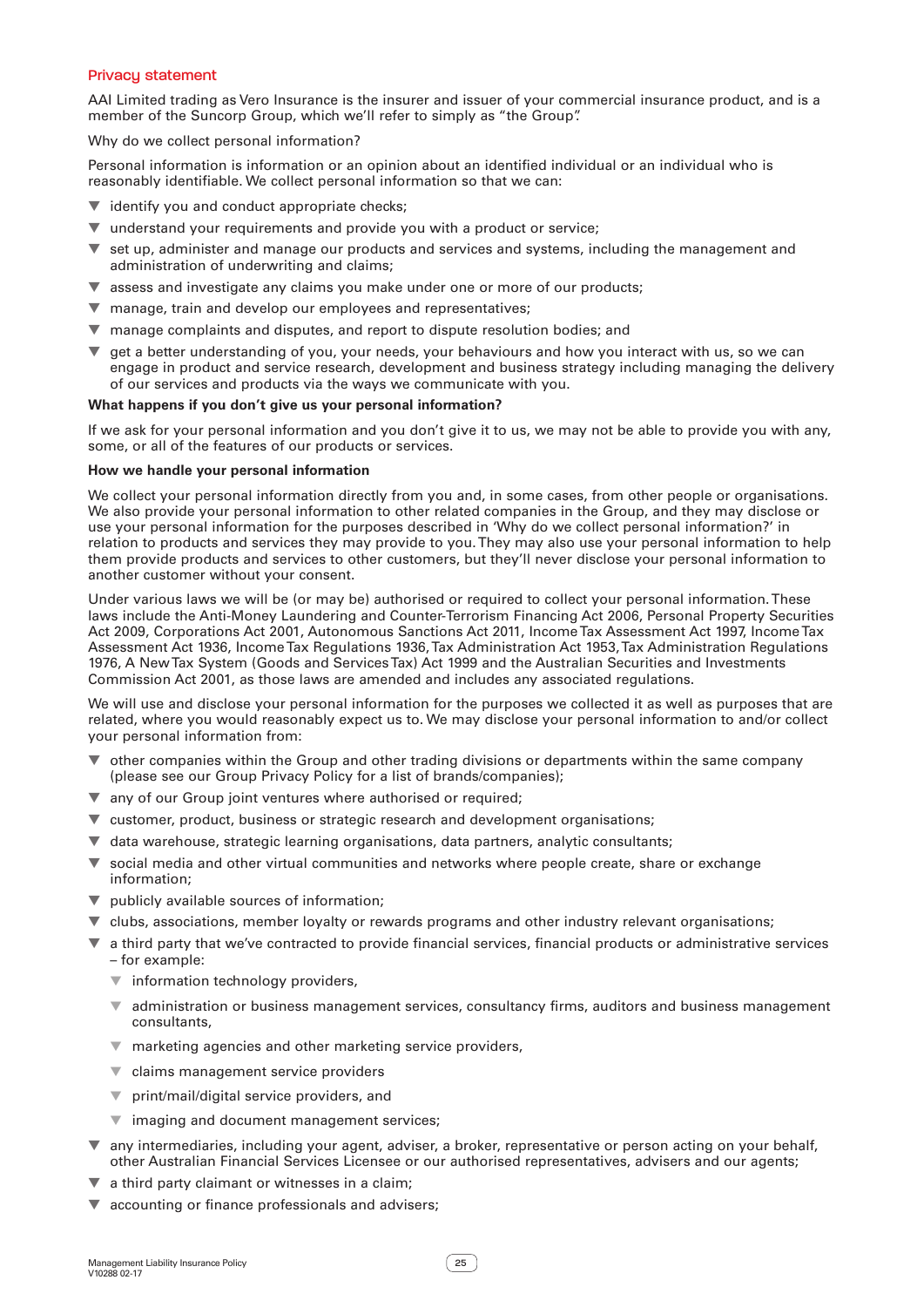- ▼ government, statutory or regulatory bodies and enforcement bodies;
- ▼ policy or product holders or others who are authorised or noted on the policy as having a legal interest, including where you are an insured person but not the policy or product holder;
- ▼ in the case of a relationship with a corporate partner such as a bank or a credit union, the corporate partner and any new incoming insurer;
- ▼ the Australian Financial Complaints Authority or any other external dispute resolution body;
- $\blacktriangledown$  credit reporting agencies;
- ▼ other insurers, reinsurers, insurance investigators and claims or insurance reference services, loss assessors, financiers;
- ▼ legal and any other professional advisers or consultants;
- ▼ hospitals and, medical, health or wellbeing professionals;
- ▼ debt collection agencies;
- ▼ any other organisation or person, where you've asked them to provide your personal information to us or asked us to obtain personal information from them, eg your mother.

We'll use a variety of methods to collect your personal information from, and disclose your personal information to, these persons or organisations, including written forms, telephone calls and via electronic delivery. We may collect and disclose your personal information to these persons and organisations during the information life cycle, regularly, or on an ad hoc basis, depending on the purpose of collection.

# **Overseas disclosure**

Sometimes, we need to provide your personal information to – or get personal information about you from – persons or organisations located overseas, for the same purposes as in 'Why do we collect personal information?'

The complete list of countries is contained in our Group Privacy Policy, which can be accessed at www.vero.com.au/privacy, or you can call us for a copy.

From time to time, we may need to disclose your personal information to, and collect your personal information from, other countries not on this list. Nevertheless, we will always disclose and collect your personal information in accordance with privacy laws.

# **How to access and correct your personal information or make a complaint**

You have the right to access and correct your personal information held by us and you can find information about how to do this in the Suncorp Group Privacy Policy.

The Suncorp Group Privacy Policy also includes information about how you can complain about a breach of the Australian Privacy Principles and how we'll deal with such a complaint. You can get a copy of the Suncorp Group Privacy Policy.

Please use the contact details in **Contact Us**.

# **Contact us**

For more information about our privacy practices including accessing or correcting your personal information, making a complaint, obtaining a list of overseas countries or giving us your marketing preferences you can:

- ▼ Visit www.vero.com.au/privacy.
- ▼ Speak to us directly by phoning one of our Sales & Service Consultants on: 1300 888 073 or
- ▼ Email us at privacyaccessrequests@vero.com.au

# General Insurance Code of Practice

We support and adhere to the General Insurance Code of Practice. A copy of the Code can be obtained from the Insurance Council of Australia by:

- ▼ Telephone (02) 9253 5100 or 1300 728 228
- ▼ Website www.insurancecouncil.com.au

# Complaints resolution

We are committed to:

- $\blacktriangledown$  listening to what you tell us;
- ▼ being accurate and honest in telling you about our products and services;
- ▼ communicating with you clearly; and
- ▼ resolving any complaints or concerns you have in a fair, transparent and timely manner.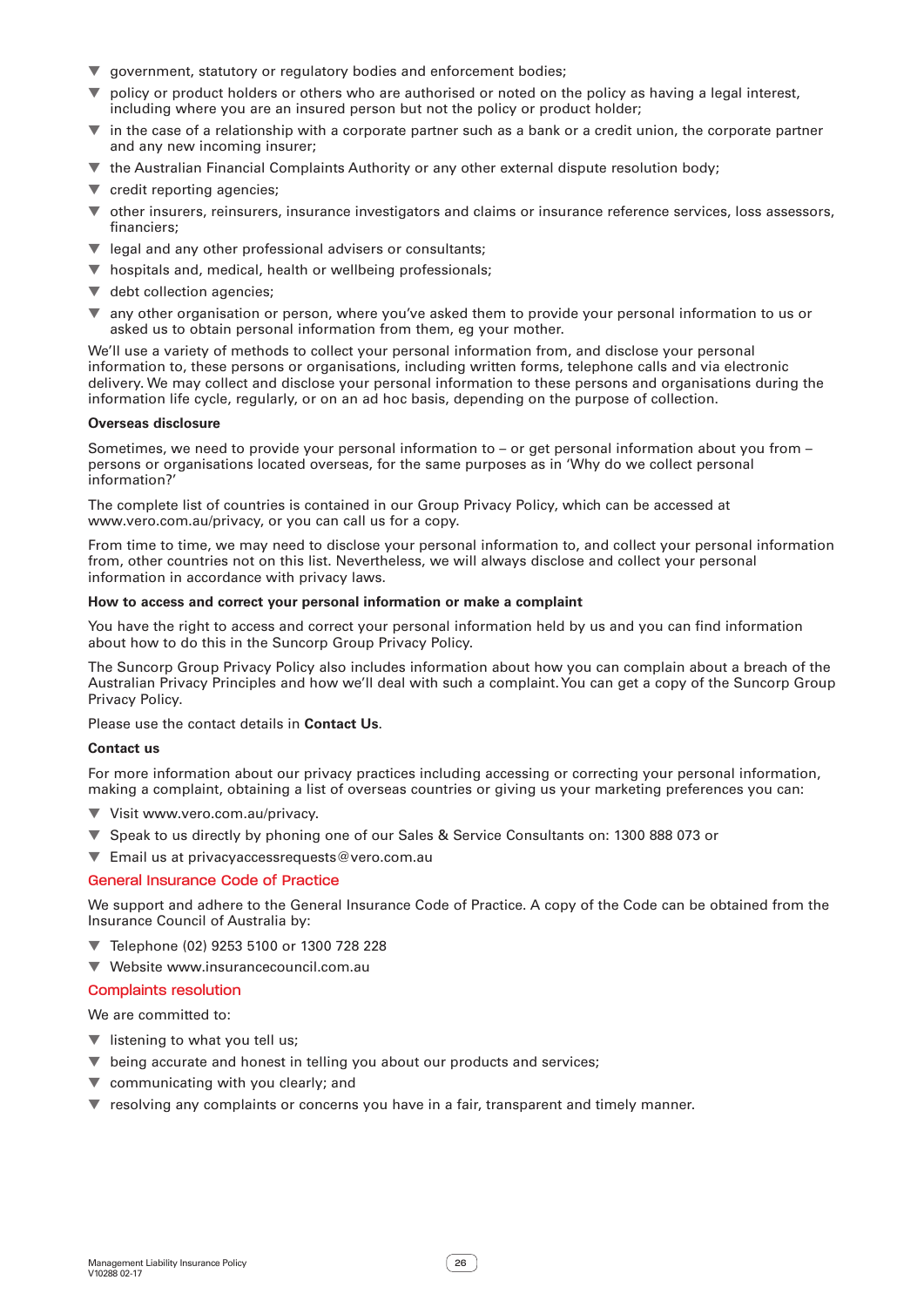If you have a complaint concerning this product or our services, please tell the people who provided your initial service or you can contact us by:

- ▼ Telephone: 1800 689 762
- ▼ Mail: Reply Paid 1453 Customer Relations Unit RE058, GPO Box 1453 Brisbane QLD 4001 or
- ▼ Email: customer.relations@suncorp.com.au

#### **What we will do to resolve your complaint**

When you first let us know about your complaint or concern, we will review your complaint, consider the facts and attempt to resolve your complaint by the end of the next working day.

If we cannot resolve your complaint to your satisfaction within 5 working days we will contact you to agree reasonable alternative time frames.

We will endeavour to send you our final decision within 15 working days from the date you first made your complaint provided we have all necessary information and have completed any investigations required. If you are still unsatisfied with the final outcome at your request we can refer your complaint to our Internal Dispute Resolution (IDR) team. Our IDR team will review your dispute, and respond to the dispute within 15 working days of your complaint being referred to them provided they receive all necessary information and have completed any investigation required.

# **What if you are not satisfied with our final IDR decision?**

We expect our procedures will deal fairly and promptly with your complaint. However if You are not satisfied with our final decision there are external dispute remedies such as mediation, arbitration or legal action that you may pursue.